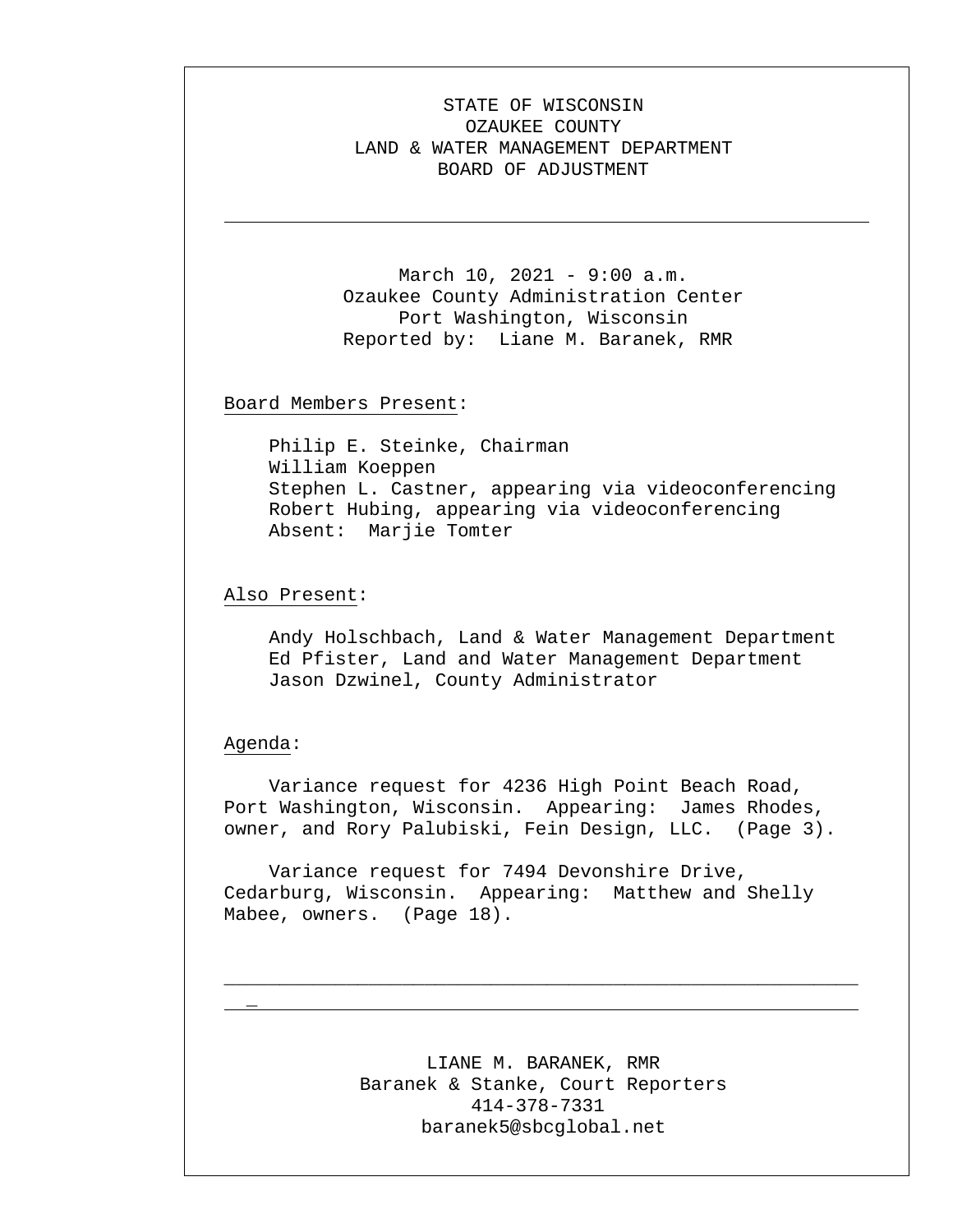| $\mathbf 1$ | P R O C E E D I N G S                               |
|-------------|-----------------------------------------------------|
| 2           | MR. STEINKE: We'll call the meeting to              |
| 3           | order for the Board of Adjustment, Wednesday,       |
| 4           | March 10th at three minutes after 9:00.             |
| 5           | This is a public hearing. Anyone can                |
| 6           | address the Board providing they are recognized by  |
| 7           | me, the Chairman. My name is Phil Steinke. They     |
| 8           | have to identify themselves. Everybody's signed     |
| 9           | in. Sorry if we forgot that.                        |
| 10          | We have a court reporter recording all              |
| 11          | this, so please don't interrupt each other, and     |
| 12          | speak clearly. State your name when you're going    |
| 13          | to speak so that she can get everything into the    |
| 14          | minutes.                                            |
| 15          | All right. Everybody that's here that               |
| 16          | wants to be heard we'll give adequate time for, and |
| 17          | then we will make our decisions.                    |
| 18          | Andy, has everybody been notified in the            |
| 19          | press and everything?                               |
| 20          | MR. HOLSCHBACH: Yes, they have.                     |
| 21          | MR. STEINKE: Okay. We'll start in the               |
| 22          | agenda then. The hearing will be for the first      |
| 23          | request. Do you want to read it, Andy?              |
| 24          | MR. HOLSCHBACH: Okay. First of all, I               |
| 25          | do want to mention that we have two variance        |
|             |                                                     |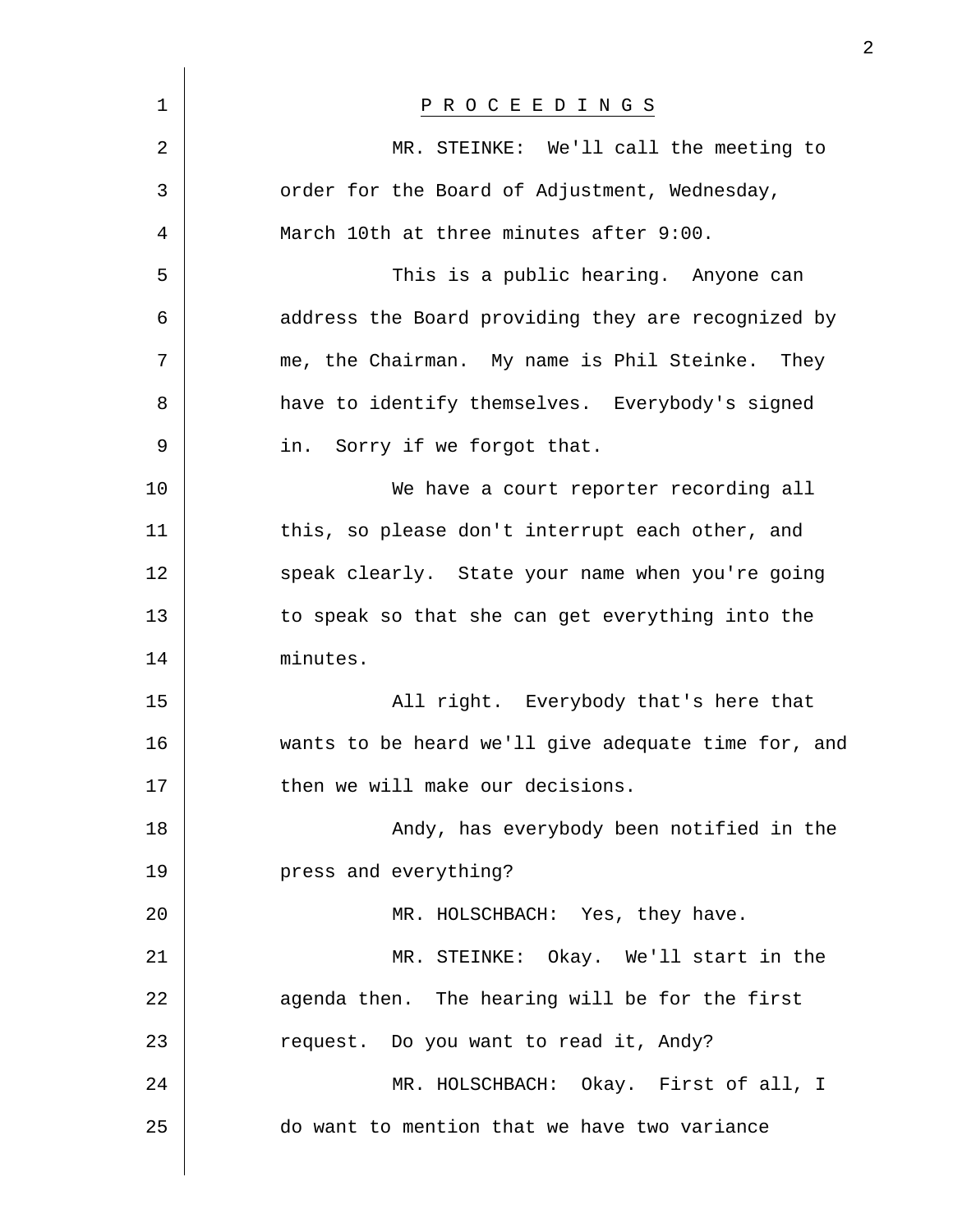| 1  | requests this morning, and the first variance      |
|----|----------------------------------------------------|
| 2  | request pertains to an item that the county has    |
| 3  | included in the Shoreland and Floodplain Zoning    |
| 4  | Ordinance, and that's the bluff setback.           |
| 5  | The second variance request is also in             |
| 6  | the ordinance and it's also an NR 115 Wisconsin    |
| 7  | statute, so there's a little difference there.     |
| 8  | Our first request is for a variance to             |
| 9  | Section 7.0310 of the Ozaukee County Shoreland and |
| 10 | Floodplain Ordinance by James Rhodes, owner, and   |
| 11 | Rory Palubiski with Fein Design, LLC as designer/  |
| 12 | agent to construct three small 12 by 48 Sonotube   |
| 13 | posts and associated lake-facing open-air covered  |
| 14 | porch overhang addition. It's approximately        |
| 15 | 143 square feet of area within the 53 feet setback |
| 16 | of Lake Michigan bluff, closer than the current 86 |
| 17 | feet calculated setback from the Lake Michigan     |
| 18 | bluff affecting the following described real       |
| 19 | estate:                                            |
| 20 | It's in the Town of Port Washington.               |
| 21 | It's part of the NW 1/4 of the SE 1/4 of Section   |
| 22 | 11. Tax Key number is 07-011-14-005.00. The site   |
| 23 | address is 4236 High Point Beach Road, Port        |
| 24 | Washington.                                        |
| 25 | MR. STEINKE: This is one that we looked            |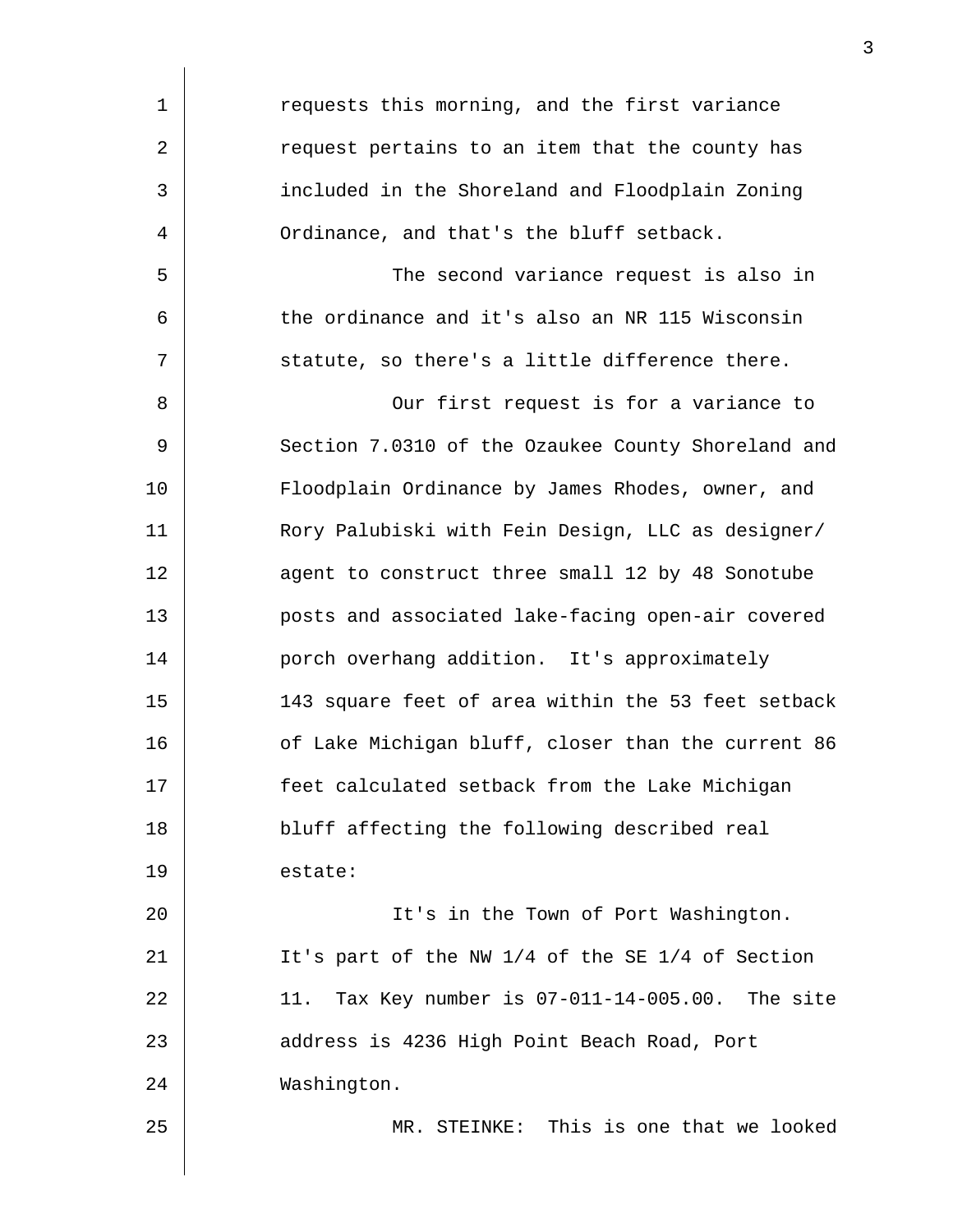| 1  | at before--                                         |
|----|-----------------------------------------------------|
| 2  | MR. HOLSCHBACH: Right.                              |
| 3  | MR. STEINKE: --with the previous owner.             |
| 4  | In fact, I think we granted the variance last time  |
| 5  | and it was going to be more work than what is       |
| 6  | required now, if I remember right, that they wanted |
| 7  | to make multiple additions to the house.            |
| 8  | Okay. Who would like to present for the             |
| 9  | owners?                                             |
| 10 | MR. RHODES: I can start. James Rhodes,              |
| 11 | owner of the house. So when we purchased the        |
| 12 | house, as you mentioned, the former owners did go   |
| 13 | through the process of getting the variance and     |
| 14 | they were planning to put an addition of a dining   |
| 15 | room off the back, as well as a covered porch       |
| 16 | around the back and the side of the house.          |
| 17 | Kind of the root cause of all of it is              |
| 18 | the steps in the house. The house was built         |
| 19 | sometime in between the '20s and the '40s, so the   |
| 20 | access to the upstairs second floor is not safe,    |
| 21 | but we have small children, obviously we want to be |
| 22 | able to use the upstairs portion of the house.      |
| 23 | However, we did not want to add as much             |
| 24 | on to the back of the house, so we came up with the |
| 25 | design with Rory to move the steps elsewhere, build |
|    |                                                     |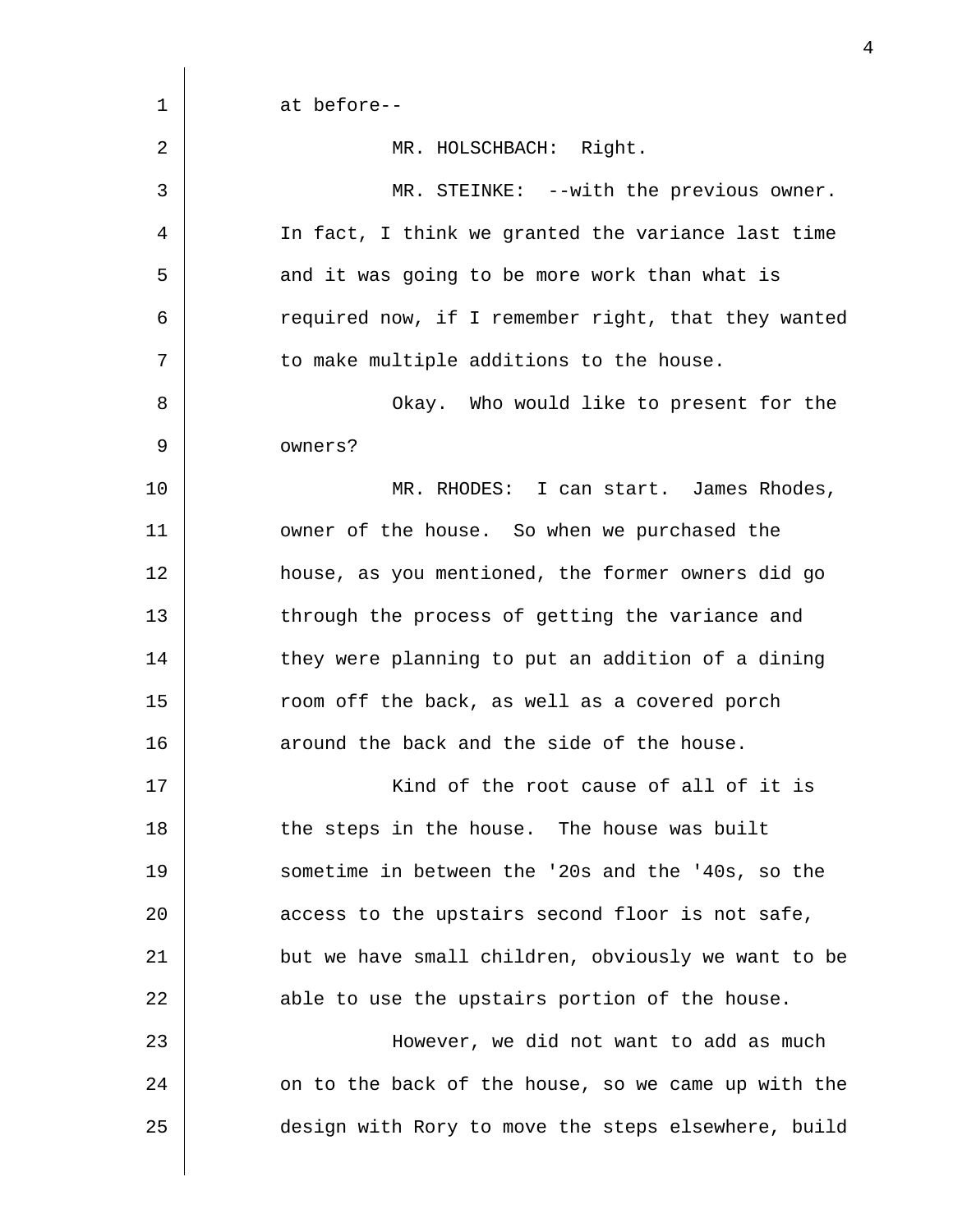| 1  | more up the front of the house, but we did want to  |
|----|-----------------------------------------------------|
| 2  | keep the back of the house for access to the lake   |
| 3  | and keep the covered porch.                         |
| 4  | We essentially have to move the current             |
| 5  | entrance to the back of the property from the house |
| 6  | based on where we're moving the steps to center the |
| 7  | door along the back wall, so we want to carry --    |
| 8  | there's like an existing overhang but it's kind of  |
| 9  | in the corner of where the two come together, so we |
| 10 | want to carry that across so that the new door out  |
| 11 | to the back still has the overhang protection from  |
| 12 | the roof.                                           |
| 13 | MR. STEINKE: So you're saying the new               |
| 14 | entrance is going to be to the back which is to the |
| 15 | road?                                               |
| 16 | MR. MABEE: No, no, no. The entrance,                |
| 17 | the -- call it lake access entrance from the back   |
| 18 | of the house where we have to shift the steps, the  |
| 19 | current door to get out from the back of the house  |
| 20 | will now be wall, so we need to put a new door on   |
| 21 | the back of the house which we want to center in    |
| 22 | the wall, which means if we want to keep the        |
| 23 | overhang we have to carry that further from where   |
| 24 | the roofs are today, which means we need supports,  |
| 25 | apparently, to do that.                             |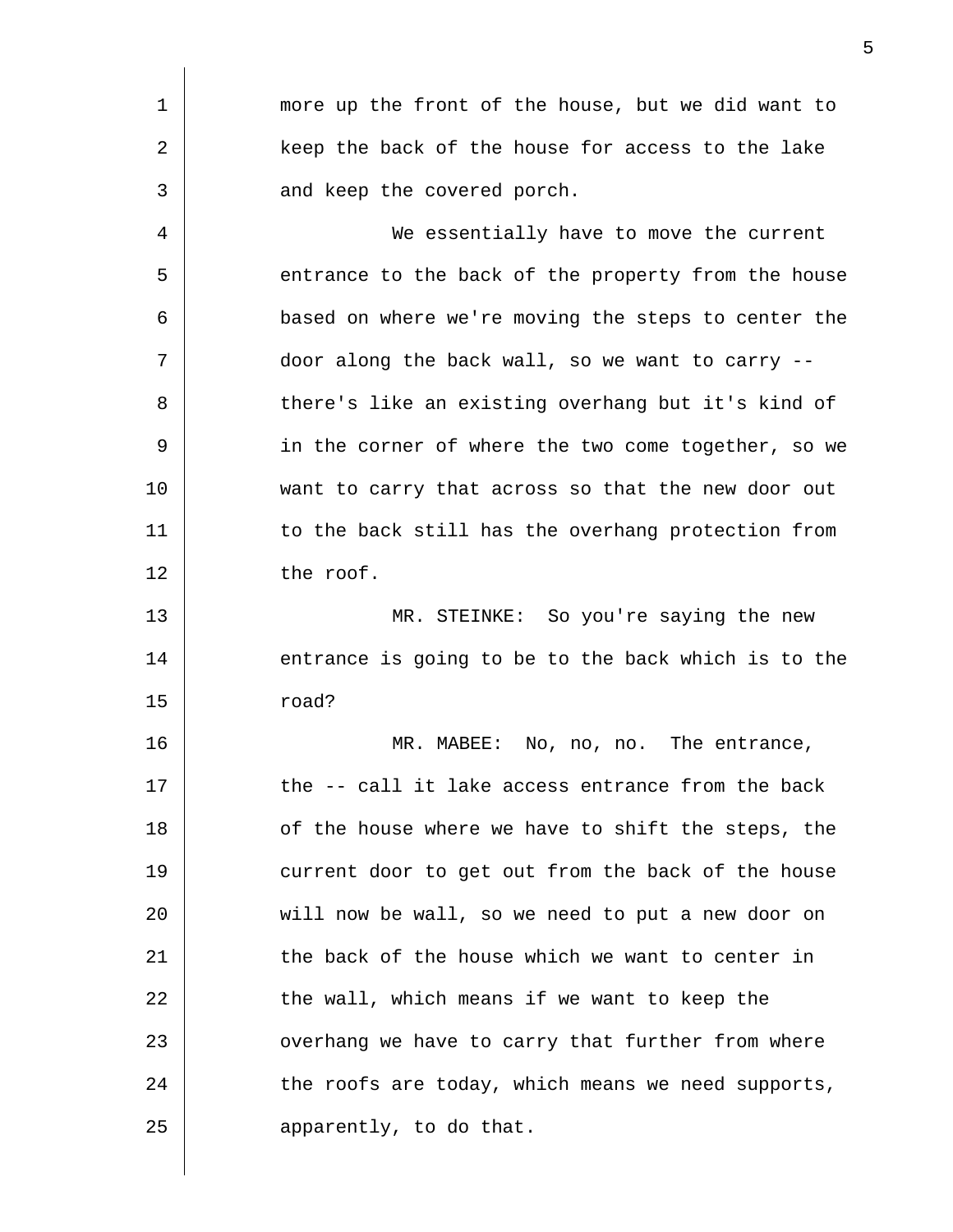1 2 3 4 5 6 7 8 9 10 11 12 13 14 15 16 17 18 19 20 21 22 23 24 25 MR. PALUBISKI: I'm Rory Palubiski with Fein Design. I'm working with James and the co-owners, and basically what James just said is exactly on point, that the door has to get relocated, and in order to create balance architecturally on that rear elevation we centered the door so we have a nice aesthetic there, and then the existing overhang that they have now, I can't just carry that all the way across without some support, and then to be fair, it is facing the lake so a little extra shelter, you know, to the home would be a warranted design aspect anyway, so we, in doing the design, we met with Ed Pfister from the county to just get his feedback on what we can or can't do, and he just said avoid the setback wherever you can, or stay, you know, beyond the setback, so the bulk of the addition that we're doing is all within the setback. It's just these three Sonotubes help carry that roof load is what we're asking for. MR. STEINKE: All right. Any discussion? Any questions? The staff report, Andy? MR. HOLSCHBACH: Do you want me to read the staff report? MR. STEINKE: Yes, please.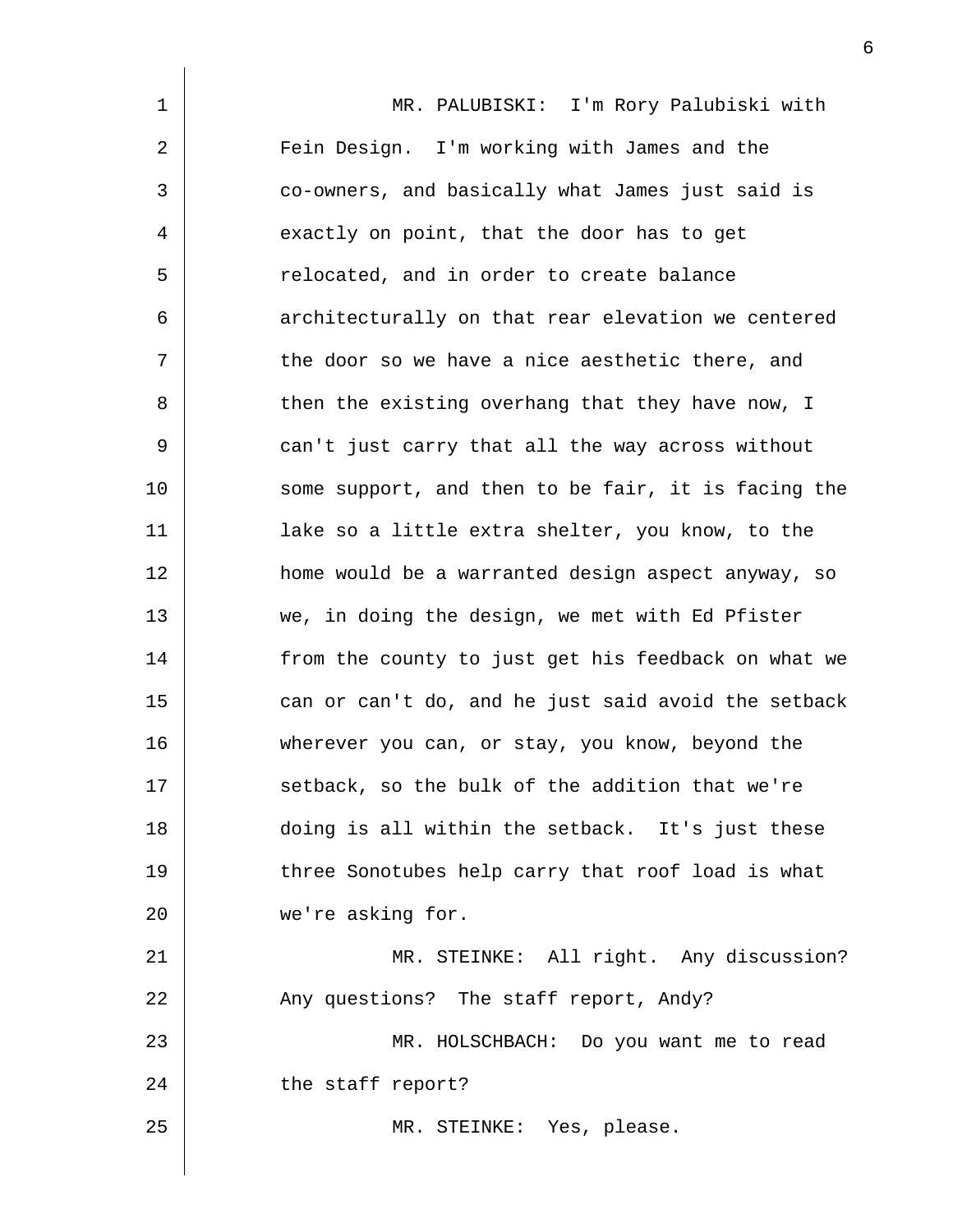| $\mathbf 1$  | MR. HOLSCHBACH: Okay. I'll get right                |
|--------------|-----------------------------------------------------|
| 2            | into the Department findings:                       |
| $\mathbf{3}$ | $\star$<br>$^\star$<br>$\star$                      |
| 4            | STAFF REPORT:                                       |
| 5            | Department Findings:                                |
| 6            | 1. On May 8, 2019, this Board approved a            |
| 7            | previous variance request to construct additions to |
| 8            | a legally-existing nonconforming structure located  |
| $\mathsf 9$  | 53 feet from the top of the Lake Michigan bluff.    |
| 10           | 2. The subject property is a                        |
| 11           | legally-existing conforming lot, and the project as |
| 12           | proposed can only be constructed upon the issuance  |
| 13           | of a variance by this Board.                        |
| 14           | 3. The submitted bluff survey indicates a           |
| 15           | minimum required bluff setback of 86 feet.          |
| 16           | 4. The submitted survey indicates that              |
| 17           | the existing structure is located 53 feet from the  |
| 18           | top of the Lake Michigan bluff.                     |
| 19           | 5. The submitted report from Giles                  |
| 20           | Engineering Associates, Inc. indicates that the     |
| 21           | previously-proposed building additions are not      |
| 22           | considered to have an impact on the stability of    |
| 23           | the Lake Michigan bluff at the site.                |
| 24           | 6. A comparison of the previous proposal            |
| 25           | and today's application indicate less               |
|              |                                                     |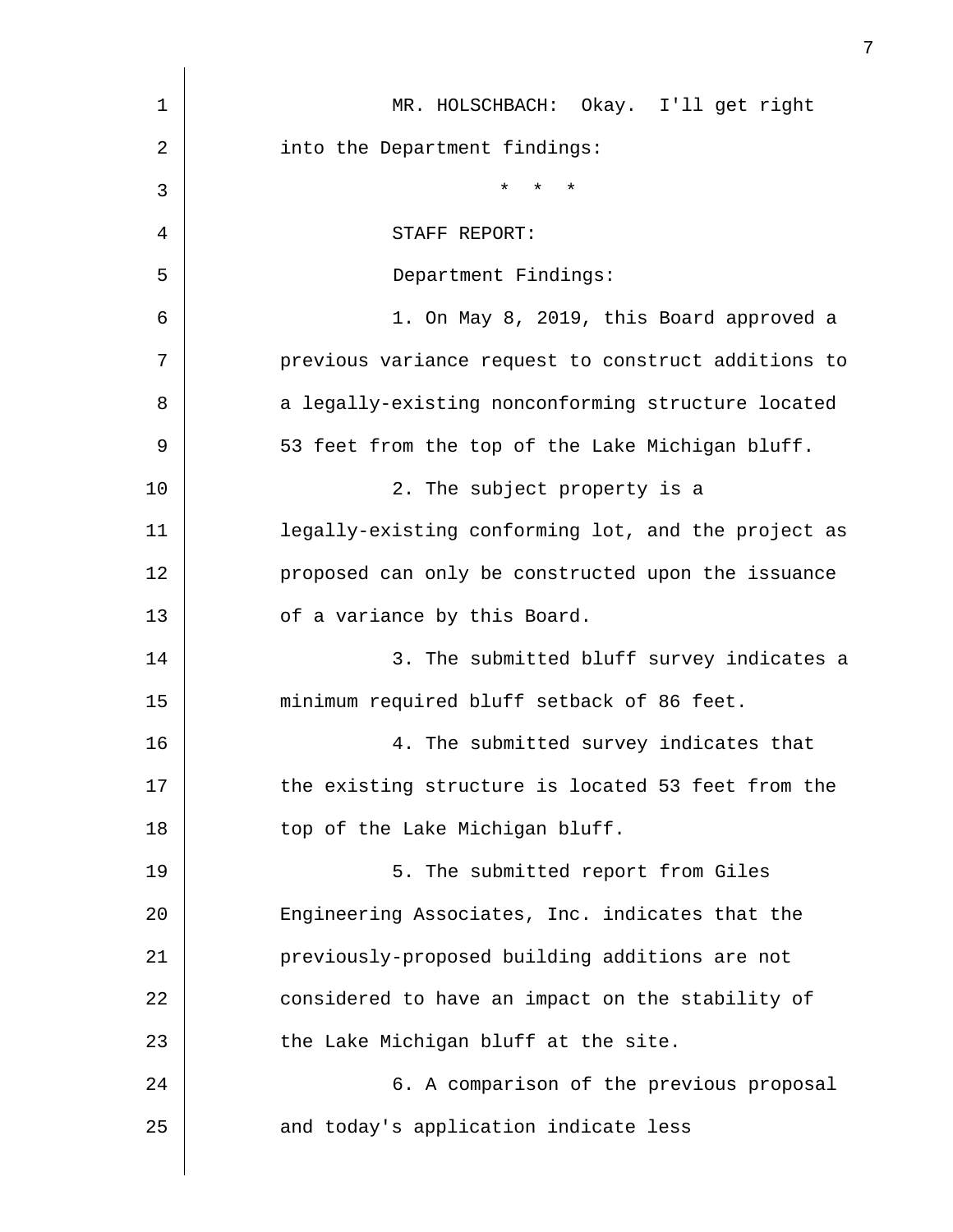| 1              | excavation/grading impacts to the property, with    |
|----------------|-----------------------------------------------------|
| $\overline{2}$ | the current proposal placing the east-facing        |
| 3              | addition (covered porch) on Sonotubes in lieu of a  |
| 4              | full foundation. All other previously-approved      |
| 5              | additions are no longer planned. All other related  |
| 6              | structural expansion will be in compliance with the |
| 7              | required 86-foot Lake Michigan bluff setback.       |
| 8              | 7. Although this property has associated            |
| 9              | regulatory floodplain of Lake Michigan, the project |
| 10             | area is outside the 100-year floodplain.            |
| 11             | 8. The proposed structure is not                    |
| 12             | concurrent to any mapped wetlands. The proposed     |
| 13             | structural locations should cause no negligible     |
| 14             | impact to wetland areas.                            |
| 15             | 9. A properly-managed construction site             |
| 16             | will pose no adverse impacts to wildlife habitat.   |
| 17             | 10. Historically, the footprint of the              |
| 18             | current structure has remained unchanged since it   |
| 19             | was constructed in 1941.                            |
| 20             | 11. Prior to the construction of the                |
| 21             | proposed structure, a shoreland permit will be      |
| 22             | required.                                           |
| 23             | 12. The direction of this department is             |
| 24             | to regulate impervious surface standards to protect |
| 25             | water quality and prevent pollution of navigable    |
|                |                                                     |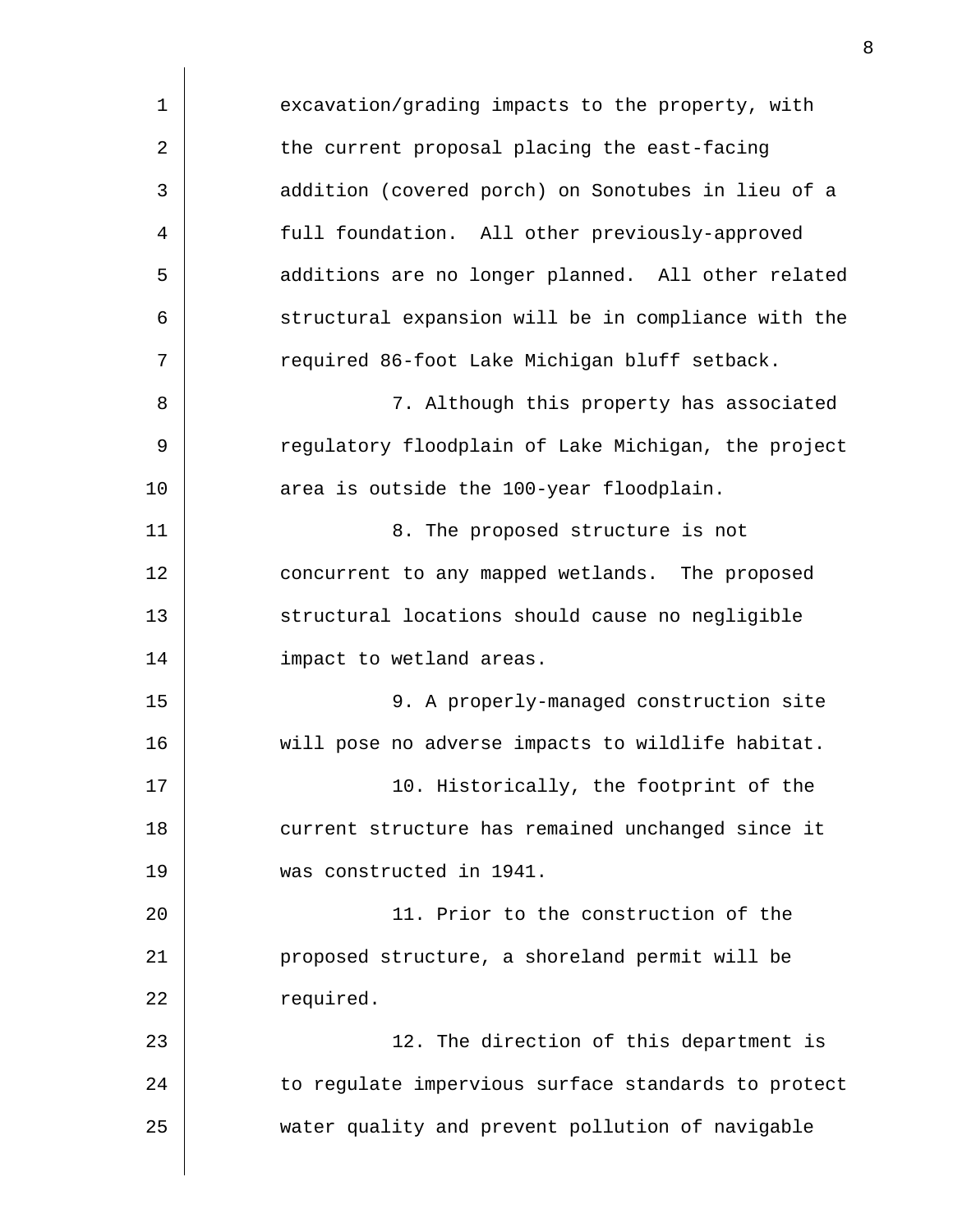| waterways. The current and proposed                 |
|-----------------------------------------------------|
| post-development impervious surface coverage will   |
| be under 15%. No mitigation will be required under  |
| Section 7.0600 of the County Shoreland and          |
| Floodplain Zoning Ordinance. All future surveys     |
| associated with this proposed project will indicate |
| post-construction impervious surface area.          |
| 13. Since this lot was created prior to             |
| the effective date of any county ordinance, and the |
| bluff setback requirement was enacted at a later    |
| date, it would appear that strict application of    |
| this ordinance is limiting any eastward expansion   |
| of the existing structure.                          |
| 14. Because the proposed land use is                |
| permitted within the zoning district, it would      |
| appear that the development of this site is         |
| consistent with neighboring properties.             |
| 15. Per Statute 59.692(4)(b), the                   |
| department (DNR) may not appeal a decision of the   |
| county to grant or deny a variance under this       |
| section, but may, upon the request of a county      |
| board of adjustment, issue an opinion on whether a  |
| variance should be granted or denied.               |
| The department holds no opinion regarding           |
| the issuance of a variance, provided that the Board |
|                                                     |

 $\overline{\phantom{a}}$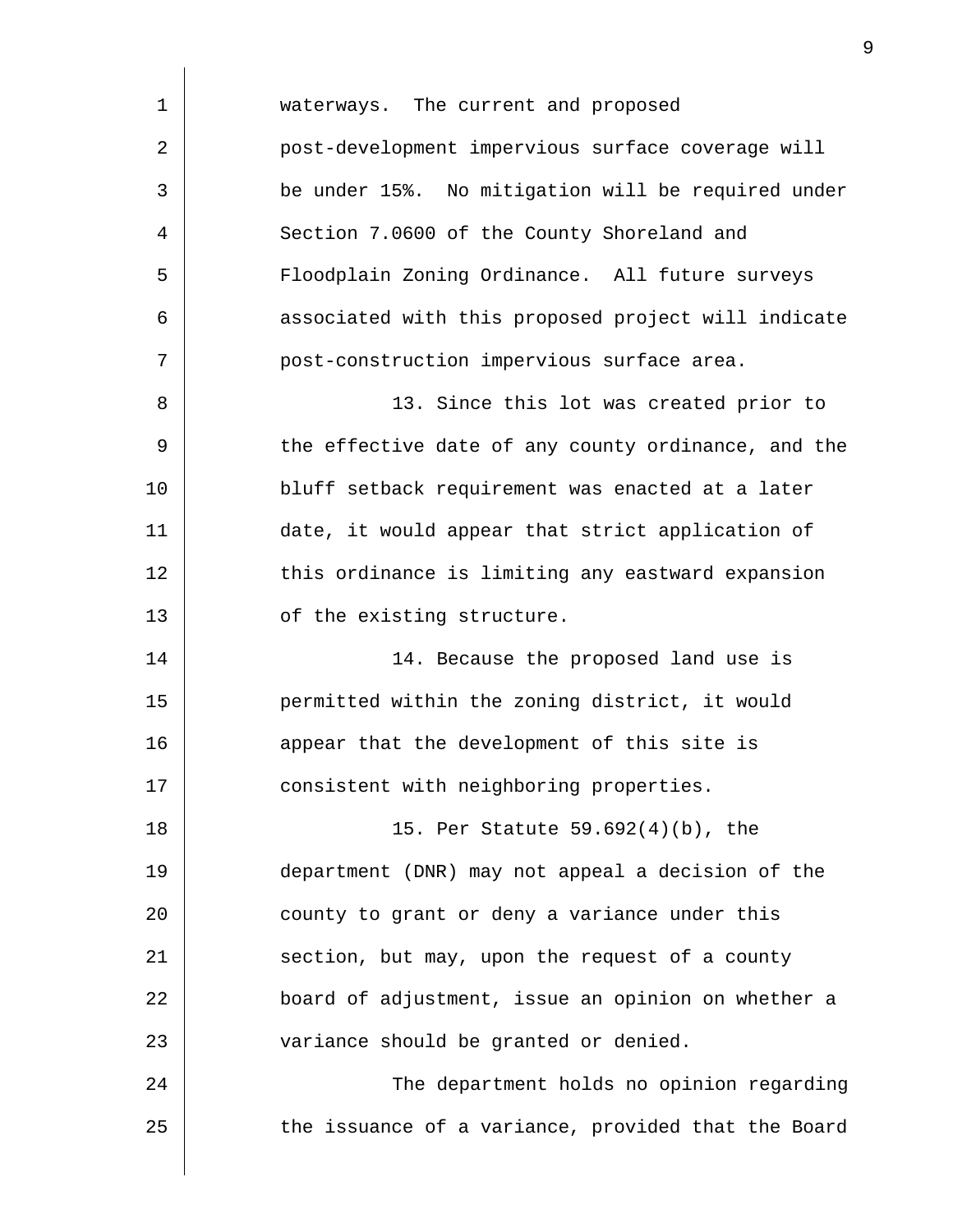| 1  | of Adjustment can validate the variance test.     |
|----|---------------------------------------------------|
| 2  | Please see the attached handout, "Variances",     |
| 3  | Chapter 15 of the Zoning Board Handbook, 2nd      |
| 4  | Edition 2006, of which a copy is provided.        |
| 5  | To qualify for a variance the applicant           |
| 6  | must demonstrate:                                 |
| 7  | 1. Unnecessary hardship                           |
| 8  | 2. Hardship due to unique property                |
| 9  | limitations, and                                  |
| 10 | 3. No harm to public interests.                   |
| 11 | Should the Board decide to grant the              |
| 12 | variance request to construct three small 12-foot |
| 13 | diameter by 48 Sonotube posts and associated      |
| 14 | lake-facing open-air covered porch overhang       |
| 15 | addition (143 square feet) to a legally-existing  |
| 16 | nonconforming structure 53 feet from the Lake     |
| 17 | Michigan bluff, the department requests the       |
| 18 | following recommendations.                        |
| 19 | Staff Recommendations:                            |
| 20 | 1. Follow the Proposed Residence                  |
| 21 | Additions section relating to site grades and     |
| 22 | stormwater in the conclusions and recommendations |
| 23 | from the submitted Giles Engineering Associates,  |
| 24 | Inc. report.                                      |
| 25 | 2. If applicable, erosion control                 |
|    |                                                   |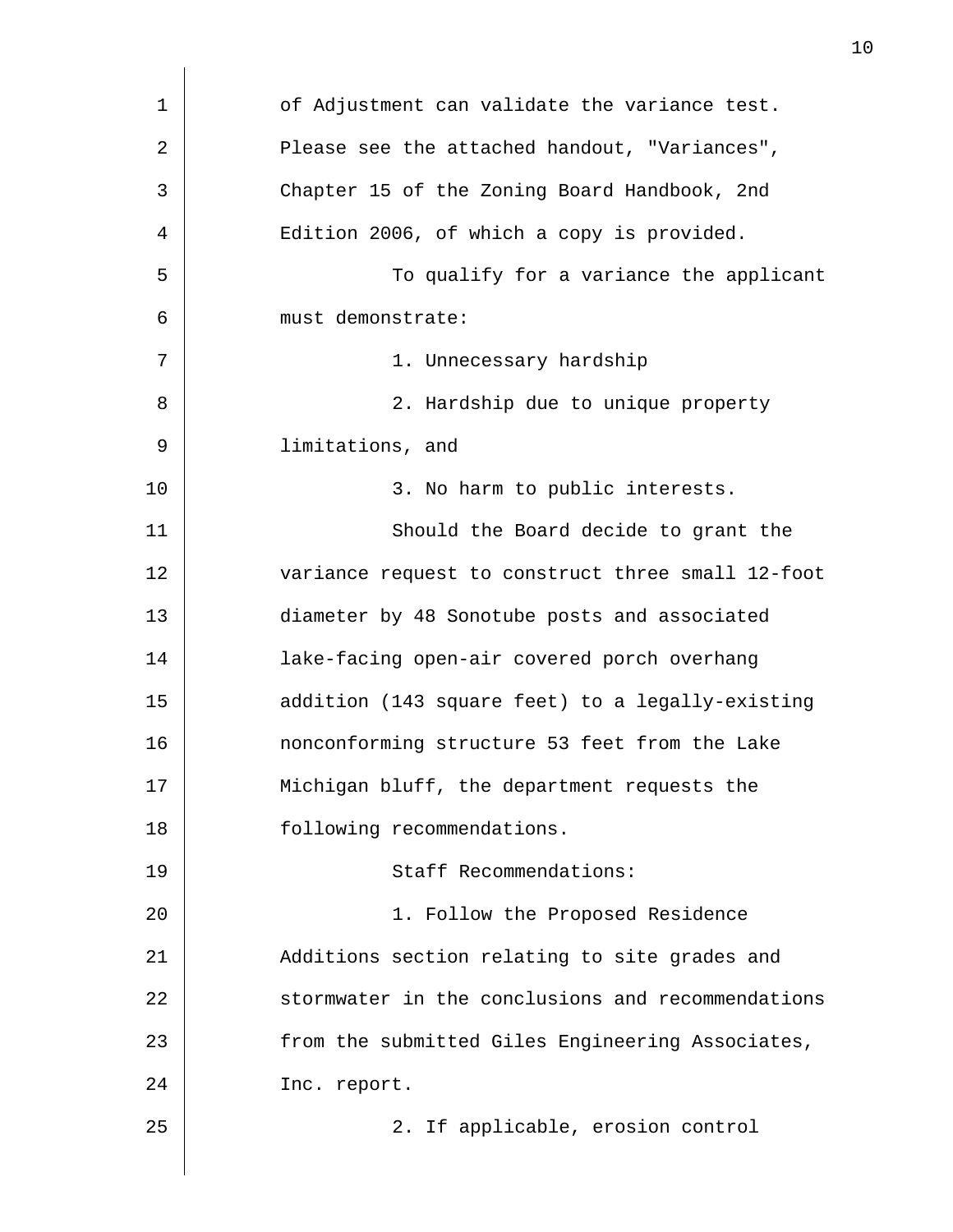| 1              | provisions at least as effective as those in        |
|----------------|-----------------------------------------------------|
| $\overline{2}$ | technical standards developed by the Wisconsin DNR  |
| 3              | under subchapter V of Chapter NR 151, Wisconsin     |
| 4              | Administrative Code, shall be installed immediately |
| 5              | downgrade from the project site to prevent sediment |
| 6              | delivery to the navigable waterways and keep soil   |
| 7              | onsite. These controls must be maintained until     |
| 8              | the soil is adequately revegetated or otherwise     |
| 9              | protected to prevent erosion. Once the vegetation   |
| 10             | is adequate to prevent erosion, the barriers shall  |
| 11             | be removed.                                         |
| 12             | 3. Any variance or permit granted by the            |
| 13             | Board of Adjustment shall expire within 180 days    |
| 14             | after issuance unless substantial work has          |
| 15             | commenced pursuant to such grant. The permit may    |
| 16             | be extended for a maximum of 180 additional days    |
| 17             | for good and sufficient cause. Variances and        |
| 18             | permits granted by the Board shall run with the     |
| 19             | life of the structure or use, provided the          |
| 20             | construction authorized by the Board is completed   |
| 21             | while the variance or permit is still valid.        |
| 22             | 4. Upon completion of the project, the              |
| 23             | variance shall be recorded by the zoning            |
| 24             | administrator with the register of deeds, with the  |
| 25             | recording fee to be paid by the applicant.          |
|                |                                                     |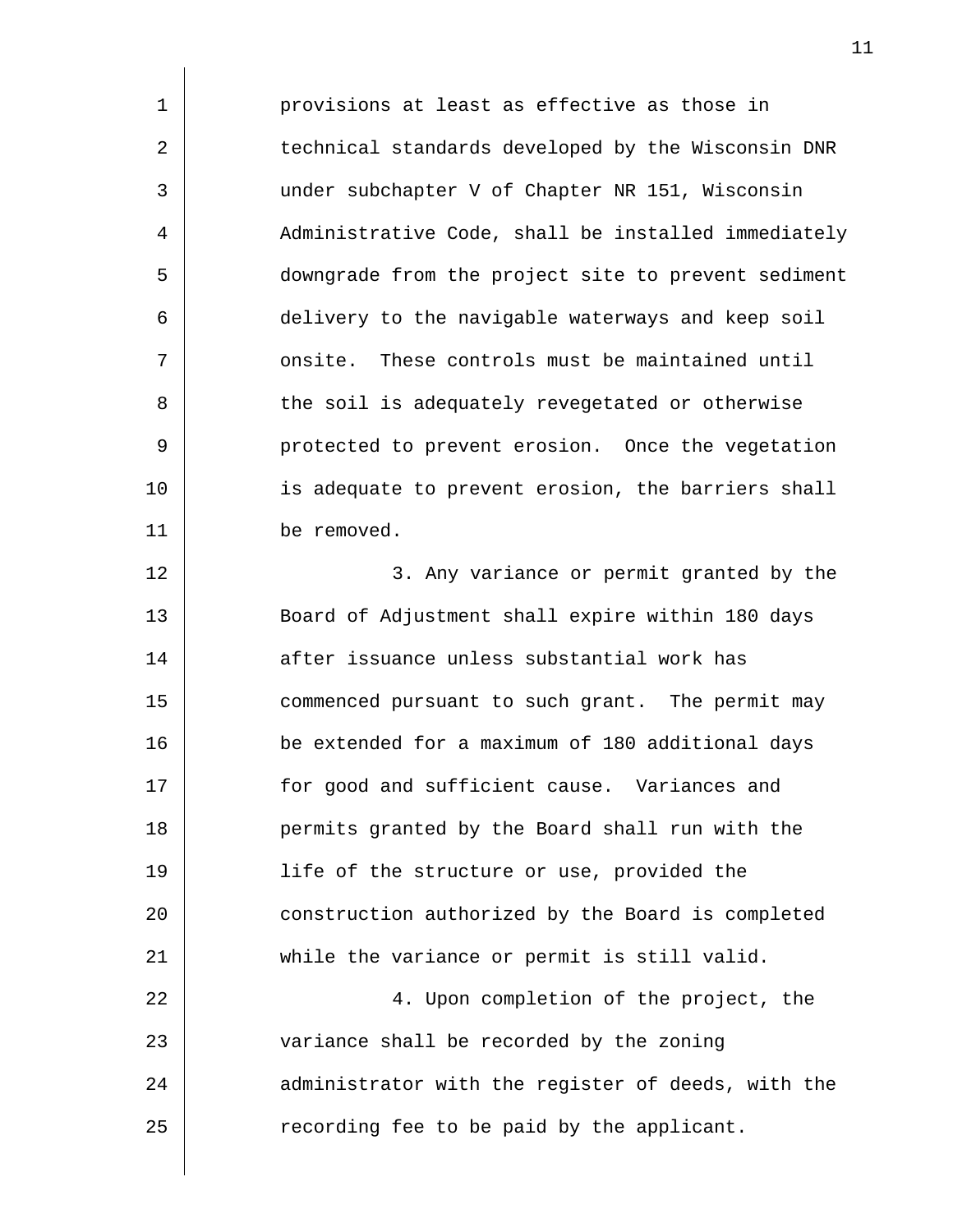| $\mathbf 1$ | 5. All required state, federal and local            |
|-------------|-----------------------------------------------------|
| 2           | permits must be acquired before the start of the    |
| 3           | project.                                            |
| 4           | 6. Any significant changes and/or                   |
| 5           | revisions to the proposed project must be           |
| 6           | resubmitted to the Board of Adjustment for review   |
| 7           | and approval before being implemented.              |
| 8           | Both the Board and the applicant must be            |
| 9           | aware that if the variance is approved, an appeal   |
| 10          | period extends for 30 days from the date of this    |
| 11          | hearing. During that period, any interested party   |
| 12          | can appeal the decision, either approved or denied, |
| 13          | to the circuit court. No permit or authorization    |
| 14          | of work will be issued by this department until the |
| 15          | appeal period has expired. End of report.           |
| 16          | $\star$<br>*<br>$\star$                             |
| 17          | MR. STEINKE: Thank you. Any discussion?             |
| 18          | If we approve this, it will be subject to the staff |
| 19          | recommendations. Any problem with any of that?      |
| 20          | MR. PALUBISKI: I don't see any problem.             |
| 21          | MR. STEINKE: Anybody--                              |
| 22          | MR. CASTNER: Phil--                                 |
| 23          | MR. STEINKE: Yes, Stephen?                          |
| 24          | MR. CASTNER: The sole basis here is the             |
| 25          | bluff setback; is that correct?                     |
|             |                                                     |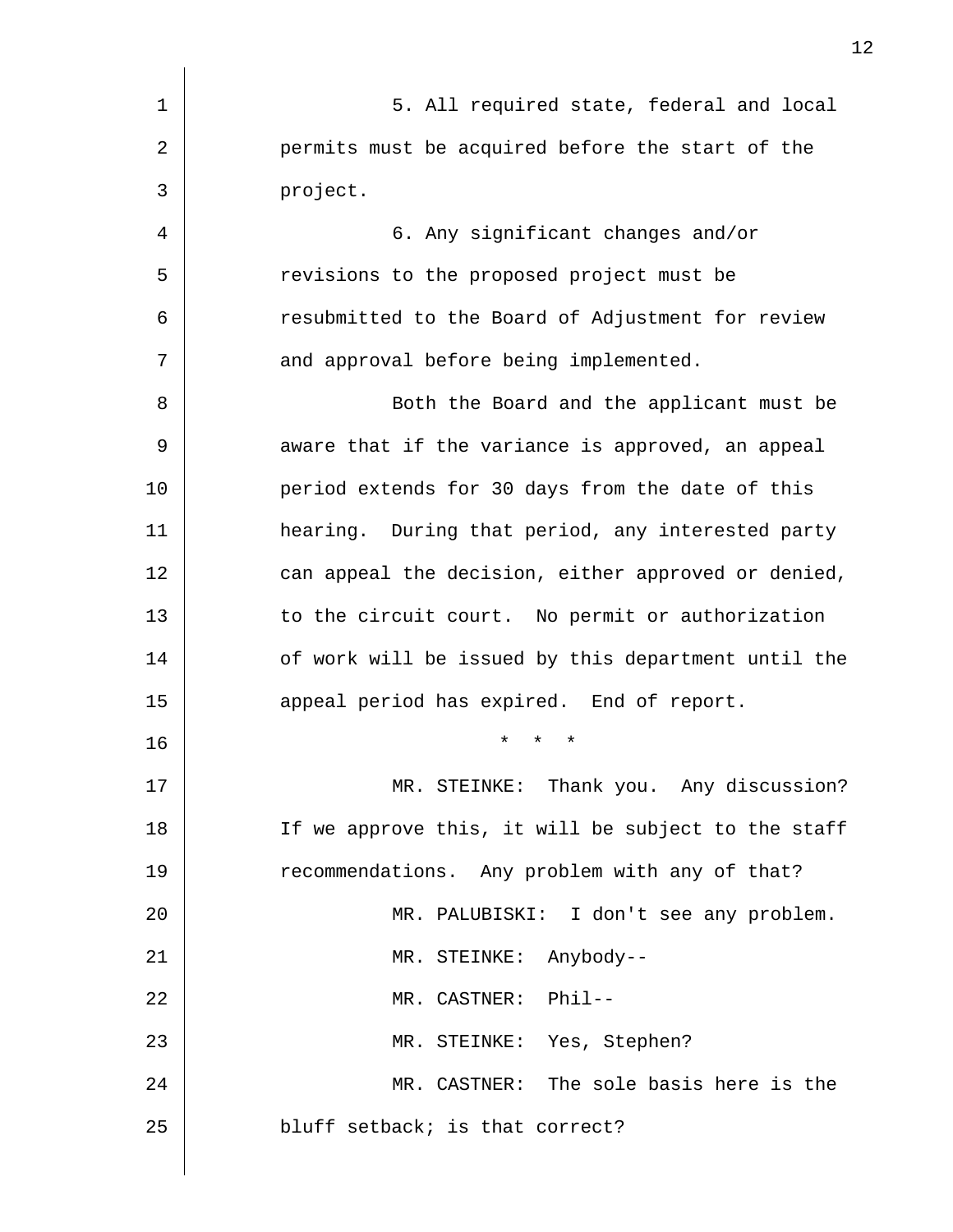| 1  | MR. HOLSCHBACH: Yes.                                |
|----|-----------------------------------------------------|
| 2  | MR. STEINKE: Yes.                                   |
| 3  | MR. CASTNER: And is there any basis to              |
| 4  | believe that construction of the Sonotubes would    |
| 5  | impair the stability of the bluff?                  |
| 6  | MR. HOLSCHBACH: The Giles report stated             |
| 7  | they felt that any -- that the construction that    |
| 8  | they're proposing will not have a negative impact   |
| 9  | on the bluff.                                       |
| 10 | MR. CASTNER: Thank you.                             |
| 11 | MR. HOLSCHBACH: Mr. Chairman, one item              |
| 12 | is the three hardship -- those three variance items |
| 13 | that we have to--                                   |
| 14 | MR. STEINKE: Address and put that into              |
| 15 | the record?                                         |
| 16 | MR. HOLSCHBACH: Yeah.                               |
| 17 | MR. STEINKE: We have to, if we grant a              |
| 18 | variance, we have to go with the hardship and we    |
| 19 | have to decide 1, 2 or 3.                           |
| 20 | 3 is no harm to public interests, which             |
| 21 | is pretty easy to say that this doesn't -- it's not |
| 22 | going to affect any other landowners.               |
| 23 | No. 1 or No. 2, hardship -- unnecessary             |
| 24 | hardship or, No. 2, hardship due to unique property |
| 25 | limitations. By the looks of it, No. 2, because it  |
|    |                                                     |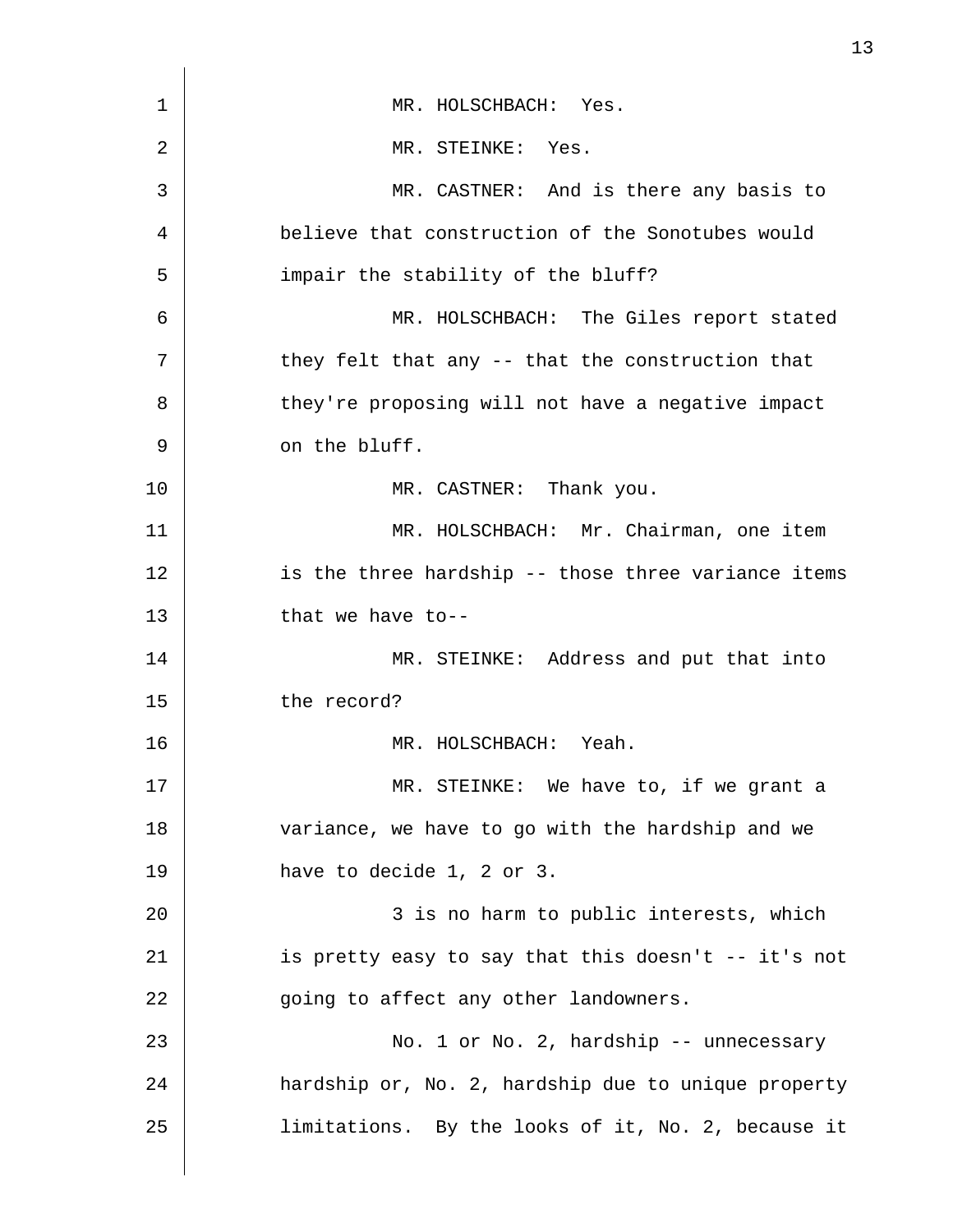| 1  | was built in 1941 before we established a setback,  |
|----|-----------------------------------------------------|
| 2  | it was built originally too close to the lake to    |
| 3  | start with, so there's no way to correct that       |
| 4  | situation.                                          |
| 5  | Stephen, what's your thought on that?               |
| 6  | MR. CASTNER: Well, that's correct. It's             |
| 7  | an existing condition. It's nonconforming in        |
| 8  | essence. I don't believe that addition of the       |
| 9  | Sonotubes would materially change the vulnerability |
| 10 | of the structure to bluff collapse. If the bluff    |
| 11 | is going to continue to erode east to west, the     |
| 12 | Sonotubes are not going to make any difference.     |
| 13 | MR. STEINKE: We just have to have a                 |
| 14 | basis based on one of the three hardship            |
| 15 | qualifications to justify our granting of the       |
| 16 | variance. I would think No. 2 applies, hardship     |
| 17 | due to unique property limitations.                 |
| 18 | MR. CASTNER: I think so.                            |
| 19 | MR. STEINKE: Is there anybody that would            |
| 20 | disagree on the board? All right. That can be       |
| 21 | entered into the record that we think it's No. 2.   |
| 22 | MR. HOLSCHBACH: Well, you have to have              |
| 23 | all three.                                          |
| 24 | MR. STEINKE: All three? Okay. Well,                 |
| 25 | unnecessary hardship. Is that the zoning issue?     |
|    |                                                     |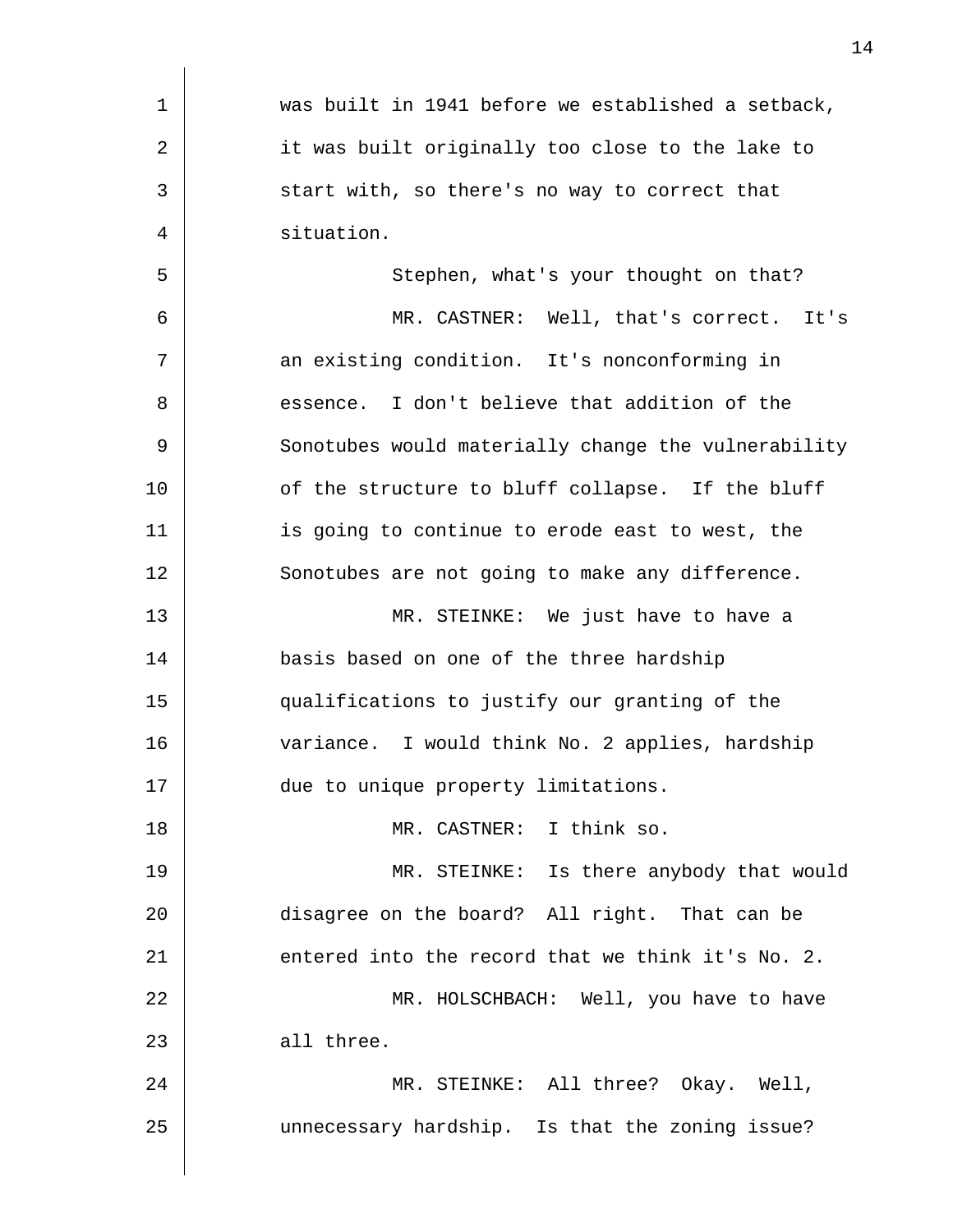| 1  | MR. HOLSCHBACH: Unnecessary hardship is            |
|----|----------------------------------------------------|
| 2  | usually the most difficult item.                   |
| 3  | MR. STEINKE: Because you don't need the            |
| 4  | Sonotubes, but for them to move the steps, though, |
| 5  | inside and get the door in the correct place, I    |
| 6  | guess that is an unnecessary hardship if they want |
| 7  | to correct the steps.                              |
| 8  | MR. RHODES: The previous variance, the             |
| 9  | hardship claimed was that moving the steps was the |
| 10 | hardship and figuring out what construction could  |
| 11 | be done to appropriately move the steps.           |
| 12 | I think we took the approach of we still           |
| 13 | want to do that, but we also wanted to limit the   |
| 14 | construction towards the lake, and so our approach |
| 15 | is a little different with how we're moving the    |
| 16 | steps, but it does require us to move the door and |
| 17 | the problem is how we carry the roof, so the       |
| 18 | genesis is still the same hardship. We need the    |
| 19 | steps to be accessible.                            |
| 20 | MR. STEINKE: And then they will meet               |
| 21 | code then?                                         |
| 22 | MR. RHODES: Yes.                                   |
| 23 | MR. STEINKE: And now they don't meet               |
| 24 | code?                                              |
| 25 | MR. PALUBISKI: Not even close. They're             |
|    |                                                    |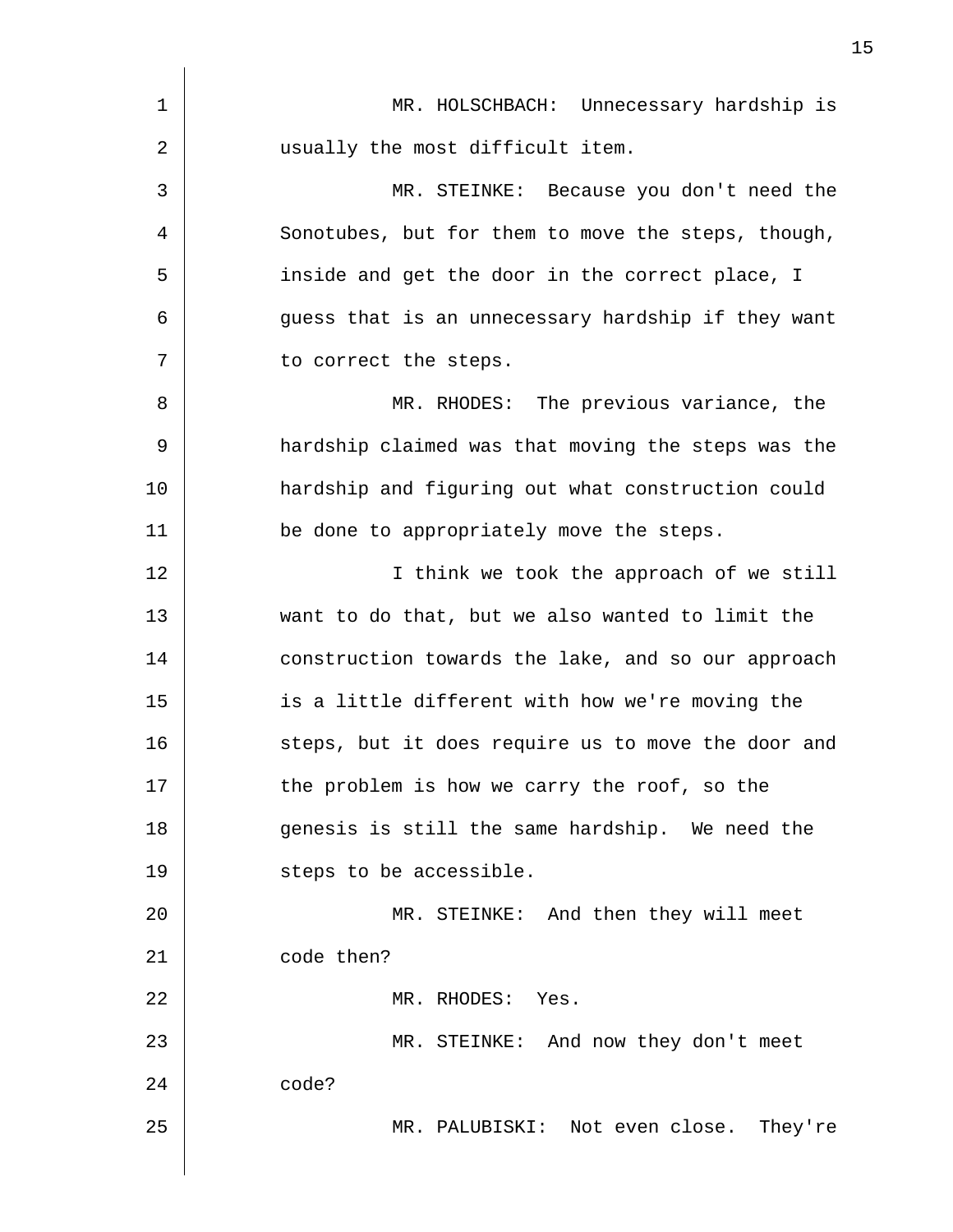a danger actually.

| $\overline{2}$ | MR. CASTNER: Mr. Chairman, I think that             |
|----------------|-----------------------------------------------------|
| 3              | it's a close call in the sense that this is simply  |
| 4              | a request for enlargement of the structure, so it's |
| 5              | a matter -- to a great extent a matter of           |
| 6              | convenience, and that's really the -- seems to me   |
| 7              | to be the tipping point on this, but it's a         |
| 8              | minor -- it's a minor matter in terms of impact, so |
| 9              | I think that helps balance out the consideration    |
| 10             | there.                                              |
| 11             | MR. STEINKE: Thanks, Steve. All right.              |
| 12             | Do you think that qualifies?                        |
| 13             | MR. HOLSCHBACH: Well, it's really your              |
| 14             | interpretation.                                     |
| 15             | MR. STEINKE: I would say -- I mean if               |
| 16             | it -- it's very minor what they're asking to do     |
| 17             | compared to the last go-around, which was a more    |
| 18             | major addition to the front of the house.           |
| 19             | The problem is we do have to satisfy                |
| 20             | those three claims in the -- to give the variance.  |
| 21             | No public harm's not a problem. Hardship due to     |
| 22             | unique limitations, which is setback, is no problem |
| 23             | because it was established before that.             |
| 24             | Unnecessary hardship, because it's so minor, I      |
| 25             | would think that the stairs would qualify.          |
|                |                                                     |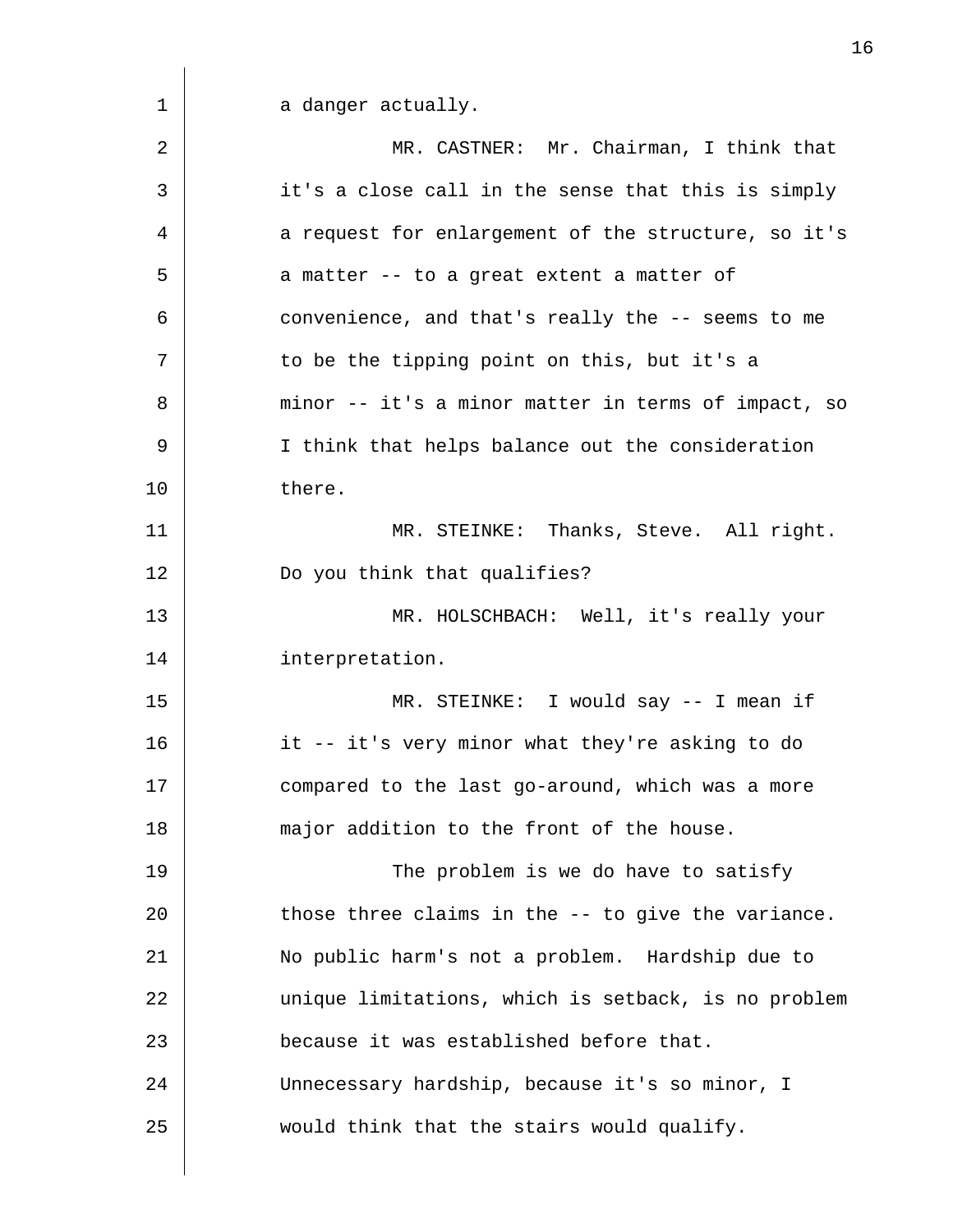| 1  | If you were coming in with a larger                |
|----|----------------------------------------------------|
| 2  | addition and you claim the stairs and you needed a |
| 3  | 20-foot addition to the front, I would see where   |
| 4  | that would be a problem because the stairs don't   |
| 5  | take up that much space.                           |
| 6  | Any members of the Board disagree?                 |
| 7  | MR. CASTNER: I agree.                              |
| 8  | MR. STEINKE: So we agree that the                  |
| 9  | hardship will be that they need to move the steps  |
| 10 | and make them code compliant for the unnecessary   |
| 11 | hardship.                                          |
| 12 | If there's no other discussion or                  |
| 13 | questions, I'll entertain a motion to approve      |
| 14 | subject to the staff recommendations.              |
| 15 | Do you want anything else added in there,          |
| 16 | Andy?                                              |
| 17 | MR. HOLSCHBACH:<br>No.                             |
| 18 | MR. STEINKE: Does anybody want to make a           |
| 19 | motion to approve, or any kind of motion at all?   |
| 20 | Or is there any further discussion you'd like to   |
| 21 | have?                                              |
| 22 | MR. CASTNER: I'll move for approval                |
| 23 | subject to the conditions in the staff report.     |
| 24 | MR. STEINKE: I have a motion. Do I have            |
| 25 | a second?                                          |
|    |                                                    |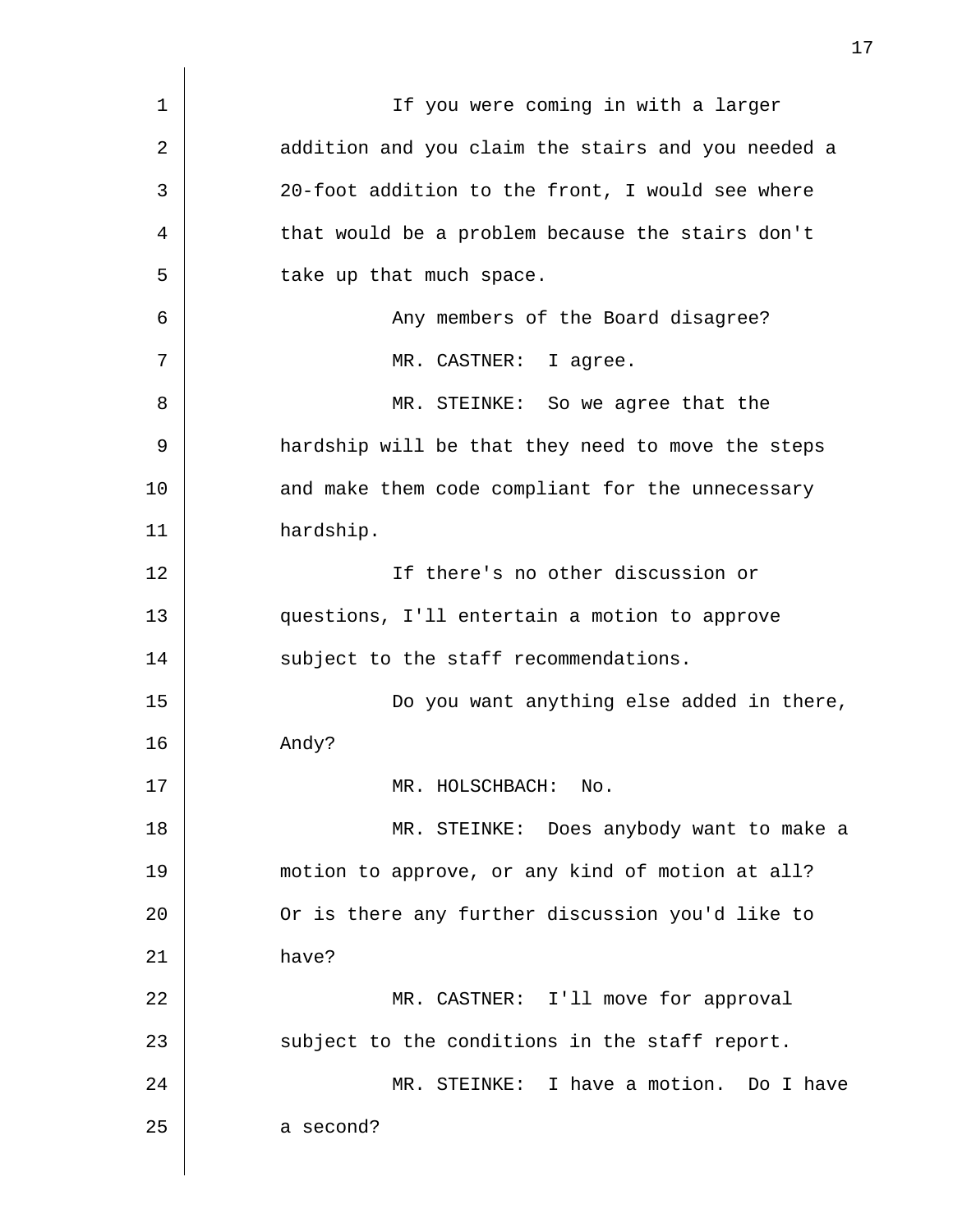| $\mathbf 1$ | MR. KOEPPEN: I'll second.                           |
|-------------|-----------------------------------------------------|
| 2           | MR. STEINKE: I have a motion and a                  |
| 3           | second. Any further discussion? All in favor        |
| 4           | signify by saying aye.                              |
| 5           | (Vote taken.)                                       |
| 6           | MR. STEINKE: Opposed? Motion carried.               |
| 7           | MR. PALUBISKI: Beautiful. Thank you                 |
| 8           | very much.                                          |
| 9           | MR. STEINKE: You're welcome.                        |
| 10          | Next is Item 2 on the agenda. Andy,                 |
| 11          | would you like to read the request for that?        |
| 12          | MR. HOLSCHBACH: Yes. The applicants, I              |
| 13          | think it would be best if they--                    |
| 14          | MR. STEINKE: Come up here?                          |
| 15          | MR. HOLSCHBACH: Sure. So the request is             |
| 16          | for a variance to Section 7.0306 of the Ozaukee     |
| 17          | County Shoreland and Floodplain Zoning Ordinance by |
| 18          | Matthew and Shelly Mabee, owners, to construct an   |
| 19          | attached garage, wood deck, screened porch,         |
| 20          | residential addition, and an above-ground pool      |
| 21          | closer than 75 feet from the ordinary high water    |
| 22          | mark of a navigable stream.                         |
| 23          | It's affecting the following described              |
| 24          | real estate: It's in the Town of Cedarburg. It's    |
| 25          | in the NW 1/4 of the NW 1/4 of Section 15. Tax Key  |
|             |                                                     |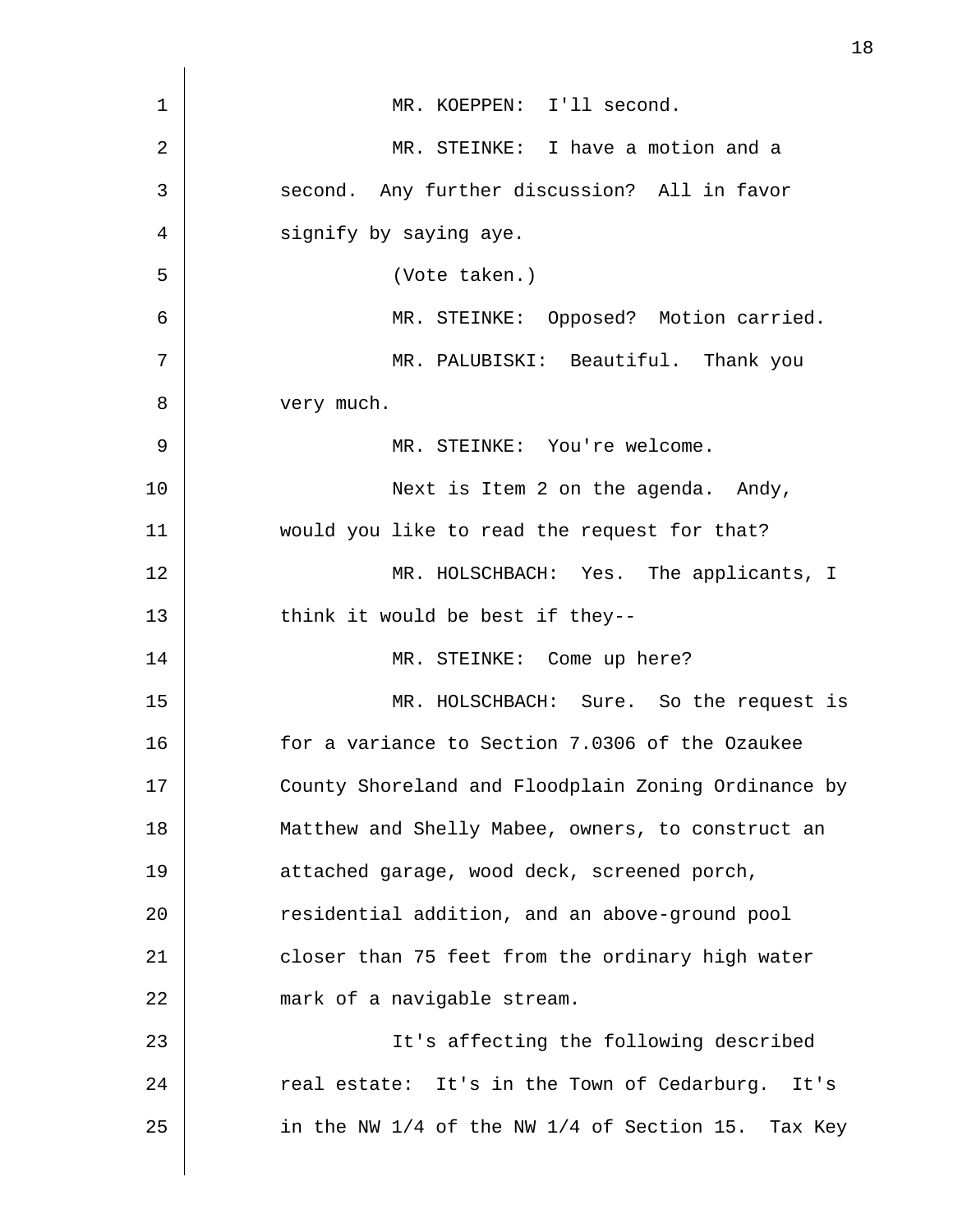| 1  | number is 03-015-06-012.00. The address is 7494     |
|----|-----------------------------------------------------|
| 2  | Devonshire Drive, Cedarburg, and we have Shelly and |
| 3  | Matthew Mabee here this morning.                    |
| 4  | MR. STEINKE: Thank you. This is also                |
| 5  | one we looked at last time. Remember? They wanted   |
| 6  | to put I believe a freestanding garage off to the   |
| 7  | side of the existing garage. If I remember right,   |
| 8  | there was a big tree there, and now they've come    |
| 9  | back with a different plan which has an addition on |
| 10 | the house off to the other side of the garage       |
| 11 | where -- and a deck, a screened porch and a deck,   |
| 12 | and then they have an above-ground pool. Looks      |
| 13 | like also -- is that going to be a new concrete     |
| 14 | patio?                                              |
| 15 | MR. MABEE: Yeah, there is an existing               |
| 16 | concrete patio in that area.                        |
| 17 | MR. STEINKE: So they'll just modify the             |
| 18 | patio report to fit whatever they put in there.     |
| 19 | MR. MABEE: Right.                                   |
| 20 | MR. STEINKE: Why don't you -- I suppose             |
| 21 | we should start with the staff report.              |
| 22 | MR. HOLSCHBACH: Okay. I can read the                |
| 23 | report. I'll start with the department findings.    |
| 24 | $\star$<br>$\star$<br>$^\star$                      |
| 25 | STAFF REPORT:                                       |
|    |                                                     |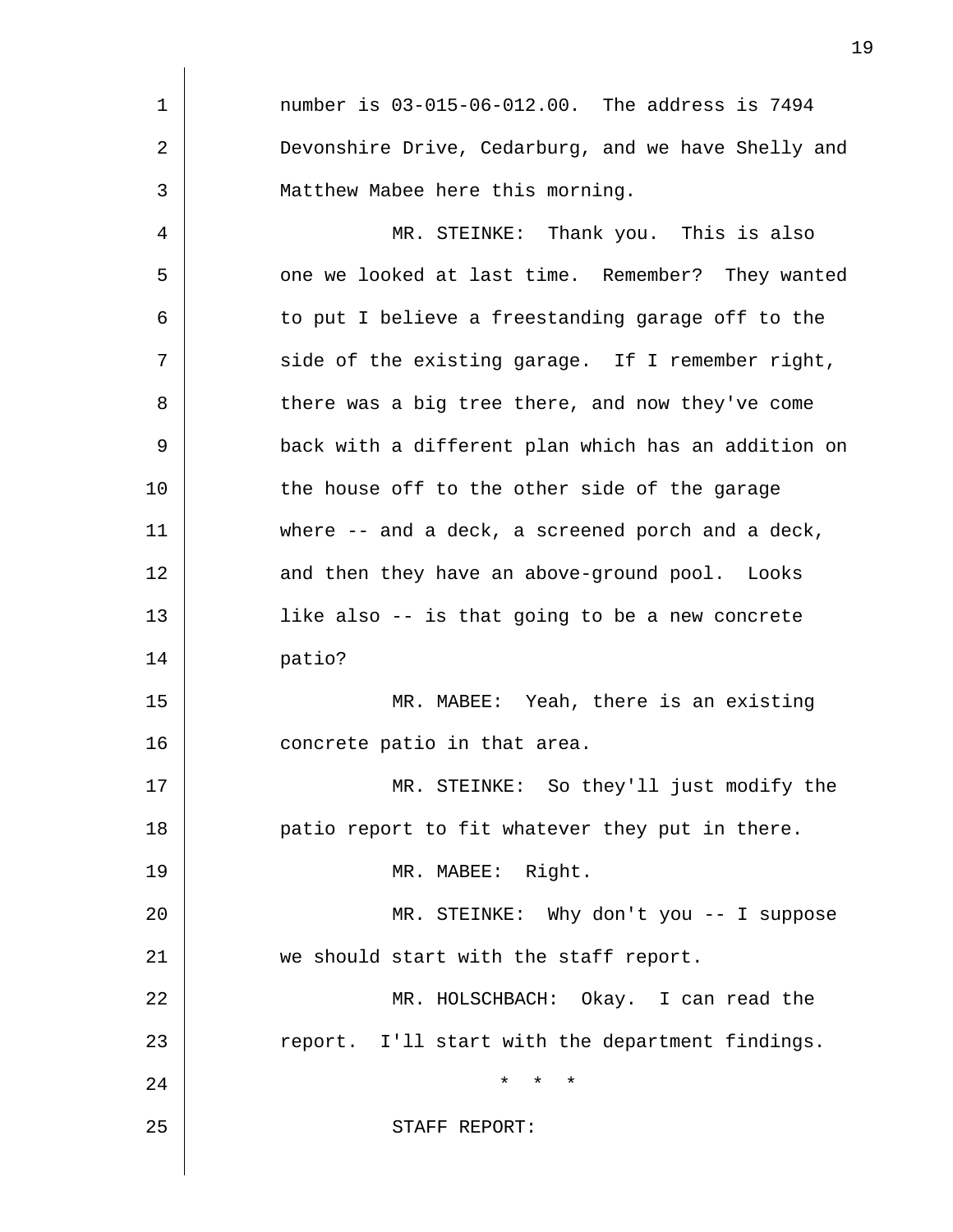| 1  | On May 8, 2019, this Board denied a                 |
|----|-----------------------------------------------------|
| 2  | previous variance request to allow the construction |
| 3  | of a detached garage 32 feet by 36 feet, 25 feet    |
| 4  | from the ordinary high water mark of an unnamed     |
| 5  | navigable tributary to Cedar Creek.                 |
| 6  | 1. The subject property is a                        |
| 7  | legally-existing conforming lot, and the project as |
| 8  | proposed can only be constructed upon the issuance  |
| 9  | of a variance by this Board.                        |
| 10 | 2. The navigability of the unnamed                  |
| 11 | tributary to Cedar Creek was confirmed by Kathi     |
| 12 | Kramasz, Wisconsin Department of Natural Resources  |
| 13 | Water Management Specialist, on April 23, 2014.     |
| 14 | 3. There is a floodplain associated with            |
| 15 | both Cedar Creek and this unnamed tributary         |
| 16 | affecting the property.                             |
| 17 | 4. Although most of the proposed                    |
| 18 | structures will be outside the 100-year floodplain, |
| 19 | the proposed above-ground pool will be partially    |
| 20 | located within the regulatory floodplain area of    |
| 21 | Cedar Creek.                                        |
| 22 | 5. Prior to the construction of the                 |
| 23 | proposed above-ground pool, a shoreland permit      |
| 24 | would be required to create a fill pad partially    |
| 25 | within the regulatory floodplain area of Cedar      |
|    |                                                     |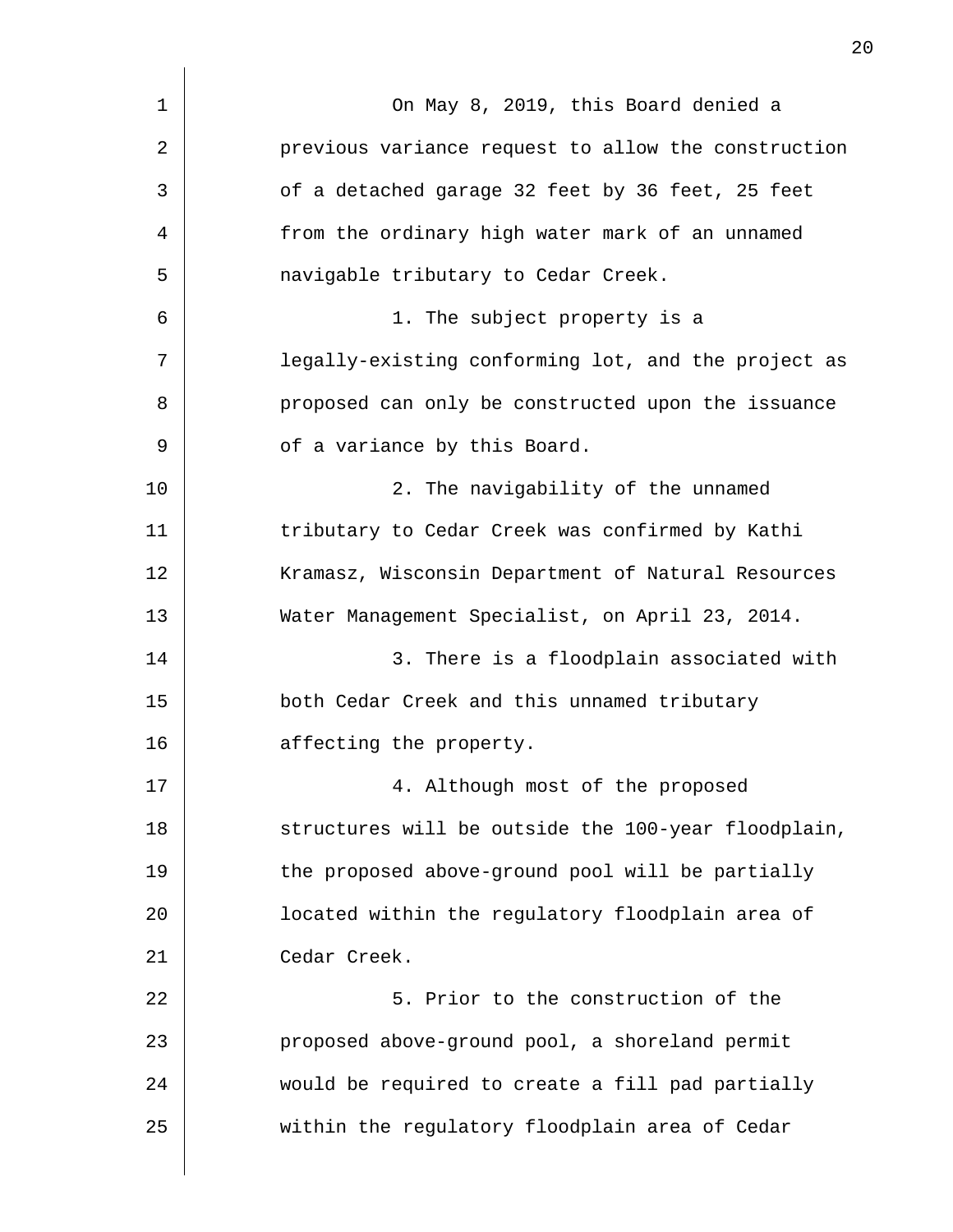| 1  | Creek.                                              |
|----|-----------------------------------------------------|
| 2  | 6. The existing septic system serving the           |
| 3  | property is located within the 100-year floodplain  |
| 4  | of Cedar Creek.                                     |
| 5  | And I just want to make a note here. We             |
| 6  | have a survey that was submitted to our department, |
| 7  | and the surveyor actually took the delineation line |
| 8  | that's on our zoning map. However, the floodplain   |
| 9  | is actually subject to an elevation, so we would    |
| 10 | want to verify the floodplain location by a survey. |
| 11 | MR. STEINKE: So you're saying that may              |
| 12 | or may not be all in or all out.                    |
| 13 | MR. HOLSCHBACH: Right.                              |
| 14 | Okay.<br>MR. STEINKE:                               |
| 15 | MR. HOLSCHBACH: So I'll just start with             |
| 16 | that one again.                                     |
| 17 | 6. The existing septic system serving the           |
| 18 | property is located possibly within the 100-year    |
| 19 | floodplain of Cedar Creek and, if it is, it's a     |
| 20 | violation of Chapter 9, Ozaukee County Sanitation & |
| 21 | Health Ordinance, and SPS 383, Wisconsin            |
| 22 | Administrative Code. The continued use of this      |
| 23 | system shall be abated by action of this            |
| 24 | department.                                         |
| 25 | 7. The proposed structure is not                    |
|    |                                                     |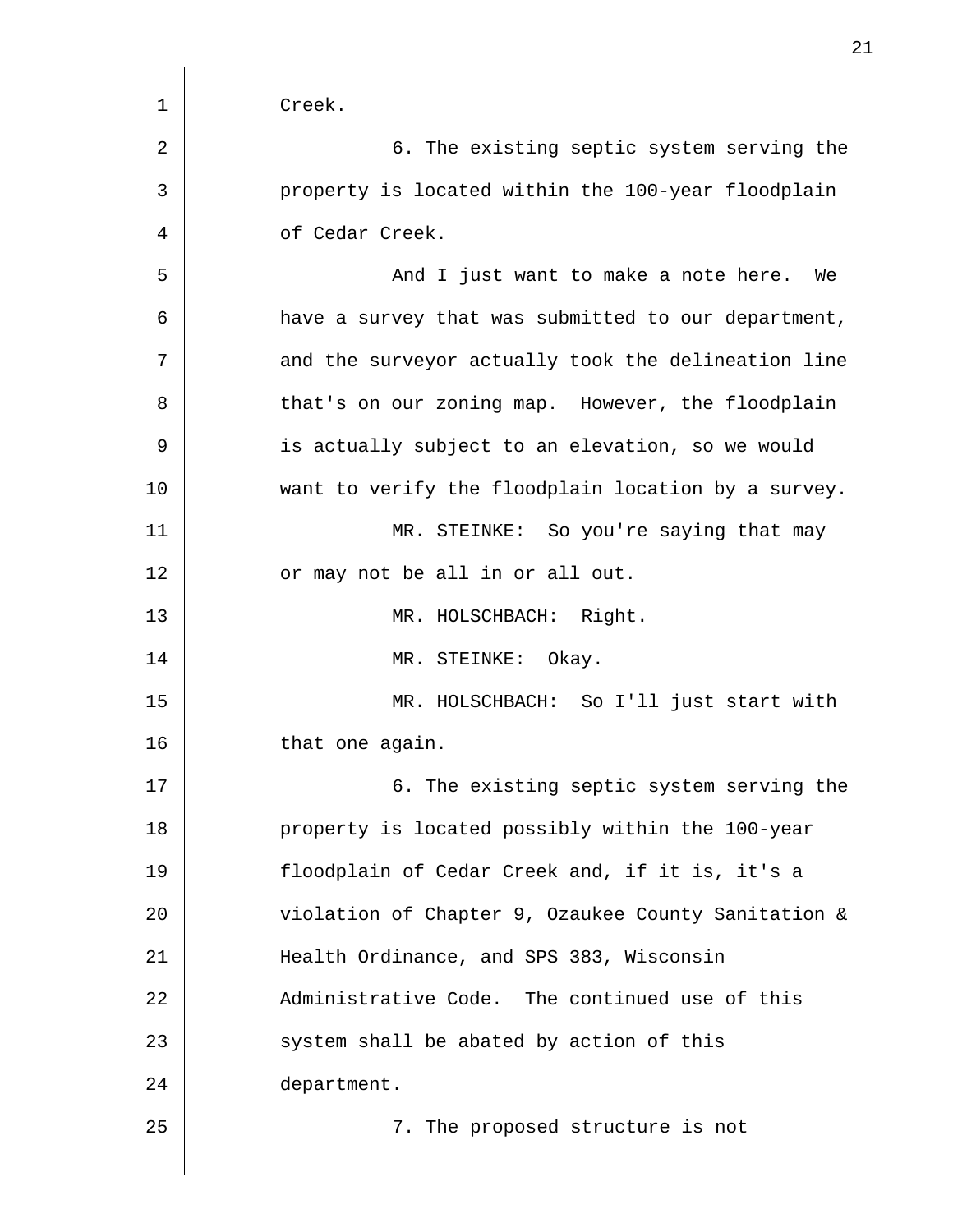| $\mathbf 1$ | concurrent to any mapped wetlands. The proposed     |
|-------------|-----------------------------------------------------|
| 2           | structural location should cause no negligible      |
| 3           | impact to wetland areas.                            |
| 4           | 8. A properly managed construction site             |
| 5           | will pose no adverse impacts to wildlife habitat.   |
| 6           | 9. The direction of this department is to           |
| 7           | regulate impervious surface standards to protect    |
| 8           | water quality and prevent pollution of navigable    |
| 9           | waterways. The current and proposed                 |
| 10          | post-development impervious surface coverage will   |
| 11          | be at under 15%. No mitigation action will be       |
| 12          | required under Section 7.0600 of the County         |
| 13          | Shoreland and Floodplain Zoning Ordinance. All      |
| 14          | future surveys associated with this proposed        |
| 15          | project will indicate post-construction impervious  |
| 16          | surface area.                                       |
| 17          | 10. Per Section 7.0306B.4.(d) of the                |
| 18          | Ozaukee County Shoreland and Floodplain Zoning      |
| 19          | Ordinance, the approval of this variance will allow |
| 20          | an exceedance in the total floor area of all        |
| 21          | structures permissible in the shoreland setback     |
| 22          | area of the lot. The property currently has or      |
| 23          | exceeds the maximum of 200 square feet of total     |
| 24          | floor area allowed within the shoreland setback     |
| 25          | area.                                               |
|             |                                                     |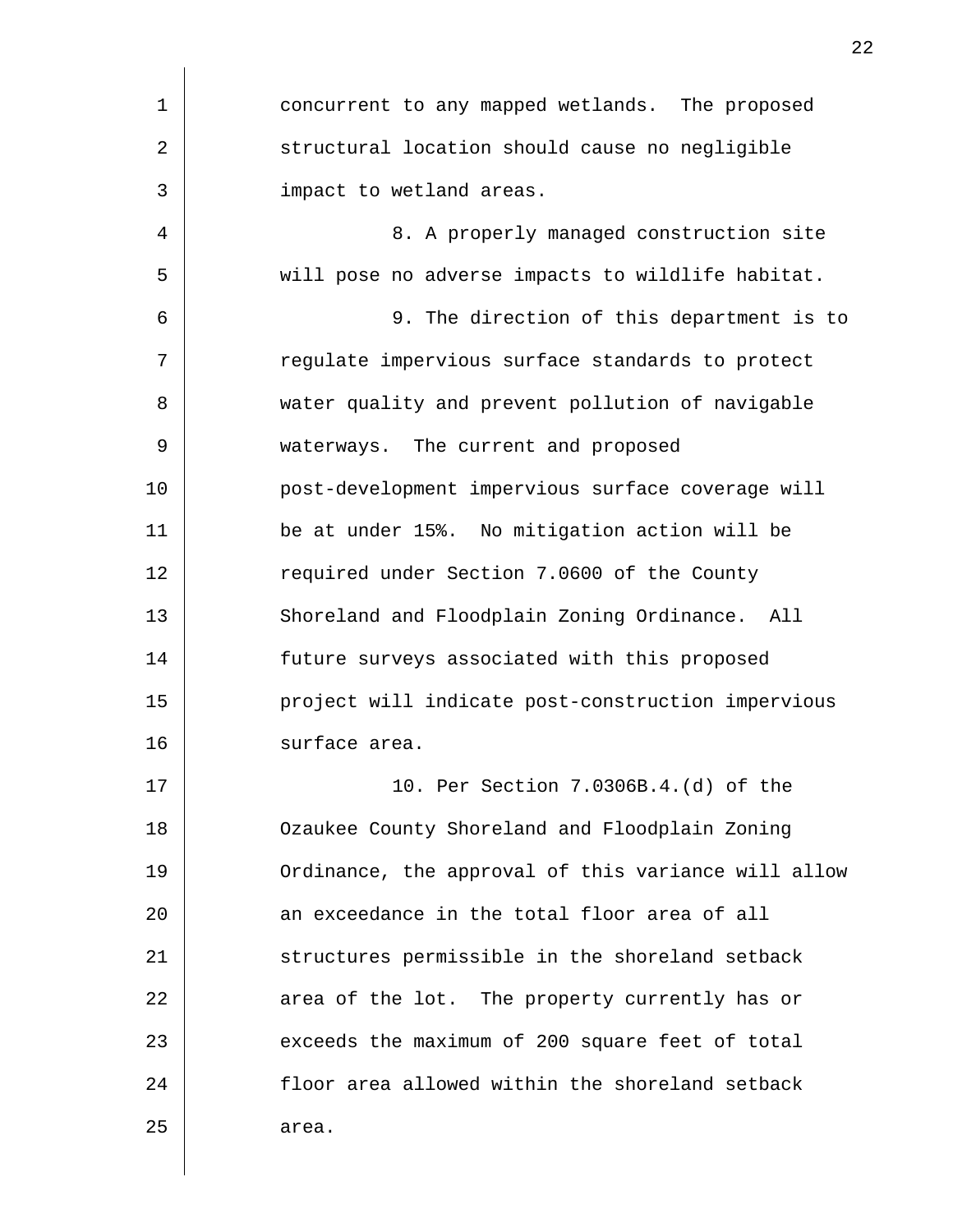| $\mathbf 1$ | So I just want to stop there and just              |
|-------------|----------------------------------------------------|
| 2           | mention that the variance request today is for the |
| 3           | setback to the navigable stream as well as to      |
| 4           | exceed the 200 square feet within that 75-foot     |
| 5           | setback area being closer to the stream.           |
| 6           | 11. A staff observation of the property            |
| 7           | indicates that an unpermitted structure -- it's an |
| 8           | elevated tree house 12 feet by 12 feet with access |
| 9           | stairs -- has been constructed within the floodway |
| 10          | of Cedar Creek. This is a violation of Chapter 7,  |
| 11          | Ozaukee County Shoreland and Floodplain Ordinance, |
| 12          | and NR 116, Wisconsin Floodplain Management        |
| 13          | Program. The continued existence of this structure |
| 14          | shall be abated by action of this department.      |
| 15          | 12. Accessory structures do not appear to          |
| 16          | be necessary to provide a reasonable use for this  |
| 17          | property. An after-the-fact zoning permit for an   |
| 18          | accessory structure, detached shed 10.2 by 14.1,   |
| 19          | was issued by this department on December 2, 2014. |
| 20          | An attached garage already serves the property.    |
| 21          | 13. Historically, the residence and                |
| 22          | attached garage have served this property since it |
| 23          | was constructed in 1977.                           |
| 24          | 14. Since this lot was created prior to            |
| 25          | the effective date of any county ordinance and the |
|             |                                                    |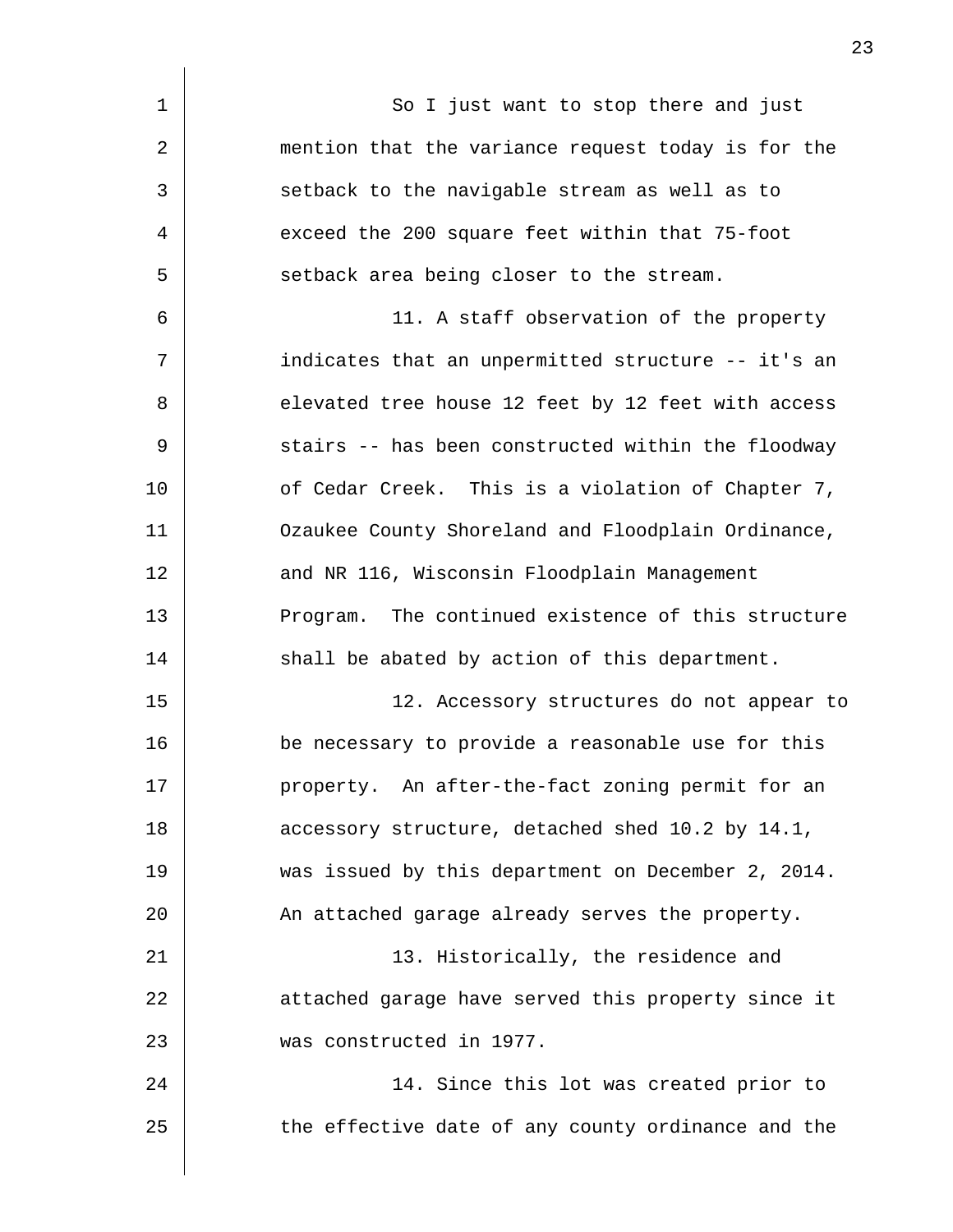| $\mathbf 1$ | navigability to the unnamed tributary to Cedar      |
|-------------|-----------------------------------------------------|
| 2           | Creek was determined at a later date, it would      |
| 3           | appear that strict application of the ordinance is  |
| 4           | limiting on the additional development of the       |
| 5           | property. Although the lot was created as a         |
| 6           | residential building site, the initial structural   |
| 7           | placement impedes additional improvement. The lot   |
| 8           | cannot be further developed in accordance with town |
| 9           | and county standards due to restrictive building    |
| 10          | setbacks and developable area remaining on the      |
| 11          | property.                                           |
| 12          | 15. Because the proposed land use is                |
| 13          | permitted within the zoning district, it would      |
| 14          | appear that the development of this site is         |
| 15          | consistent with neighboring properties.             |
| 16          | 16. Per Statute 59.692(4)(b), the                   |
| 17          | department (DNR) may not appeal a decision of the   |
| 18          | county to grant or deny a variance under this       |
| 19          | section, but may, upon the request of a county      |
| 20          | board of adjustment, issue an opinion on whether a  |
| 21          | variance should be granted or denied.               |
| 22          | And I do have a letter from the Wisconsin           |
| 23          | DNR which they asked me to read into the record.    |
| 24          | MR. STEINKE: Okay.                                  |
| 25          | MR. HOLSCHBACH: The department holds no             |
|             |                                                     |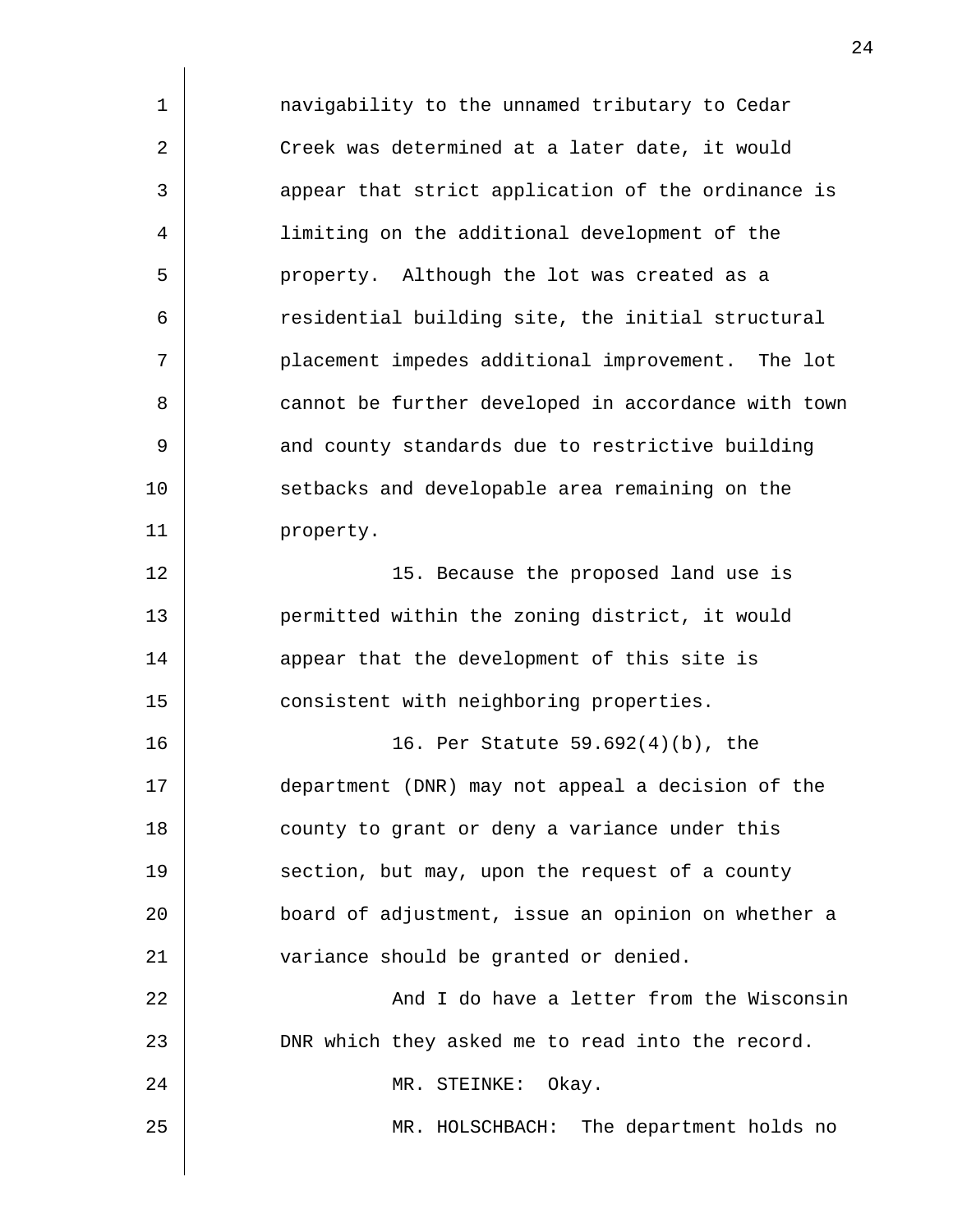| $\mathbf 1$ | opinion regarding the issuance of a variance        |
|-------------|-----------------------------------------------------|
| 2           | provided that the Board of Adjustment can validate  |
| 3           | the variance test. Please see the attached          |
| 4           | handout, "Variances", Chapter 15 of the Zoning      |
| 5           | Board Handbook, 2nd Edition 2006, of which a copy   |
| 6           | is provided.                                        |
| 7           | To qualify for a variance the applicant             |
| 8           | must demonstrate:                                   |
| 9           | 1. Unnecessary hardship                             |
| 10          | 2. Hardship due to unique property                  |
| 11          | limitations, and                                    |
| 12          | 3. No harm to public interests.                     |
| 13          | Should the Board decide to grant the                |
| 14          | variance request to construct a residential         |
| 15          | addition, attached garage, screened porch, and wood |
| 16          | deck 53 feet from the ordinary high water mark of   |
| 17          | an unnamed navigable tributary to Cedar Creek and   |
| 18          | to construct an above-ground pool 42 feet from the  |
| 19          | ordinary high water mark of the same unnamed        |
| 20          | navigable tributary to Cedar Creek, the department  |
| 21          | recommends the following:                           |
| 22          | Staff Recommendations:                              |
| 23          | 1. The open-sided and screened structures           |
| 24          | associated with this project, screened porch and    |
| 25          | wood deck, shall meet the following requirements of |
|             |                                                     |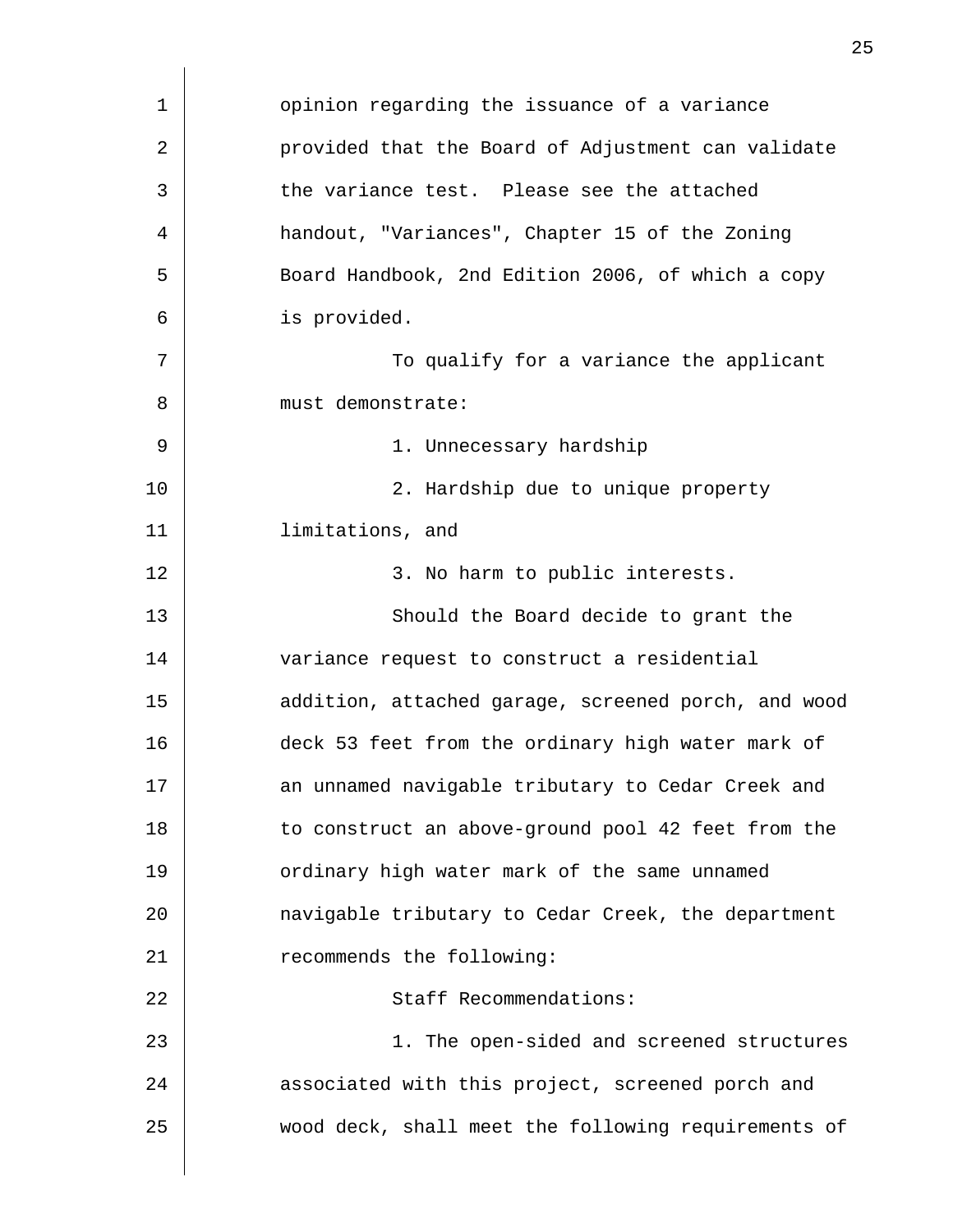| $\mathbf 1$ | Section 7.0306B.4 of the Ozaukee County Shoreland   |
|-------------|-----------------------------------------------------|
| 2           | and Floodplain Zoning Ordinance:                    |
| 3           | a) The open-sided and screened structures           |
| 4           | shall be located so as to minimize earth-disturbing |
| 5           | activities and shoreland vegetation removal during  |
| 6           | construction.                                       |
| 7           | b) The open-sided and screened structures           |
| 8           | shall be visually inconspicuous and screened by     |
| 9           | vegetation as viewed from adjacent navigable waters |
| 10          | and public thoroughfares.                           |
| 11          | c) The part of the open-sided and                   |
| 12          | screened structure that is nearest to the water     |
| 13          | shall be located at least 35 feet landward from the |
| 14          | ordinary high water mark.                           |
| 15          | d) The total floor area of all structures           |
| 16          | in the shoreland setback area of the lot, including |
| 17          | the open-sided and screened structures, shall not   |
| 18          | exceed 200 square feet. Boathouses shall be         |
| 19          | excluded from this calculation (not applicable upon |
| 20          | issuance of the variance request.)                  |
| 21          | e) The patio or deck shall have no sides            |
| 22          | or shall have open or screened sides.               |
| 23          | f) The landowner shall submit a plan to             |
| 24          | the zoning administrator to preserve or establish a |
| 25          | vegetative buffer area that covers at least 70% of  |
|             |                                                     |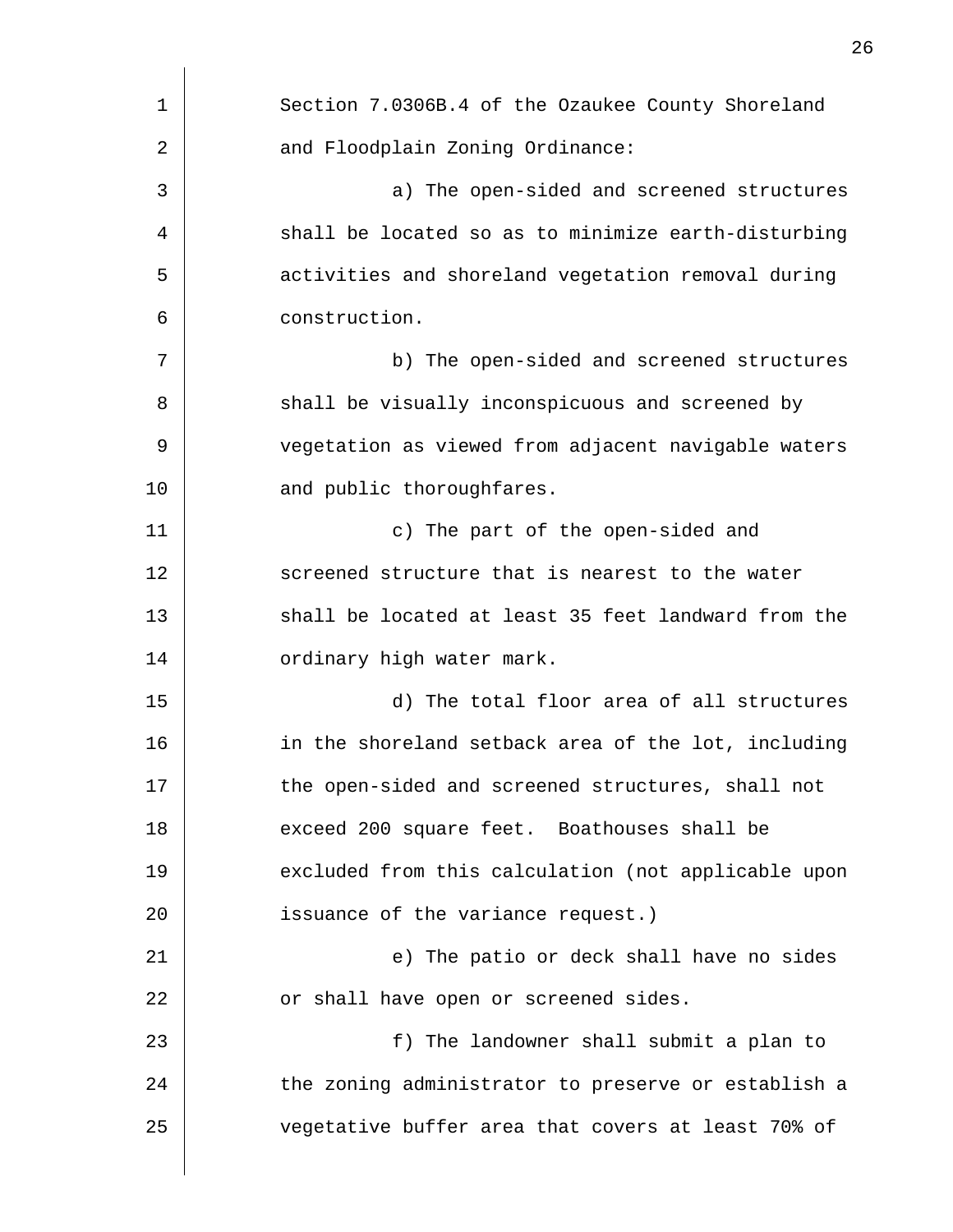| 1  | the half of the shoreland setback area that is      |
|----|-----------------------------------------------------|
| 2  | nearest to the water.                               |
| 3  | g) The top surface of the floor of the              |
| 4  | patio or deck shall not exceed a height of six      |
| 5  | inches above the lowest adjacent grade.             |
| 6  | h) A shoreland permit and approval of the           |
| 7  | vegetative buffer plan required under paragraph f)  |
| 8  | above is required prior to construction.            |
| 9  | 2. If applicable, erosion control                   |
| 10 | provisions at least as effective as those in        |
| 11 | technical standards developed by the Wisconsin DNR  |
| 12 | under subchapter V of NR 151, Wisconsin             |
| 13 | Administrative Code, shall be installed immediately |
| 14 | downgrade from the project site to prevent sediment |
| 15 | delivery to the navigable waterways and keep soil   |
| 16 | onsite. These controls must be maintained until     |
| 17 | the soil is adequately revegetated or otherwise     |
| 18 | protected to prevent erosion. Once the vegetation   |
| 19 | is adequate to prevent erosion, the barriers shall  |
| 20 | be removed.                                         |
| 21 | 3. Any variance or permit granted by the            |
| 22 | Board of Adjustment shall expire within 180 days    |
| 23 | after issuance unless substantial work has          |
| 24 | commenced pursuant to such grant. The permit may    |
| 25 | be extended for a maximum of 180 additional days    |
|    |                                                     |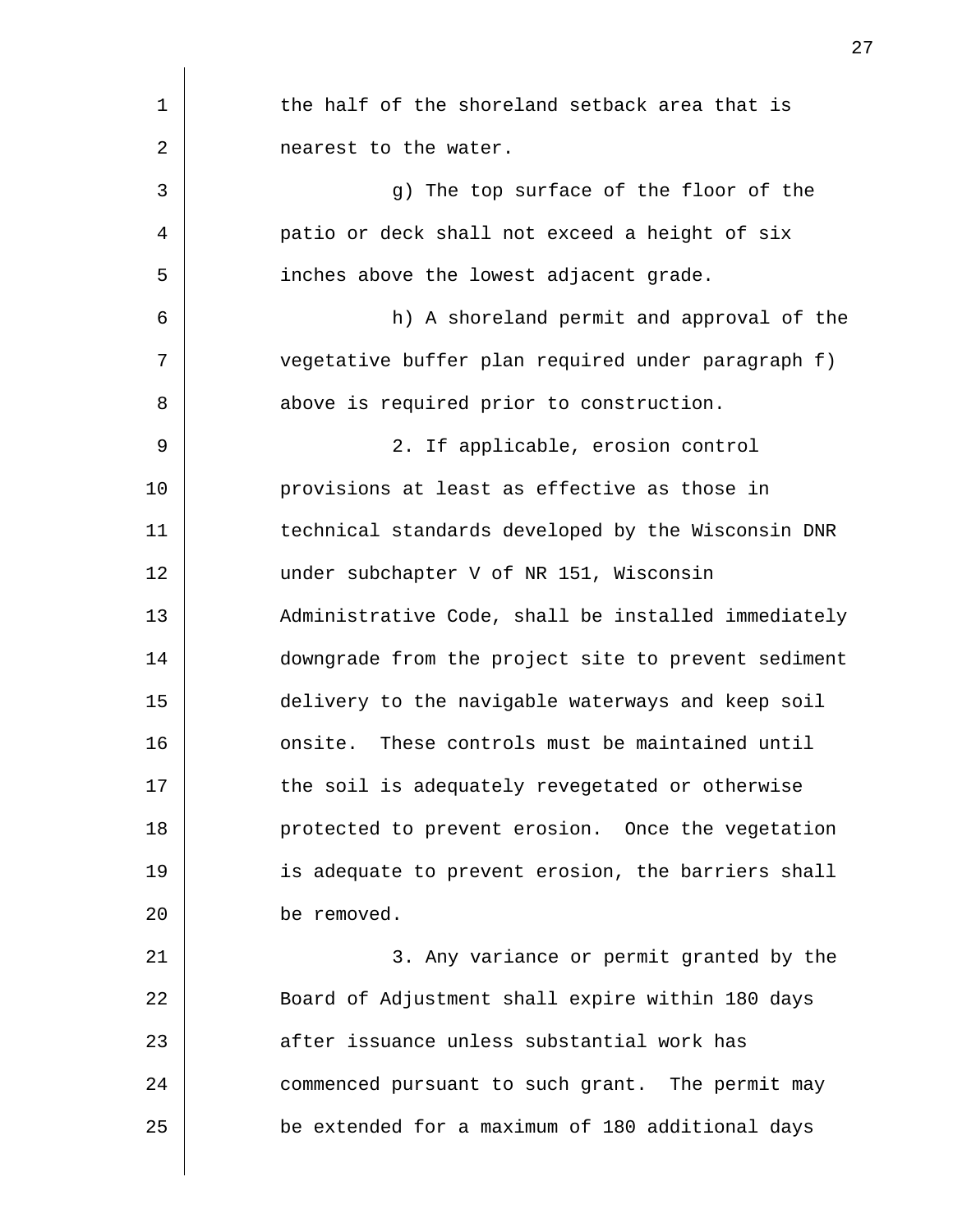| 1  | for good and sufficient cause. Variances and        |
|----|-----------------------------------------------------|
| 2  | permits granted by the Board shall run with the     |
| 3  | life of the structure or use, provided the          |
| 4  | construction authorized by the Board is completed   |
| 5  | while the variance or permit is still valid.        |
| 6  | 4. Upon completion of the project, the              |
| 7  | variance shall be recorded by the zoning            |
| 8  | administrator with the register of deeds, with the  |
| 9  | recording fee to be paid by the applicant.          |
| 10 | 5. All required state, federal and local            |
| 11 | permits must be acquired before the start of the    |
| 12 | project.                                            |
| 13 | 6. Any significant changes and/or                   |
| 14 | revisions to the proposed project must be           |
| 15 | resubmitted to the Board of Adjustment for review   |
| 16 | and approval before being implemented.              |
| 17 | Both the Board and the applicant must be            |
| 18 | aware that if the variance is approved, an appeal   |
| 19 | period extends for 30 days from the date of this    |
| 20 | hearing. During that period, any interested party   |
| 21 | can appeal the decision, either approved or denied, |
| 22 | to the circuit court. No permit or authorization    |
| 23 | of work will be issued by this department until the |
| 24 | appeal period has expired.                          |
| 25 | $^\star$                                            |
|    |                                                     |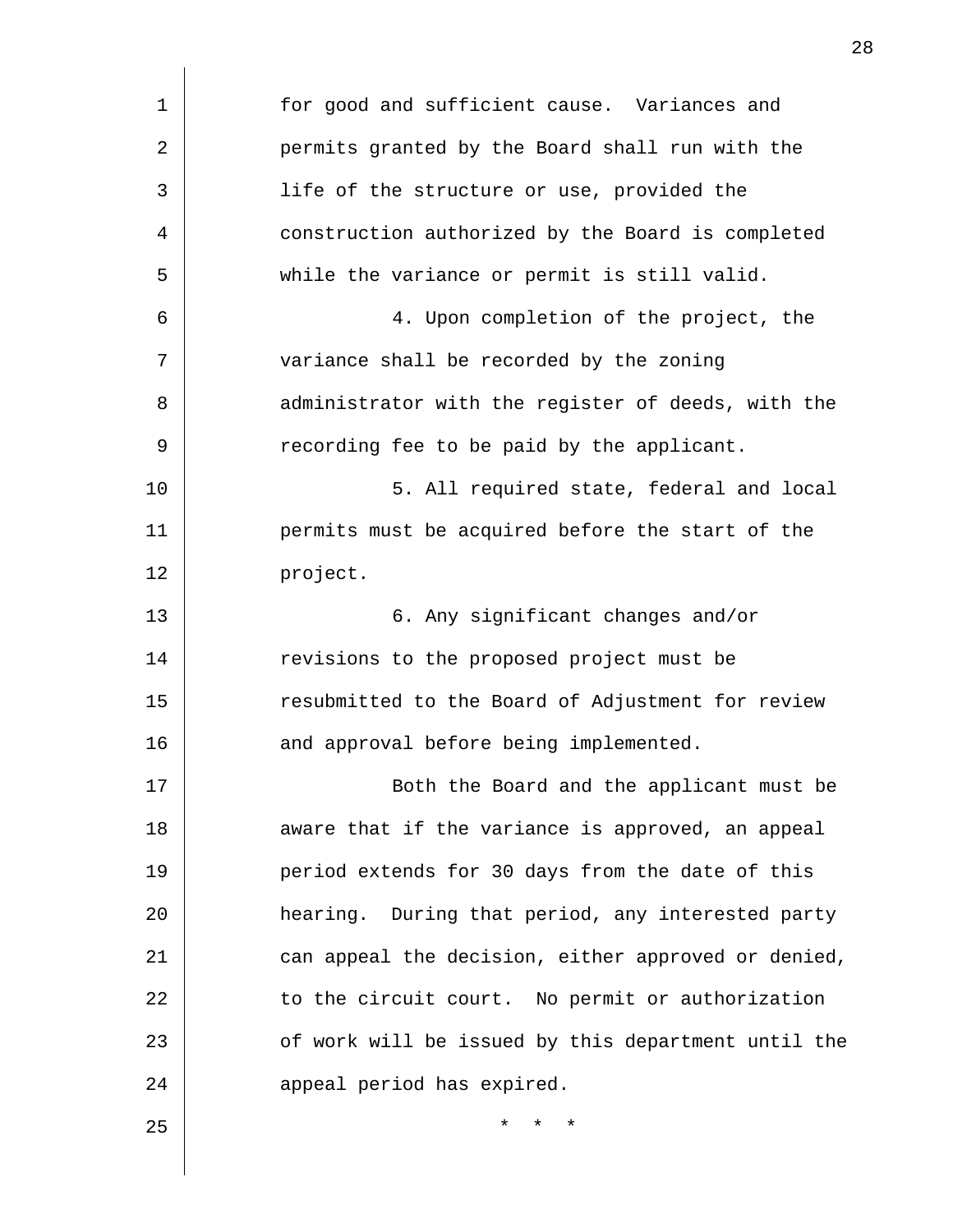| $\mathbf 1$ | MR. HOLSCHBACH: And I think it would be             |
|-------------|-----------------------------------------------------|
| 2           | appropriate for me to read--                        |
| 3           | MR. STEINKE: DNR letter?                            |
| 4           | MR. HOLSCHBACH: Yeah. So I have a                   |
| 5           | letter from Kathi Kramasz, Wisconsin DNR. She's     |
| 6           | the Water Management Specialist.                    |
| 7           | "Dear Board Members:                                |
| 8           | The Department of Natural Resources has             |
| 9           | received the notice for the March 10, 2021 public   |
| 10          | hearing concerning the variance request submitted   |
| 11          | for the property owned by Matthew and Shelly Mabee. |
| 12          | The variance request is to construct an attached    |
| 13          | garage and addition that will be 53 feet from the   |
| 14          | ordinary high water mark, and a new screen porch,   |
| 15          | hot tub, deck and pool that will be less than 43    |
| 16          | feet from the ordinary high water mark of a         |
| 17          | navigable Cedar Creek tributary.                    |
| 18          | As the Board reviews these variance                 |
| 19          | requests, please keep in mind that the applicant    |
| 20          | has the burden of proving that their application    |
| 21          | meets all of the statutory requirements for the     |
| 22          | granting of a variance for each variance request.   |
| 23          | That is, the applicant must prove that they will    |
| 24          | suffer unnecessary hardship if the provisions in    |
| 25          | the county's shoreland zoning ordinance are         |
|             |                                                     |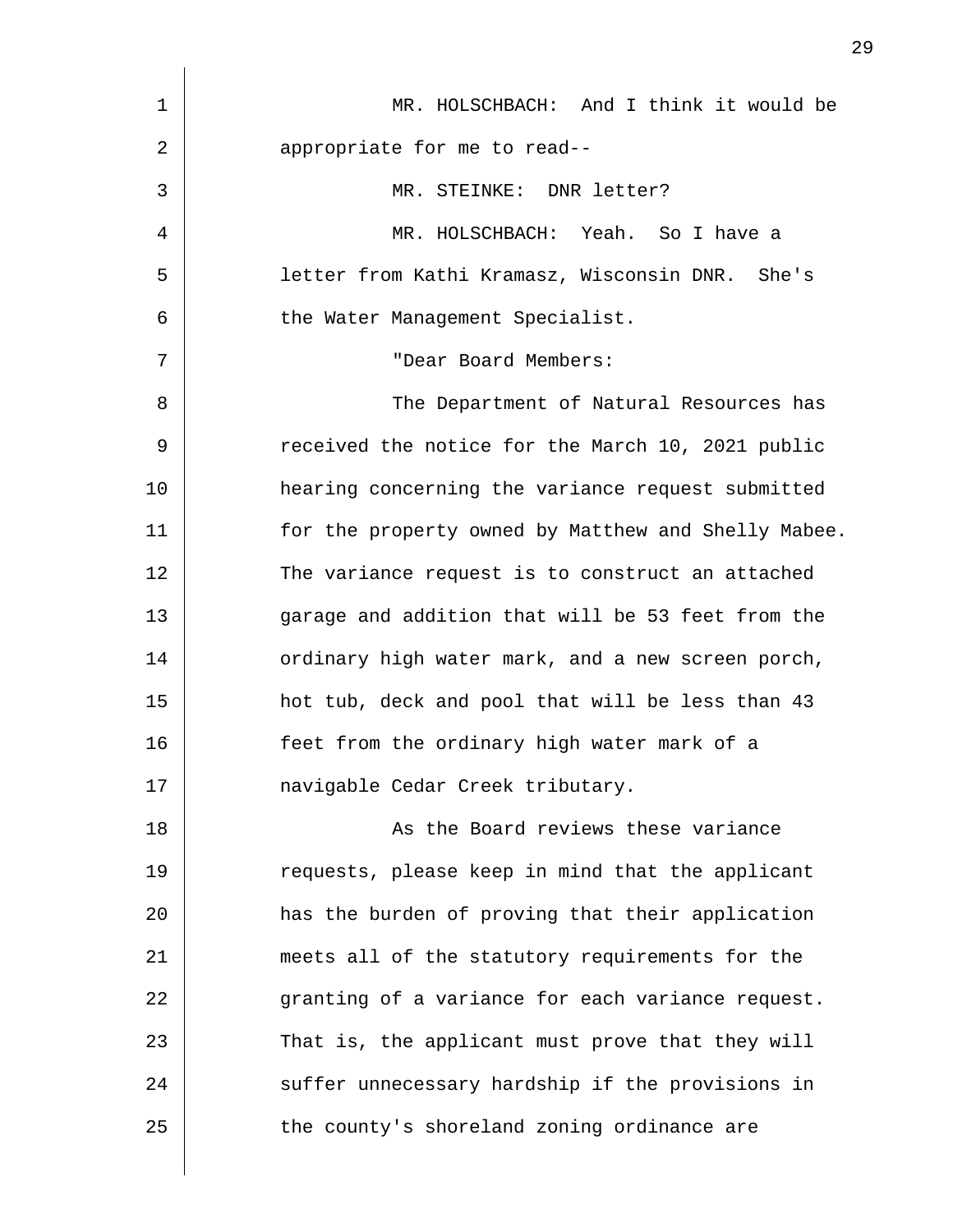| $\mathbf{1}$ | literally enforced. The Wisconsin Supreme Court     |
|--------------|-----------------------------------------------------|
| 2            | has made it clear that proof of unnecessary         |
| 3            | hardship by itself does not entitle an applicant to |
| 4            | a variance.                                         |
| 5            | All of the statutory variance criteria              |
| 6            | must be satisfied in order to grant a variance.     |
| 7            | They are:                                           |
| 8            | Unique physical limitations: The                    |
| 9            | applicant must demonstrate that unique physical     |
| 10           | limitations (wetlands, steep slopes, streams, rock  |
| 11           | outcroppings) or special conditions of the property |
| 12           | exist that prevent compliance with ordinance        |
| 13           | regulations. The physical limitations must be       |
| 14           | unique to the property in question and not          |
| 15           | generally shared by other properties in the area.   |
| 16           | When determining if compliance is prevented, the    |
| 17           | whole parcel must be considered. There is adequate  |
| 18           | space on the lot to add a garage and additional     |
| 19           | living area, and even a pool, in a complaint        |
| 20           | location. Although the presence of the tributary    |
| 21           | stream is not shared by all the other nearby lots,  |
| 22           | it is shared by the easterly lot so is not          |
| 23           | necessarily "unique". The presence of the           |
| 24           | floodplain adjacent to Cedar Creek is shared by all |
| 25           | the neighboring lots. During the discussion on the  |
|              |                                                     |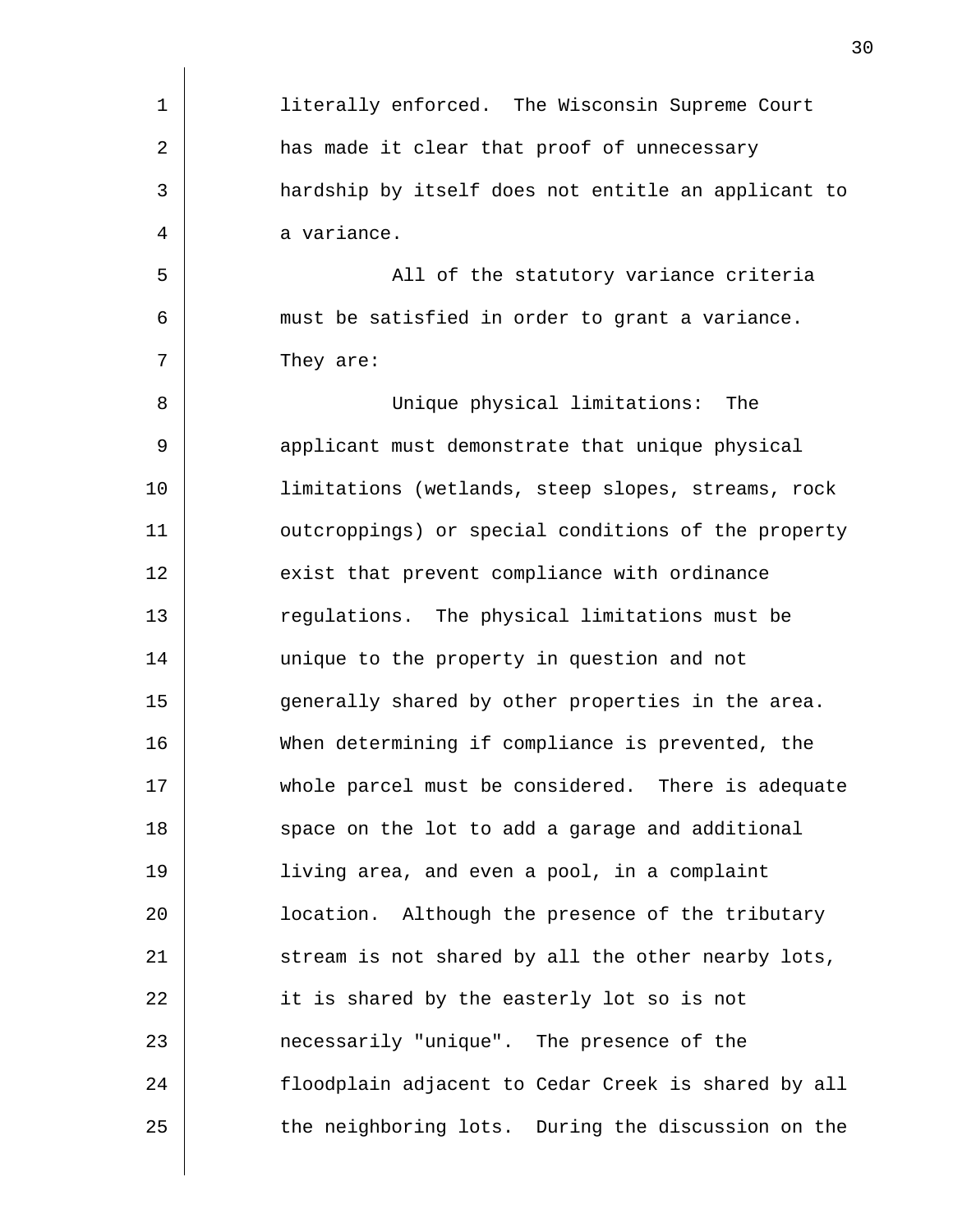1 2 3 4 5 6 7 8 9 10 11 12 13 14 15 16 17 18 19 20 21 22 23 24 25 previous variance request for a detached garage at this same site, there was discussion that the Board had difficulty identifying a unique feature of the property. The presence of the waterway and the location of the existing structure meeting the 75-foot setback was specifically discussed, and the BOA found that was not a physical property limitation. Here is a quote from those meeting minutes: 'Ms. Tomter: Should that house have been built so close to the lake? No, probably not, but it was and it's done, and that's the same thing with your house so, you know, the garage thing is an issue on variances and that's just in the rulings and I don't know how we get past that.' No harm to public interests: The applicant must demonstrate that variance will not result in harm or be contrary to public interests. The Board must consider the impacts of the proposed project as well as the cumulative impacts of similar projects on the interests of the neighbors, the community, and the general public. These interests are listed in the purpose statement of the ordinance and, for shoreland zoning, include protection of public health, safety and welfare,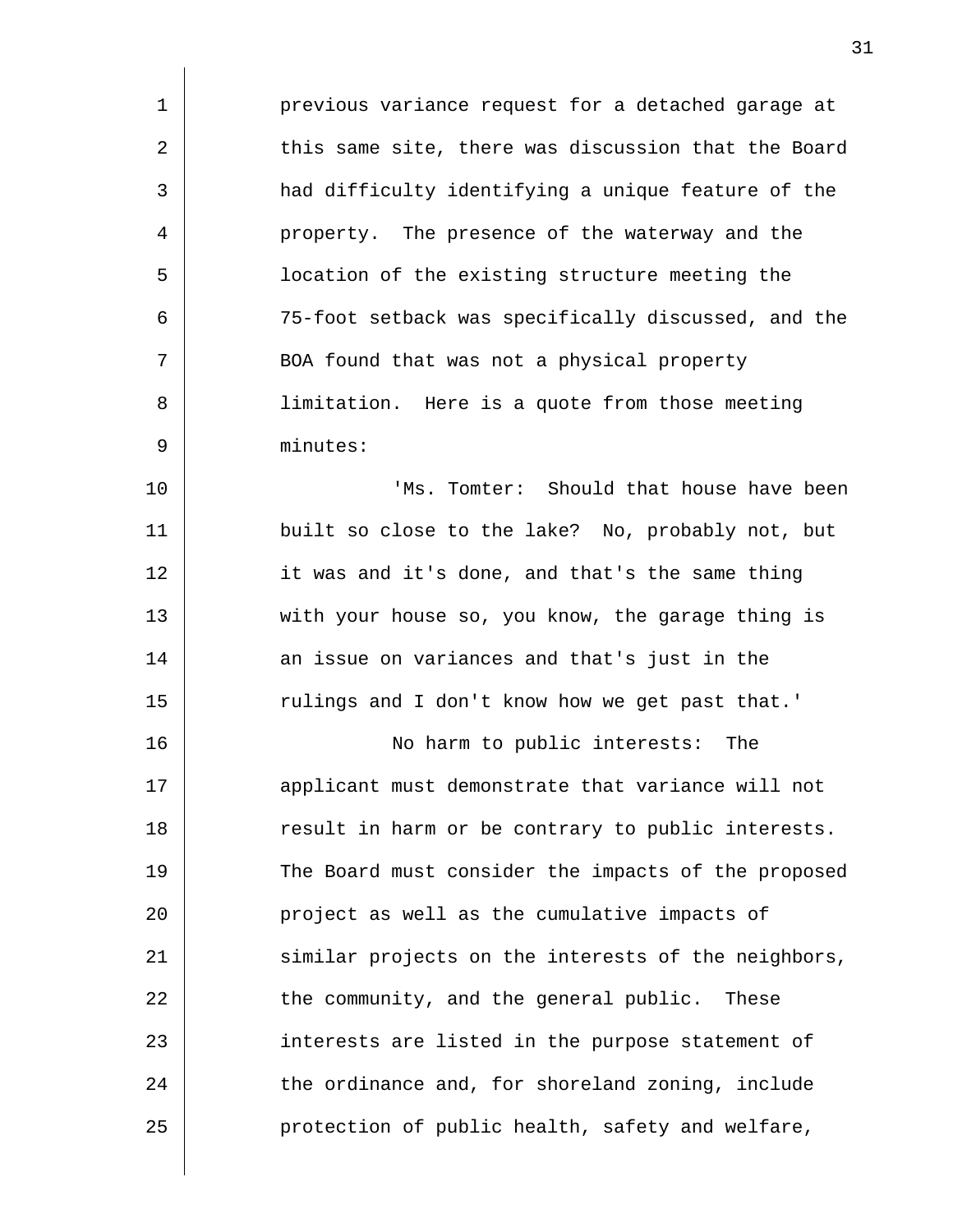maintenance of clean water, protection of fish and wildlife habitat, and preservation of natural scenic beauty. There is a significant amount of science that a 75-foot setback is needed to maintain a healthy waterway. Allowing a new structure to be built in the 75-foot setback area can be detrimental to the public natural resources of the river. Cumulative impacts of new structures closer and closer to the waterway can have a detrimental impact on fisheries, water quality, natural scenic beauty, etc. Studies have shown that adding impervious surfaces within the 75-foot setback can impact the type of fish that are found in the waterway by increasing the input of warmer water and also nutrients in suspended sediment in stormwater runoff. The impacts to the tributary stream can also impact Cedar Creek itself. Unnecessary hardship: The applicant must

1

2

3

4

5

6

7

8

9

10

11

12

13

14

15

16

17

18 19 20 21 22 23 24 25 demonstrate that if the variance is not granted, an unnecessary hardship exists. The applicant may not claim unnecessary hardship because of conditions which are self-imposed or created by a prior owner (for example, building a home in compliance and then subsequently constructing a deck without a permit.) When determining whether unnecessary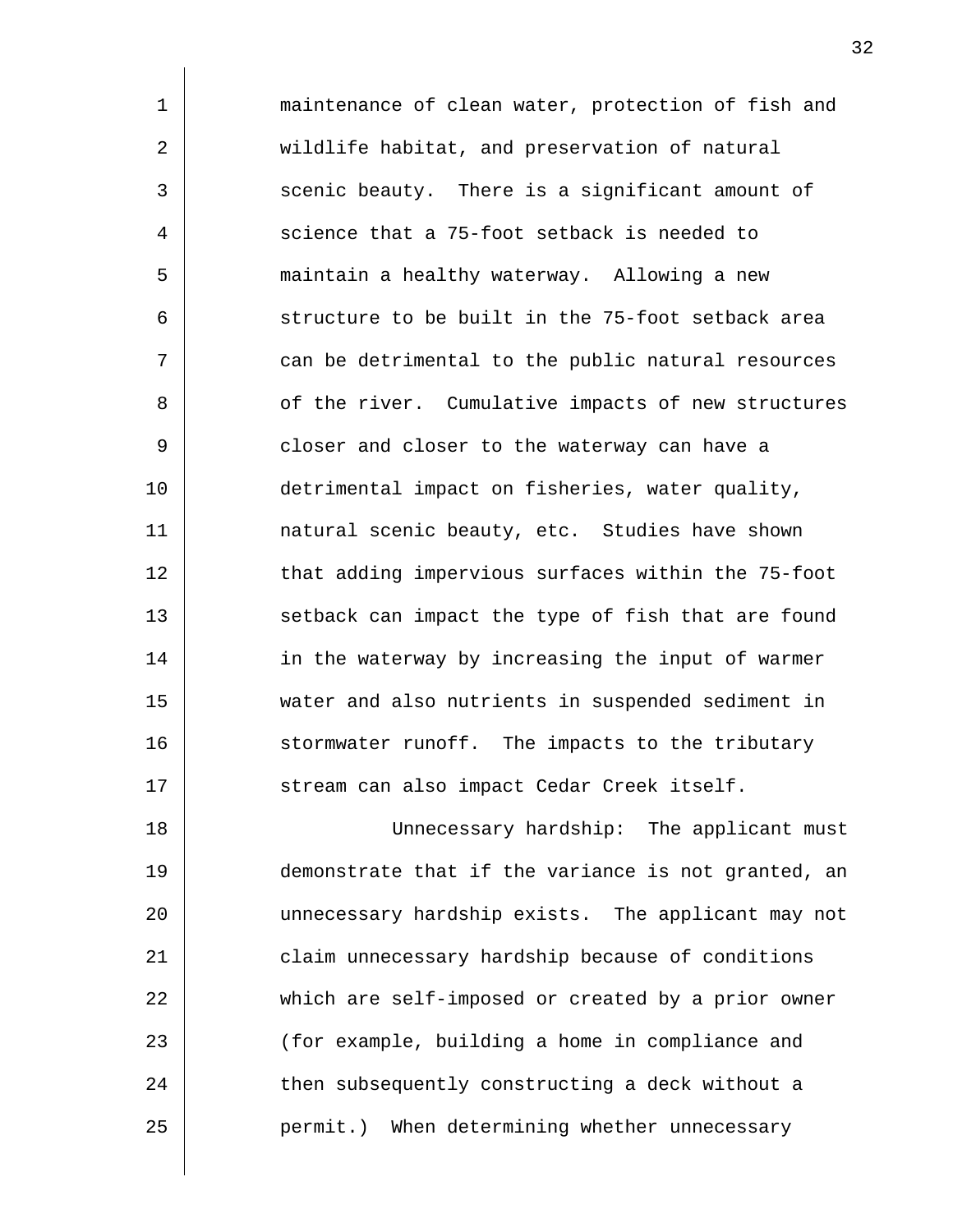| $\mathbf 1$ | hardship exists, the Board must consider the         |
|-------------|------------------------------------------------------|
| 2           | property as a whole rather than just a portion of    |
| 3           | the parcel. The existing structure meets the         |
| 4           | 75-foot setback and the applicant is proposing to    |
| 5           | more than double the size of the existing structure  |
| 6           | with the entire proposed addition falling into the   |
| 7           | 75-foot setback. There is room on this lot to        |
| 8           | build the proposed addition and garage in a          |
| 9           | compliant location. The deck and pool and other      |
| 10          | non-living areas can be placed in the flood fringe   |
| 11          | area and still meet the 75-foot setback to the       |
| 12          | creek and to Cedar Creek. It appears that most, if   |
| 13          | not all, of what is being proposed can be done by    |
| 14          | modifying the location of the proposed work.         |
| 15          | In addition, a variance should be for the            |
| 16          | minimal relief necessary. There are very few cases   |
| 17          | where it is unnecessarily burdensome to require a    |
| 18          | swimming pool, hot tub, covered deck and screened    |
| 19          | porch to be located outside of the 75-foot setback   |
| 20          | There was also a discussion at the previous<br>area. |
| 21          | hearing about the fact that the proposed garage is   |
| 22          | a second garage and workshop:                        |
| 23          | 'Mr. Steinke: Since the house already                |
| 24          | has a garage, they're having a hard time -- we're    |
| 25          | having a hard time. If the house didn't have any     |
|             |                                                      |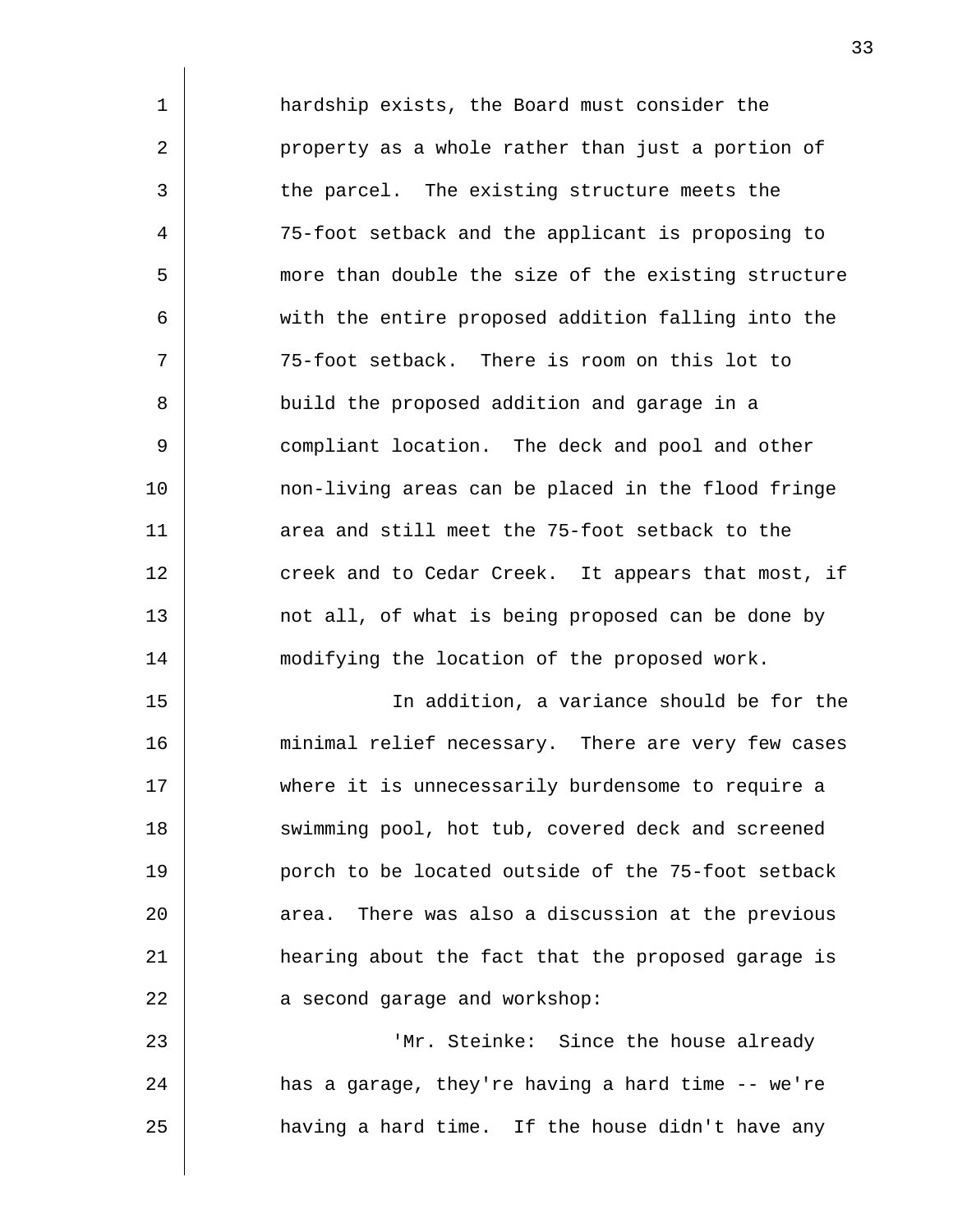1 2 3 4 5 6 7 8 9 10 11 12 13 14 15 16 17 18 19 20 21 22 23 24 garage to start with it would be easier for a hardship, but because you're using it for an auxiliary structure and you're storing a boat in it, it doesn't make it -- you storing your boat is not a hardship to the situation.' It is the responsibility of the Board of Adjustment to assure that the statutory standards for the granting of a variance are met. It may be possible that the applicant will provide additional evidence at the hearing which may change the conclusions listed above. The standards help to ensure protection of the public interest, including the preservation of water quality and fish and wildlife habitat along lakes and rivers. Wisconsin's navigable waterways are held in trust for all people to enjoy. The shoreland setback is important to protect the water quality, natural scenic beauty and the fish and wildlife habitat of Wisconsin's waterways. The Department appreciates your commitment to Ozaukee County's water resources and protection of public interests for future generations. Sincerely, Kathi Kramasz, Water Management Specialist, with the Wisconsin DNR."

MR. STEINKE: Thank you, Andy. All

25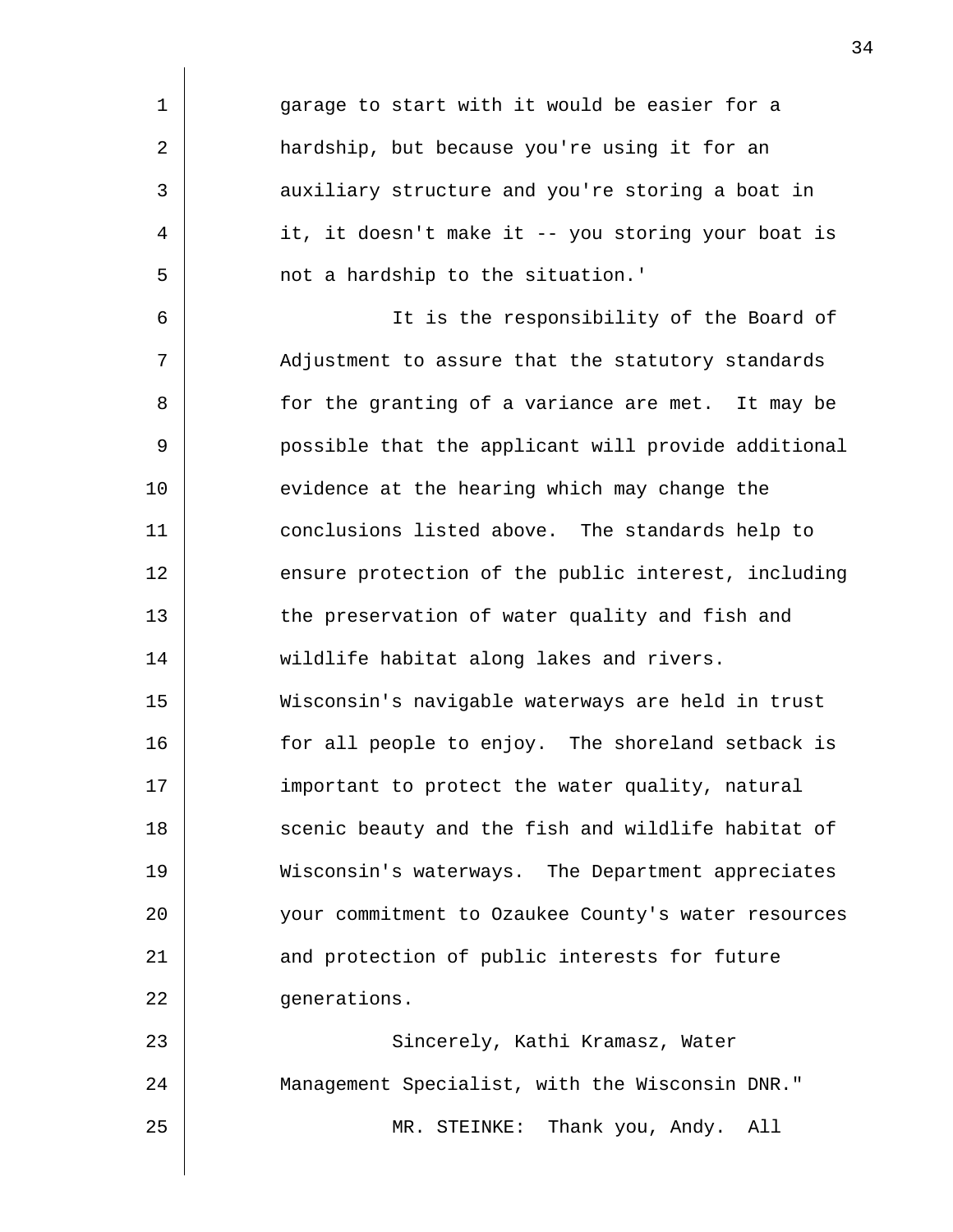| $\mathbf 1$ | right. Has everybody had a chance to look at the    |
|-------------|-----------------------------------------------------|
| 2           | plans too? We'll open it up for discussion. Or      |
| 3           | rather, would you like to add anything to the       |
| 4           | letters, and they're pretty self-explanatory.       |
| 5           | I'm asking the homeowners if they'd like            |
| 6           | to add to it, or who's representing -- you're both  |
| 7           | the homeowners?                                     |
| 8           | MR. MABEE: Yes.                                     |
| 9           | MR. STEINKE: Okay.                                  |
| 10          | MR. MABEE: Yes, I'd like to. My name is             |
| 11          | Matthew Mabee. I'm the owner. There is a line       |
| 12          | that is on the plans that was mentioned in the DNR  |
| 13          | that the house is outside of the 75-foot setback    |
| 14          | line, and it is -- there is a portion of the        |
| 15          | structure that is already within the 75-foot--      |
| 16          | MR. STEINKE: Back corner of the garage.             |
| 17          | MR. MABEE: Yes, correct.                            |
| 18          | MR. STEINKE: So it's already--                      |
| 19          | MR. MABEE: Noncompliant. The -- The --              |
| 20          | I talked to Andy on Monday about we got the letter  |
| 21          | from the county about the septic system and that it |
| 22          | is a nonconforming or it needs to be abated, and    |
| 23          | once the elevational survey, and we can determine   |
| 24          | the exact location of the floodplain, that we       |
| 25          | were -- the proposed above-ground pool is at a      |
|             |                                                     |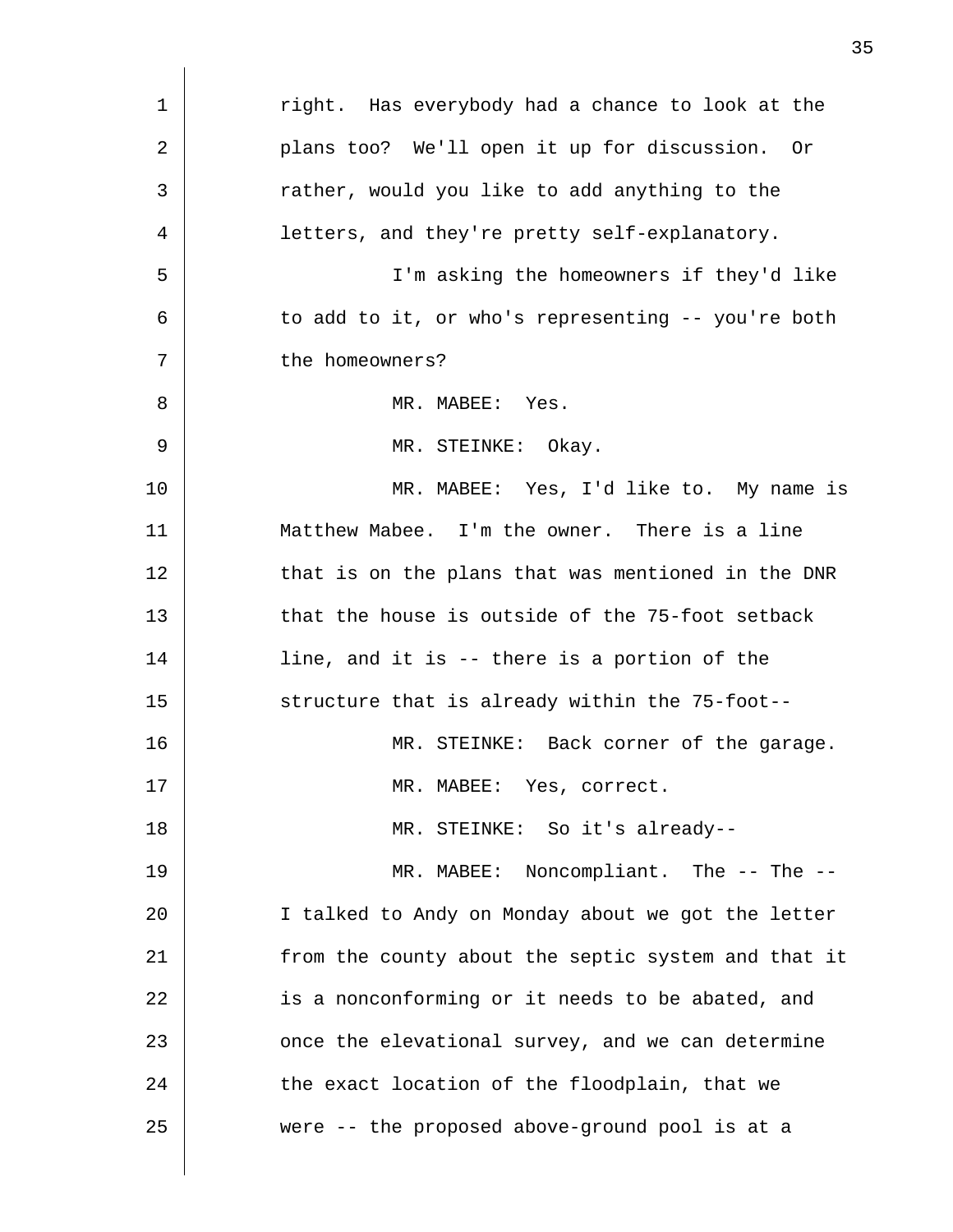| $\mathbf 1$ | location with concern about the setback of the      |
|-------------|-----------------------------------------------------|
| 2           | existing septic system that is already there, but   |
| 3           | if that has to be abated, I can move the            |
| 4           | above-ground pool into a location that would be     |
| 5           | outside of the floodplain so then the whole         |
| 6           | structure would be outside of the floodplain.       |
| 7           | That's the only thing that I can add to             |
| 8           | what was already discussed.                         |
| 9           | MR. STEINKE: Go ahead.                              |
| 10          | MRS. MABEE: My name is Shelly Mabee. I              |
| 11          | would add that the majority of the proposed         |
| 12          | structure would be constructed in a place where     |
| 13          | there's already impervious surface.                 |
| 14          | We have a pretty large blacktop driveway,           |
| 15          | and the largest part of the structure would be on   |
| 16          | top of that surface. There's going to be a limited  |
| 17          | amount of fill with this project.                   |
| 18          | Part of the argument for declining our              |
| 19          | previous request was the large amount of fill that  |
| 20          | would be required to put a garage in place where we |
| 21          | were proposing it. That's not the case with this.   |
| 22          | We plan to utilize as much as we can, the pad that  |
| 23          | the house is constructed on and the driveway, and   |
| 24          | while there is an existing garage with the house,   |
| 25          | planning long-term for us to be able to occupy this |
|             |                                                     |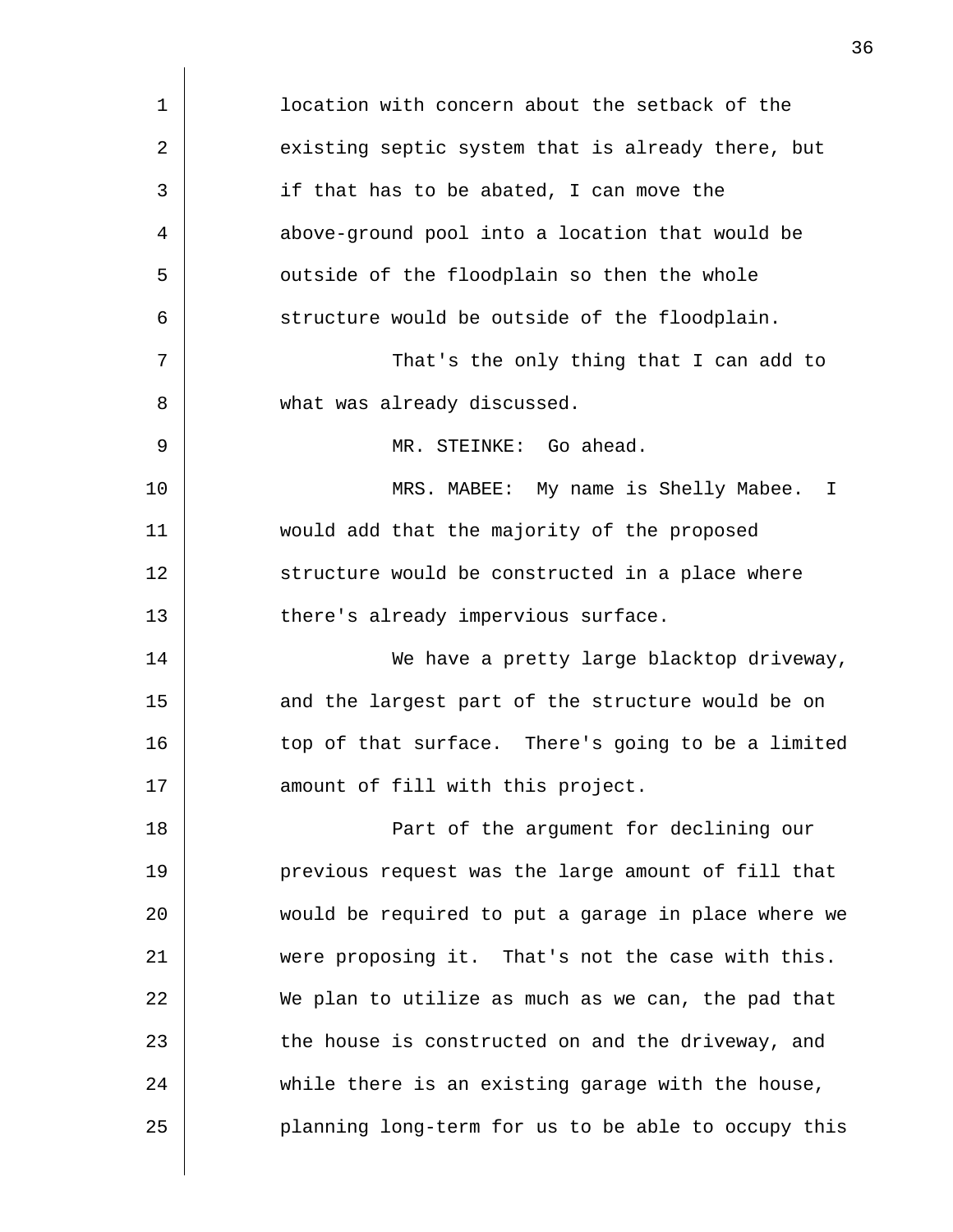| 1  | property, we want to ensure we have a first-floor    |
|----|------------------------------------------------------|
| 2  | laundry, first floor office space due to working     |
| 3  | from home with a changing world with the pandemic,   |
| 4  | so really we'd be converting an existing garage      |
| 5  | space and living space and then adding on the        |
| 6  | garage.                                              |
| 7  | MR. STEINKE: Thank you. Did you look at              |
| 8  | any alternatives on the site itself, like adding to  |
| 9  | the front of the house where it would not require    |
| 10 | this? It would be outside of the 75-foot.            |
| 11 | MR. MABEE: So we have a well location                |
| 12 | that is just to the south of $-$ - from the front of |
| 13 | the house it's -- there's a small little circle.     |
| 14 | If you're looking at drawing A-102, it's right by    |
| 15 | $where--$                                            |
| 16 | MR. STEINKE: It's really light on this               |
| 17 | one. I think that says well.                         |
| 18 | MR. MABEE: So it's -- there's                        |
| 19 | requirements about setback issues about the well,    |
| 20 | so we did draw some drawings in that location, but   |
| 21 | there is a slope in that location so the amount of   |
| 22 | excavation that was going to occur in that location  |
| 23 | would be far greater than the amount of excavation   |
| 24 | for it. It would just be replacing the existing      |
| 25 | asphalt with a concrete pad and foundation so that   |

 $\overline{\phantom{a}}$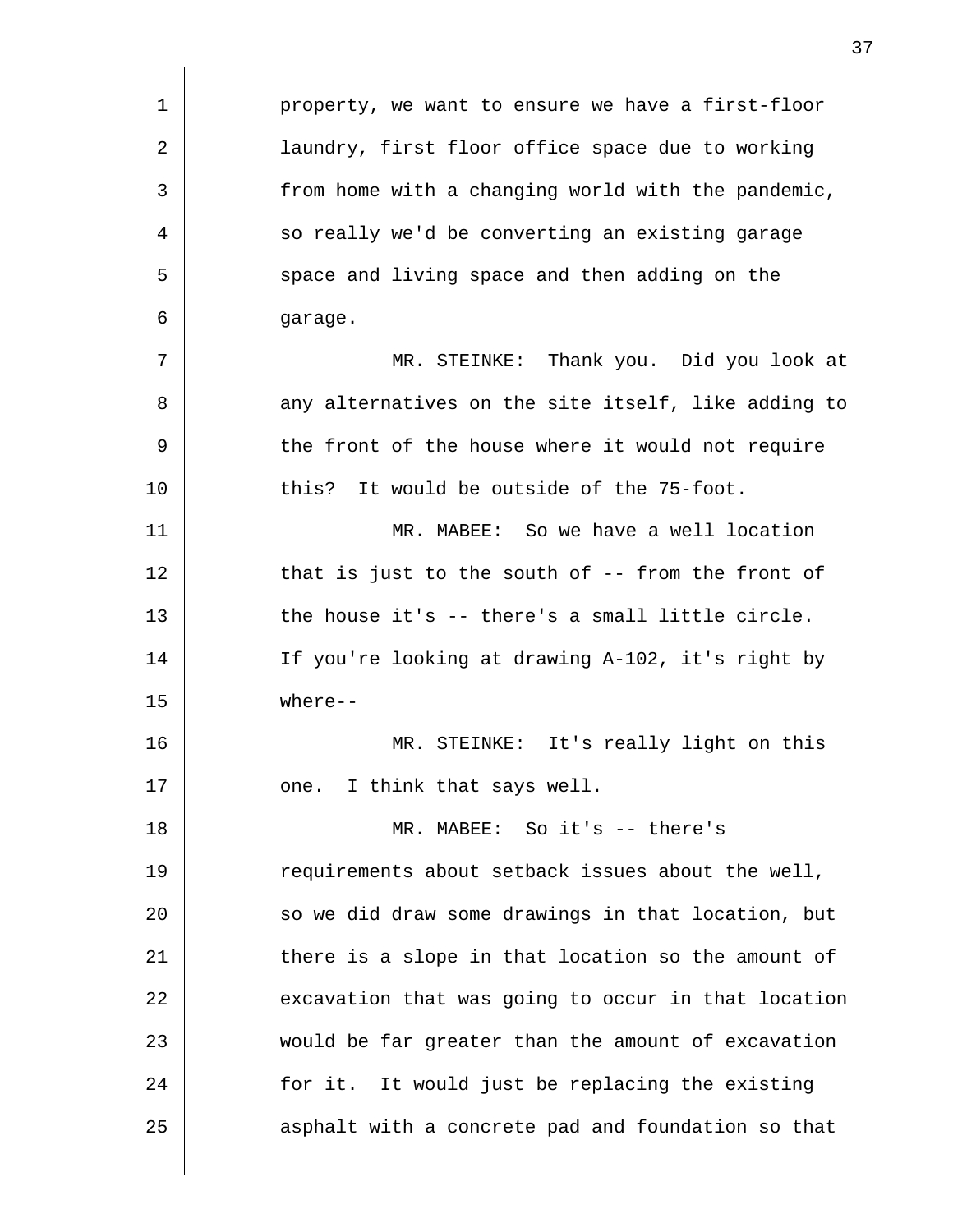| $\mathbf 1$ | we can build the structure on top of that, so we              |
|-------------|---------------------------------------------------------------|
| 2           | would be adding impervious surface to the site when           |
| 3           | we would think it would be located in a different             |
| 4           | location.                                                     |
| 5           | MR. STEINKE: Any comments from the                            |
| 6           | Board? Any questions?                                         |
| 7           | MR. HUBING: All right. I'm looking at                         |
| 8           | the floor -- first floor plan, A-102 page, and on             |
| 9           | the -- I'm looking at the cross-section, No. 1, and           |
| 10          | then it's got a line A-103, so if I go to that                |
| 11          | A-103, No. 1, I see what's going on there.                    |
| 12          | That's not problem, but why wasn't there                      |
| 13          | a cross-section taken -- I want to say farther                |
| 14          | towards the pool to show me the elevation of the              |
| 15          | proposed wood deck and the pool and how it affects            |
| 16          | the land, the curvature of the land, I guess.<br>$\mathbf{I}$ |
| 17          | don't see any cross-section that shows me the pool            |
| 18          | and the wood deck, so to speak.                               |
| 19          | Did I make myself clear a little bit, or                      |
| 20          | anybody got a question on what I'm asking?                    |
| 21          | MR. STEINKE: Andy kind of addressed some                      |
| 22          | of that; the deck can't be more than a certain                |
| 23          | height above the existing elevation in his staff              |
| 24          | report. It's got to be -- I think you said six                |
| 25          | inches?                                                       |
|             |                                                               |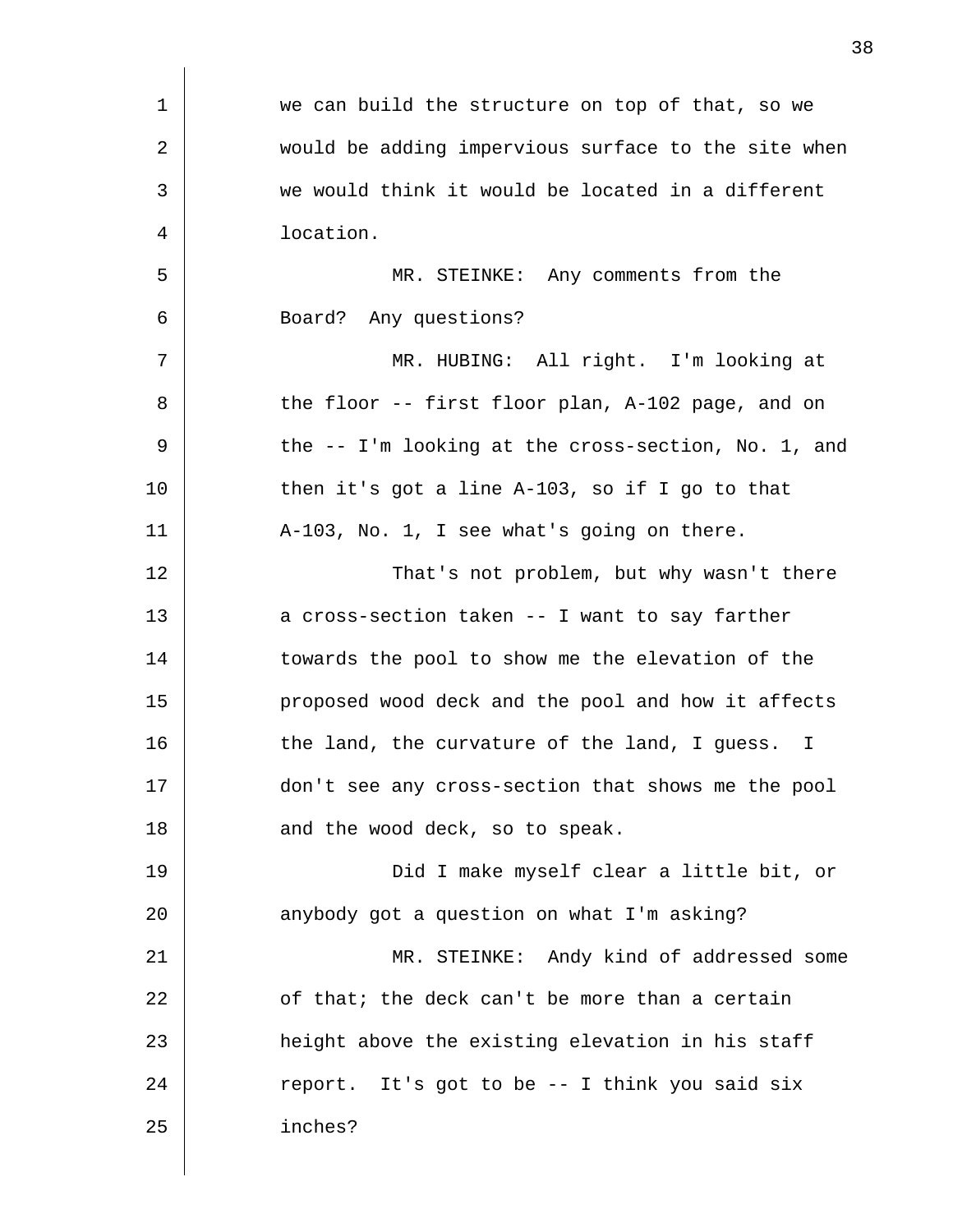| 1  | MR. HOLSCHBACH: Six inches.                         |
|----|-----------------------------------------------------|
| 2  | MR. MABEE: So the $-$ you can see in the            |
| 3  | Section 1 that you were describing, the deck is $-$ |
| 4  | you can see the deck line right in front of the     |
| 5  | screened porch?                                     |
| 6  | MR. HOLSCHBACH: Which one?                          |
| 7  | MR. MABEE: On Drawing A-103, the lower              |
| 8  | section, Section 1. You can't see the pool. The     |
| 9  | pool, I didn't cut the section in that location     |
| 10 | because I wanted to show the deck because the pool  |
| 11 | actually is a little bit lower than the deck, and   |
| 12 | then the -- so that deck is almost right with grade |
| 13 | there, so there would be little to no disturbance   |
| 14 | of that soil to maintain the waterway so water can  |
| 15 | drain at that location, and to the -- on -- if you  |
| 16 | look at the first drawing, A-101, you can see where |
| 17 | the pool location is, and then straight to the      |
| 18 | north of it, that that is very, very, very flat     |
| 19 | right there with very little slope, and all these   |
| 20 | lines, I did a scan of the property, a complete 3-D |
| 21 | scan of the property, so those elevational lines    |
| 22 | are correct, but I don't have the elevational       |
| 23 | information from the surveyor to lock in my scanned |
| 24 | data with that elevation, so -- but those grade     |
| 25 | lines are correct, so you can see that there's very |

 $\overline{\phantom{a}}$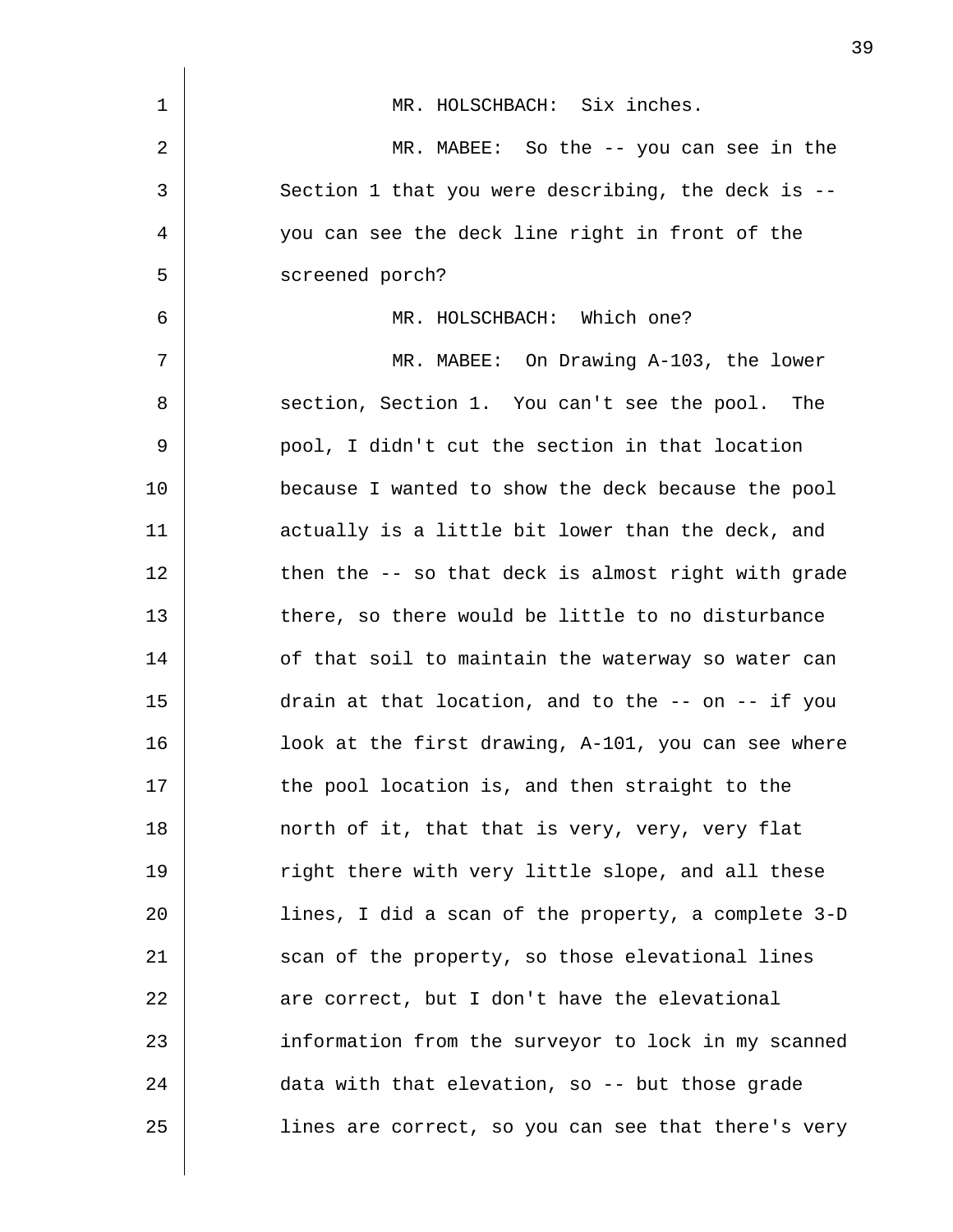| 1  | little slope, so I didn't feel that it was          |
|----|-----------------------------------------------------|
| 2  | necessary to show you that the pool was just        |
| 3  | sitting on a flat plane, to answer your question,   |
| 4  | Bob.                                                |
| 5  | MR. STEINKE: And just so you understand,            |
| 6  | to prove hardship for a swimming pool is going to   |
| 7  | be -- I mean really hard to do. There's no          |
| 8  | hardship that says you have to have a swimming      |
| 9  | pool.                                               |
| 10 | MRS. MABEE: And as he said, though, the             |
| 11 | location of that, now knowing that, is very         |
| 12 | flexible and it's likely that we can move that      |
| 13 | outside of the 75-foot setback.                     |
| 14 | MR. MABEE: Correct. And we just found               |
| 15 | that -- like I would have designed it differently   |
| 16 | knowing that information that Andy shared with me   |
| 17 | on Monday. Or I got the letter on Friday this last  |
| 18 | week, so I would have adjusted the pool so you guys |
| 19 | could have seen a new drawing of that.              |
| 20 | MR. HOLSCHBACH: Certainly the pool can              |
| 21 | be moved outside. If you are in a floodplain it     |
| 22 | can be moved outside, and you mentioned that        |
| 23 | there's another location that would work.           |
| 24 | I think it's important that, you know, we           |
| 25 | go through the three items; what is the hardship,   |
|    |                                                     |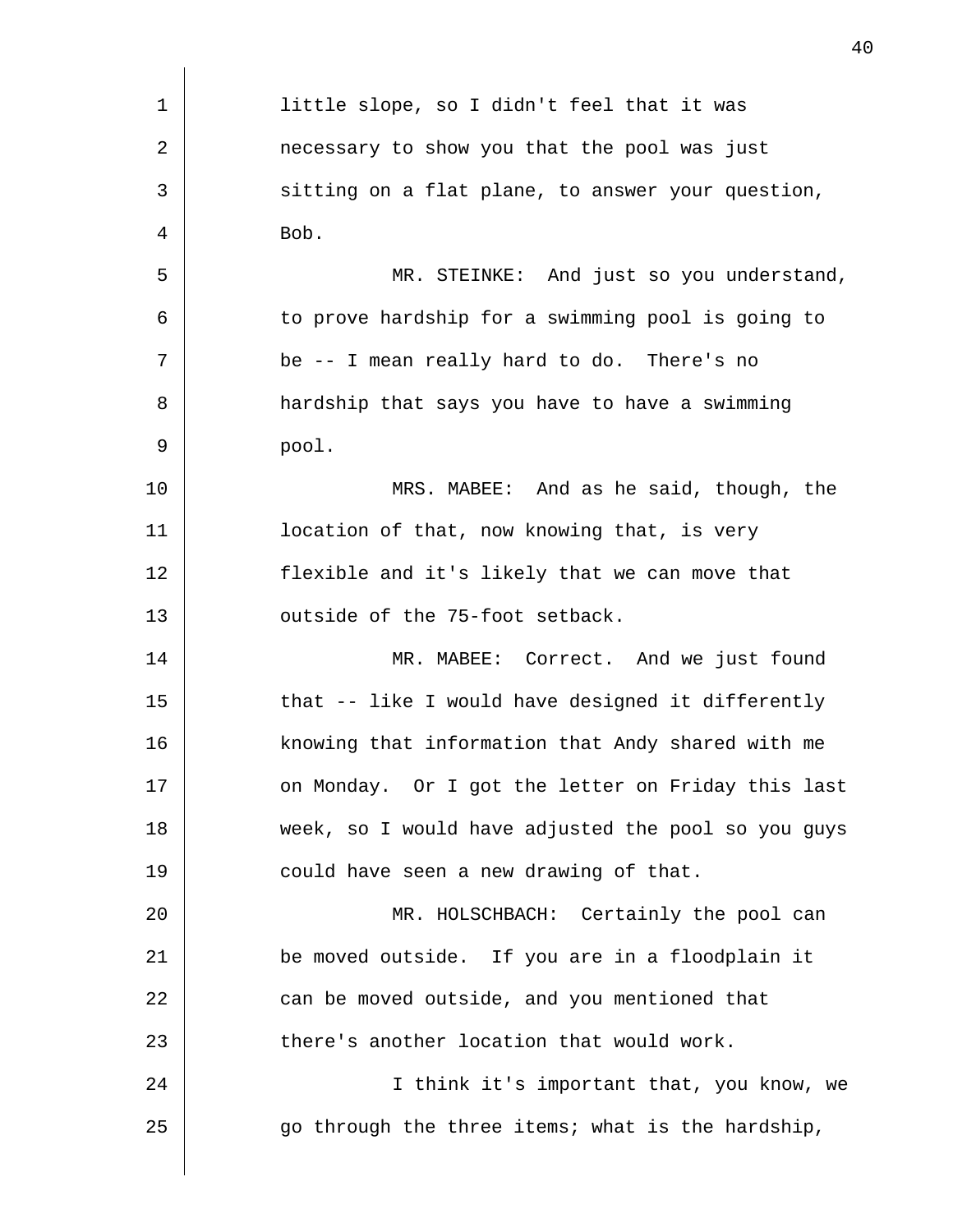| $\mathbf 1$ | what are the unique property limitations, and what  |
|-------------|-----------------------------------------------------|
| 2           | is the, you know, no harm to public interest.       |
| 3           | Those are the three items that I think we really    |
| 4           | have to focus in on.                                |
| 5           | MR. STEINKE: Yeah.                                  |
| 6           | MR. HOLSCHBACH: Can I just mention that             |
| 7           | Ed Pfister from our department is also here, and if |
| 8           | Ed has any comments or anything, questions or       |
| 9           | anything.                                           |
| 10          | MR. PFISTER: Just getting back to the               |
| 11          | pool, if it's not located outside of the            |
| 12          | floodplain, the floor of the pool has to be at or   |
| 13          | above the floodplain elevation, so I don't know how |
| 14          | that would impact your cross-section.               |
| 15          | MR. STEINKE: And there's adequate site              |
| 16          | because of the septic to put $a -1$ would assume a  |
| 17          | mound system someplace else on the property.        |
| 18          | MR. HOLSCHBACH: Well, in my opinion, I              |
| 19          | think that's maybe a little debatable too with a    |
| 20          | siting amount on that property. It may potentially  |
| 21          | be a holding tank. We had talked about that as      |
| 22          | well.                                               |
| 23          | MR. STEINKE: But what I'm saying is                 |
| 24          | we're not going to cause any negative impacting by  |
| 25          | looking at this location for a septic system.       |
|             |                                                     |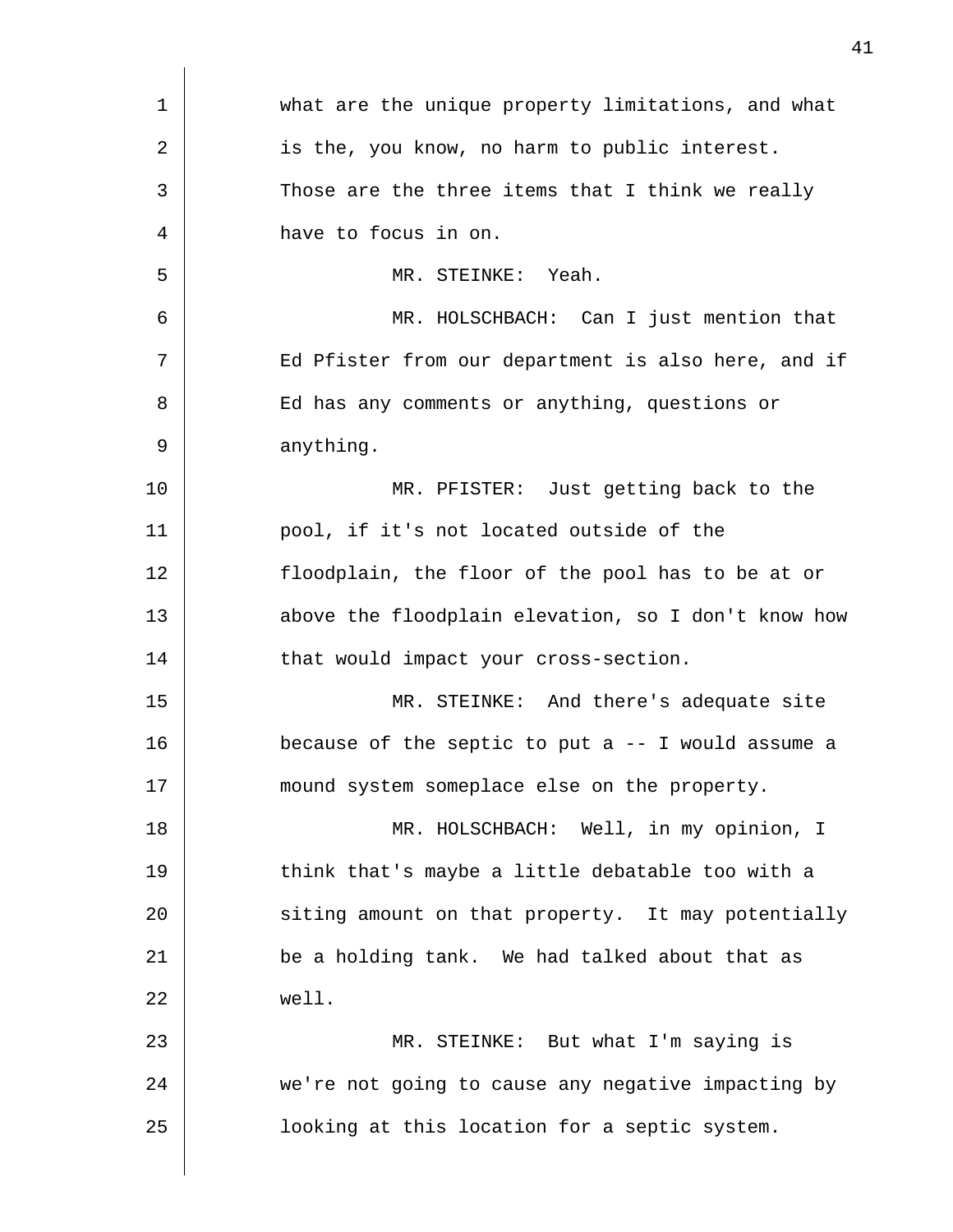| 1  | MR. HOLSCHBACH: No, I don't believe so,             |
|----|-----------------------------------------------------|
| 2  | not where this is.                                  |
| 3  | MR. STEINKE: Not where this is located.             |
| 4  | MR. HOLSCHBACH: And the slopes and                  |
| 5  | everything don't work.                              |
| 6  | MR. STEINKE: Okay. All right. Let's go              |
| 7  | to the three points that we have to justify for the |
| 8  | variance.                                           |
| 9  | The easiest one is no public harm, so it            |
| 10 | doesn't interfere with a navigable waterway and you |
| 11 | got shielding for anybody in the back, vegetation   |
| 12 | requirements and stuff.                             |
| 13 | MR. HOLSCHBACH: Right.                              |
| 14 | MR. STEINKE: So that doesn't seem to be             |
| 15 | too difficult.                                      |
| 16 | Hardship due to property limitations.               |
| 17 | I'd be interested in some feedback on that. I mean  |
| 18 | the lot is huge. There's a lot of front yard. The   |
| 19 | setback, I don't know what's required from the      |
| 20 | town, but you got a hundred -- over 175 feet of     |
| 21 | front yard.                                         |
| 22 | Any board members have anything --                  |
| 23 | comments on the -- that we're going to encroach on  |
| 24 | the 75-foot setback area and there's a huge front   |
| 25 | yard on this?                                       |
|    |                                                     |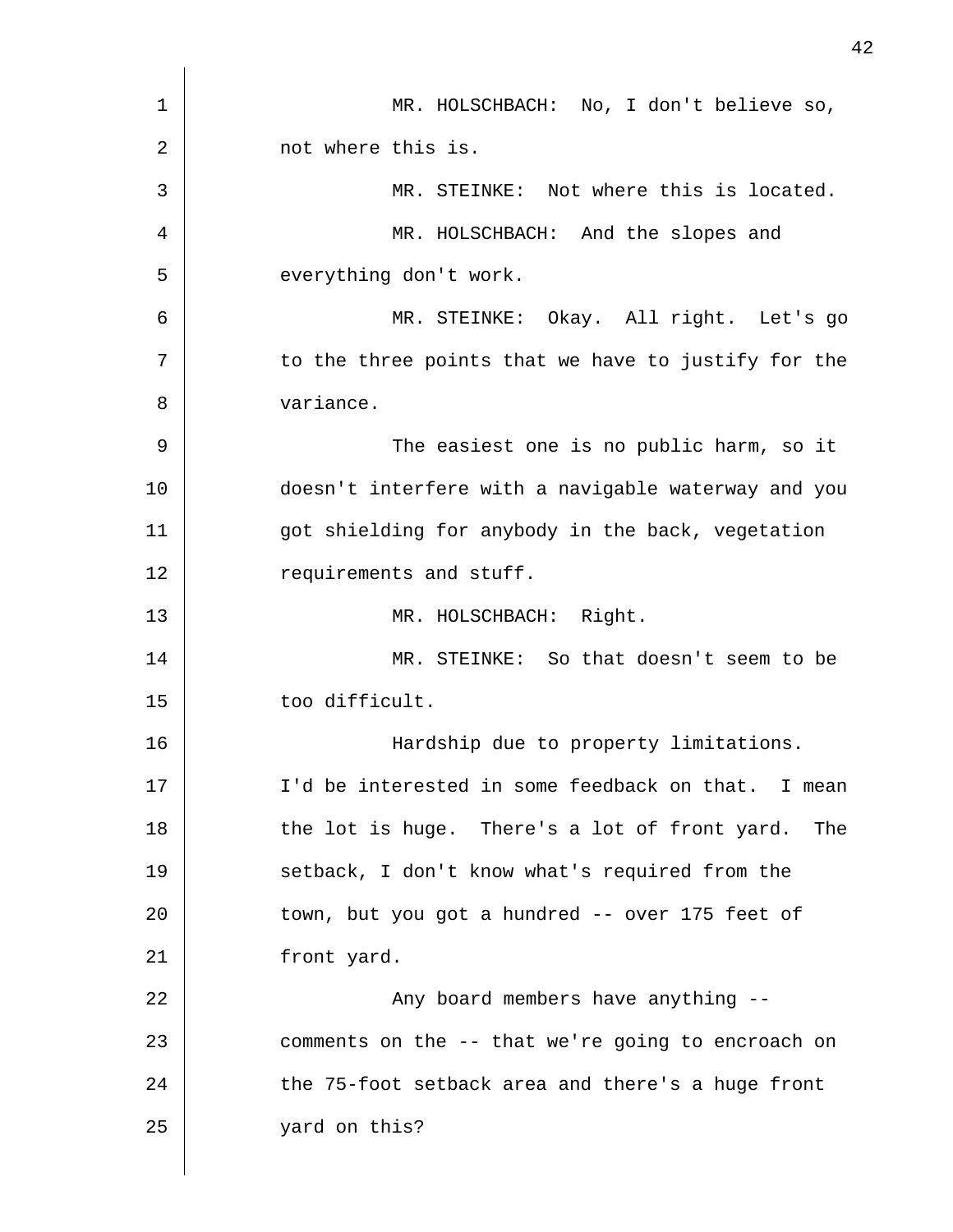| 1  | MR. KOEPPEN: I guess I'd like to make a            |
|----|----------------------------------------------------|
| 2  | comment on that. The people that owned this        |
| 3  | property previously, their son worked for me, and  |
| 4  | there was a flood situation. Covered Bridge Park   |
| 5  | was flooded. The picnic tables from Covered Bridge |
| 6  | Park ended up on their property, so I think it's   |
| 7  | important that we really look at this floodplain   |
| 8  | thing, because I've seen what's going on here.     |
| 9  | It has flooded. I don't know if you                |
| 10 | bought this from those people or not, but their    |
| 11 | last name was Cameron.                             |
| 12 | MR. HOLSCHBACH: Yes.                               |
| 13 | MR. KOEPPEN: Okay. And I know it was               |
| 14 | probably because their son that worked for me had  |
| 15 | to call the county to haul the picnic tables away, |
| 16 | so I think we've got to be really cautious of      |
| 17 | what's going on here around this property.         |
| 18 | MRS. MABEE:<br>Sure.                               |
| 19 | MR. KOEPPEN: That would be I guess it.             |
| 20 | MR. CASTNER: I'm getting a lot of reverb           |
| 21 | so it's a little hard to understand, so if I'm     |
| 22 | repetitious here, I apologize.                     |
| 23 | I think that the letter from Kathi                 |
| 24 | Kramasz effectively makes the case against the     |
| 25 | application. There's a lot of material in there.   |
|    |                                                    |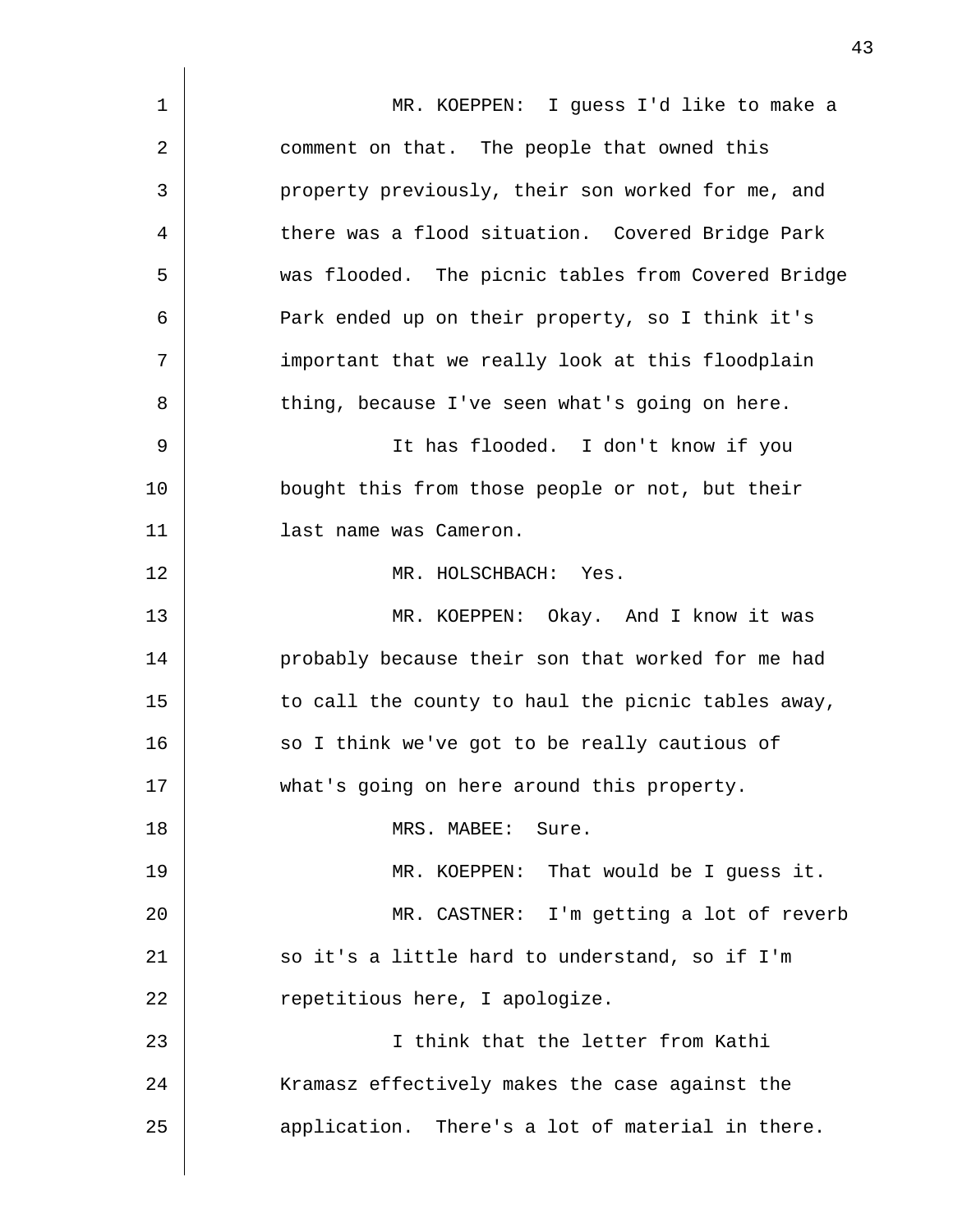| 1  | She's done her homework, and I don't take any       |
|----|-----------------------------------------------------|
| 2  | exception to anything that she says.                |
| 3  | Additionally, I don't believe that                  |
| 4  | there's a situation of unique property limitations  |
| 5  | here, because the application itself states need    |
| 6  | for more living space for parents and additional    |
| 7  | living space, larger garage and so forth.           |
| 8  | Those are all contrary to the                       |
| 9  | requirements for meeting the unique property        |
| 10 | limitations, so it's circumstances of the applicant |
| 11 | rather than unique to the property, and for those   |
| 12 | reasons also, you know, I don't see a hardship      |
| 13 | here, so what I don't understand really is the      |
| 14 | Board previously denied the application of the      |
| 15 | garage and now we have an application for, you      |
| 16 | know, a mega project compared to the previous one.  |
| 17 | It just doesn't -- just doesn't meet the            |
| 18 | requirement, so that's my summary.                  |
| 19 | MR. STEINKE: Thank you. Any other                   |
| 20 | comments?                                           |
| 21 | MR. HUBING: I think I really agree with             |
| 22 | what you just said. I find this a little -- I can   |
| 23 | remember when we did this site survey out there and |
| 24 | we actually walked around and we couldn't           |
| 25 | understand why -- or what he was doing there, and   |
|    |                                                     |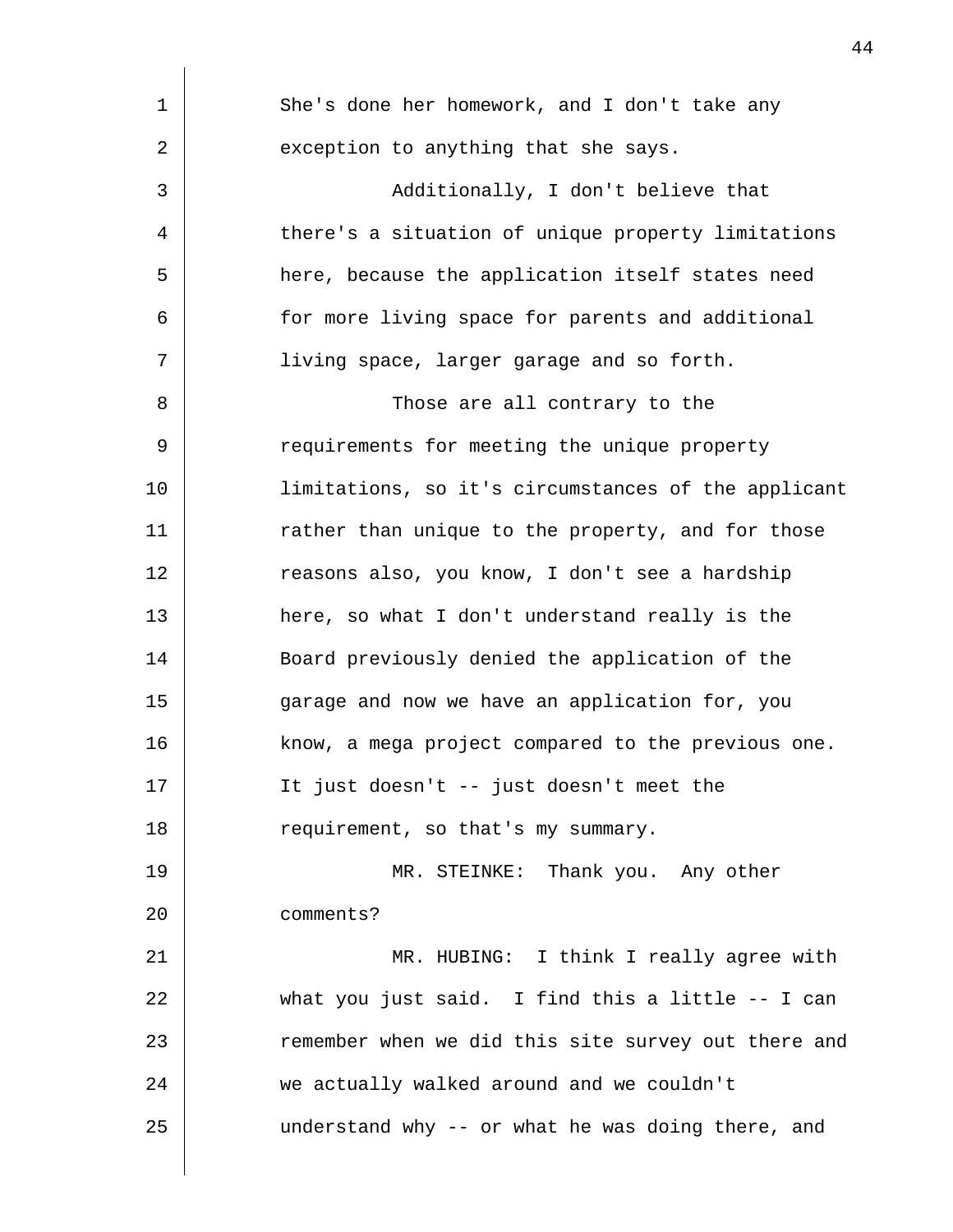| 1  | now we've got this again, and I have to agree with  |
|----|-----------------------------------------------------|
| 2  | I don't think we should approve it at all.<br>him.  |
| 3  | MR. STEINKE: I think the DNR made that              |
| 4  | quite clear that this isn't a minor infringement;   |
| 5  | this is a major encroachment on the 75-foot setback |
| 6  | area from the floodplain, and it's really hard to   |
| 7  | make -- if your lot was smaller to the front, you   |
| 8  | have plenty buildable space on this property. It's  |
| 9  | just that you want to do it in that area and,       |
| 10 | unfortunately, people, when they built the house,   |
| 11 | put it that close to the 75-foot setback point, so  |
| 12 | we can't make a hardship case when you have all     |
| 13 | this land, even though it's not where you want it   |
| 14 | to be.                                              |
| 15 | MR. CASTNER: Mr. Chairman? Just one                 |
| 16 | other point. Keep in mind that every decision that  |
| 17 | this Board makes sets a precedent, and I think all  |
| 18 | we have to do is look at what kind of precedent     |
| 19 | this would set if we approved the application in    |
| 20 | terms of what would somebody wanting to build a     |
| 21 | mega house on Lake Michigan say.                    |
| 22 | I think it would be the kind of precedent           |
| 23 | that would be -- perhaps by a well-researched       |
| 24 | applicant would be cited in the future to allow all |
| 25 | kinds of impermissible construction, so I think for |
|    |                                                     |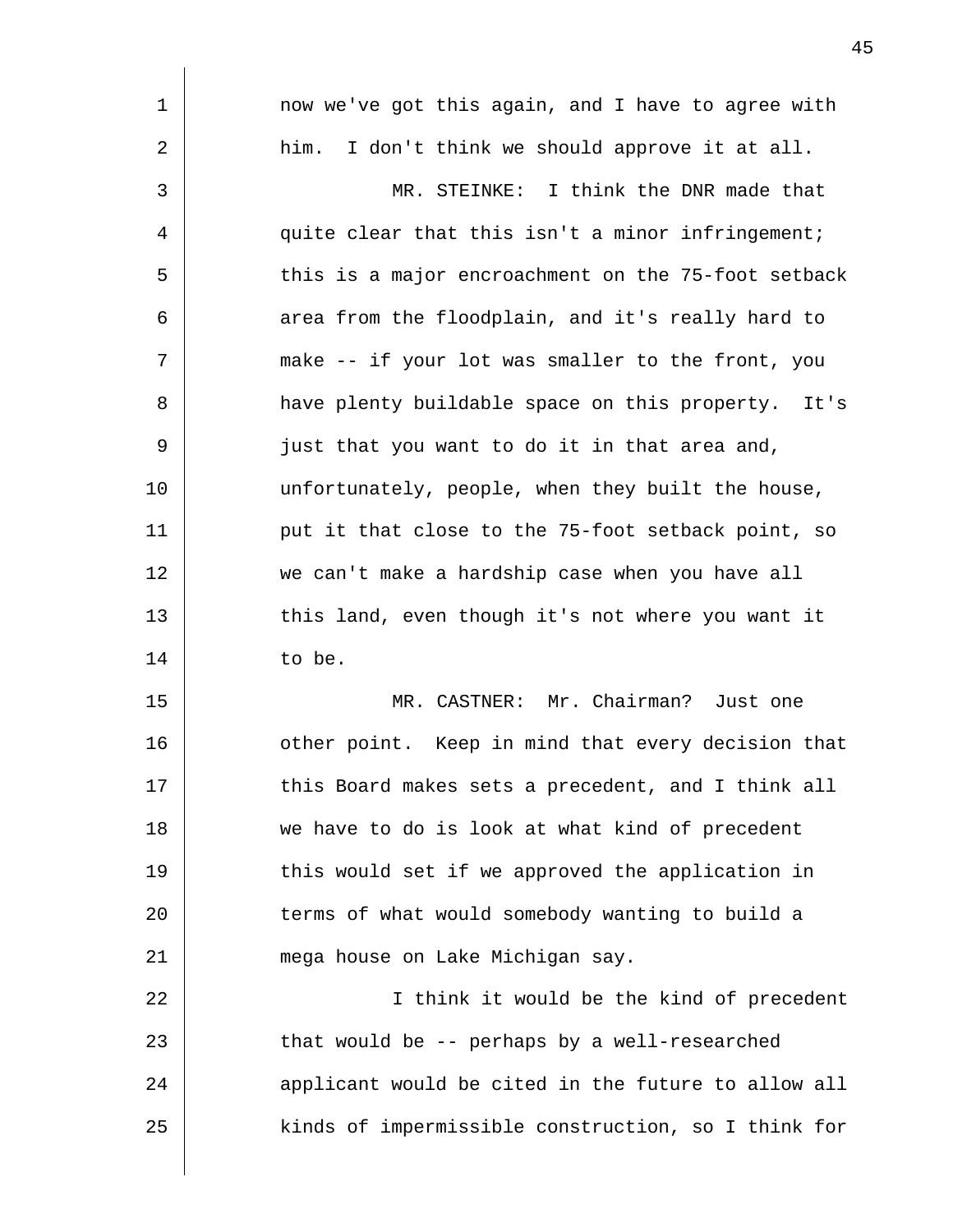| $\mathbf 1$ | that reason it should also be denied.           |
|-------------|-------------------------------------------------|
| 2           | MR. STEINKE: Point well taken. Thank            |
| 3           | you, Stephen. Any further discussion? Or any    |
| 4           | comments from the county on anything else?      |
| 5           | MR. HOLSCHBACH: No.                             |
| 6           | MR. STEINKE: Okay. Then I'll call for a         |
| 7           | motion either to approve or deny. Would someone |
| 8           | like to make a motion?                          |
| 9           | MR. CASTNER: I'll move that the                 |
| 10          | application be denied.                          |
| 11          | MR. STEINKE: Is there a second on the           |
| 12          | motion?                                         |
| 13          | MR. HUBING: I'll second it.                     |
| 14          | MR. STEINKE: It's been moved and                |
| 15          | seconded. Any further discussion? All in favor  |
| 16          | signify by saying aye.                          |
| 17          | (Vote taken.)                                   |
| 18          | MR. STEINKE: Opposed? Motion denied.            |
| 19          | Thank you for your time.                        |
| 20          | We'll go back to our agenda. Item C on          |
| 21          | the agenda, approval of May 8, 2019 minutes.    |
| 22          | MR. HOLSCHBACH: It's a while ago.               |
| 23          | MR. STEINKE: Yeah. I read them. I               |
| 24          | can't even remember them any more. I did read   |
| 25          | them. I didn't have any problems. Does anybody  |
|             |                                                 |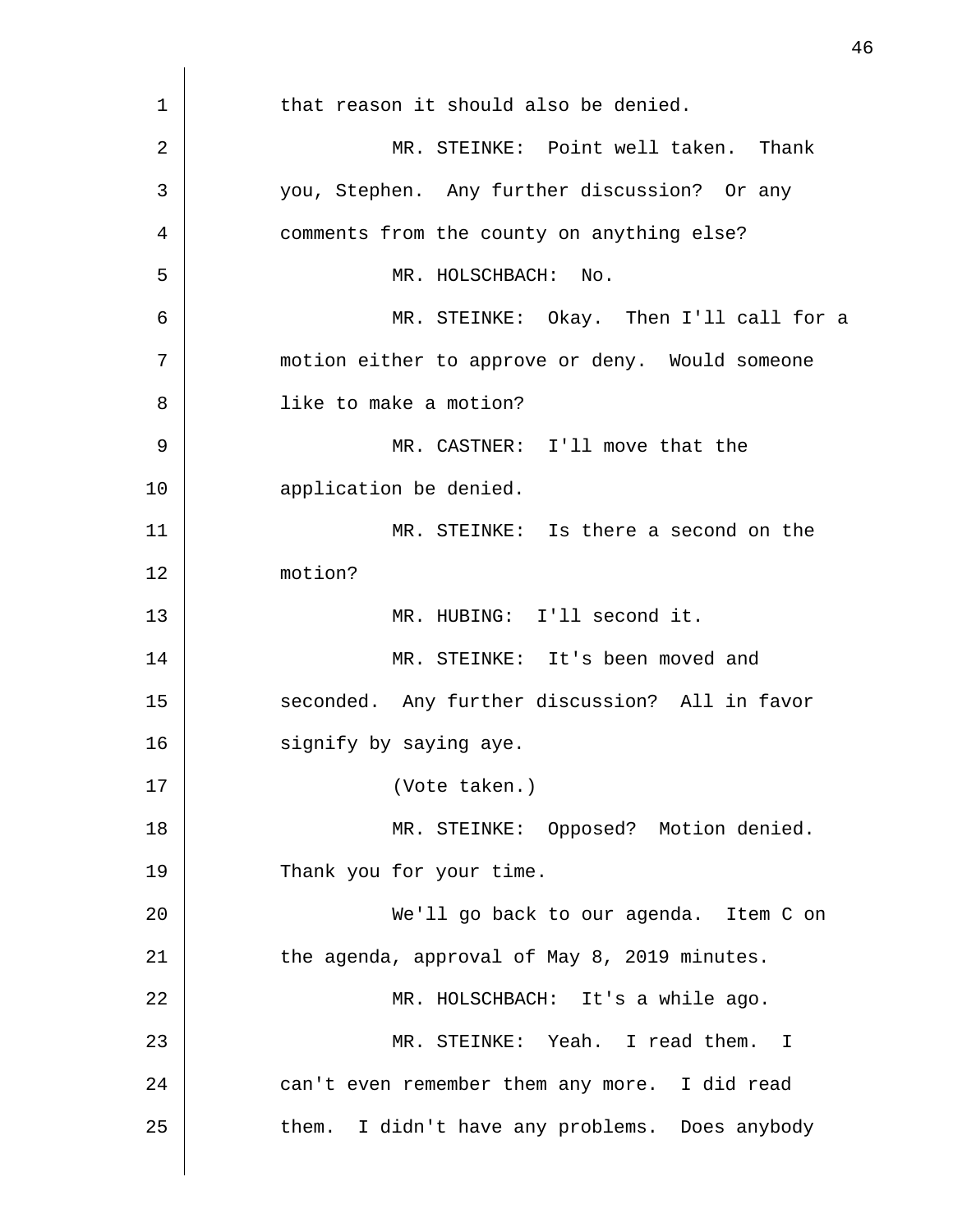| $\mathbf 1$ | have any problems with the minutes?                |
|-------------|----------------------------------------------------|
| 2           | MR. KOEPPEN: I never got them.                     |
| 3           | MR. STEINKE: Well, you wouldn't have               |
| 4           | been here.                                         |
| 5           | MR. HOLSCHBACH: It's actually a                    |
| 6           | document that -- I should have scanned them for    |
| 7           | you.                                               |
| 8           | MR. STEINKE: Okay. Any discussion? Any             |
| 9           | motion to approve minutes? Somebody want to make a |
| 10          | motion?                                            |
| 11          | MR. CASTNER: So move.                              |
| 12          | MR. STEINKE: Is there a second?                    |
| 13          | MR. HUBING: Second.                                |
| 14          | MR. STEINKE: Moved and seconded. All in            |
| 15          | favor signify by saying aye.                       |
| 16          | (Vote taken.)                                      |
| 17          | MR. STEINKE: Opposed? Motion carried.              |
| 18          | Item D, Board of Adjustment member term            |
| 19          | expirations and continued service. Andy?           |
| 20          | MR. HOLSCHBACH: Yeah. I wanted to                  |
| 21          | mention that Phil's term expires, and Steve, your  |
| 22          | term is also expiring, and I'm hoping -- It's a    |
| 23          | two-year term. I'm hoping you're willing to take   |
| 24          | another term. You're a valuable Board of           |
| 25          | Adjustment member. I did talk with Phil already    |
|             |                                                    |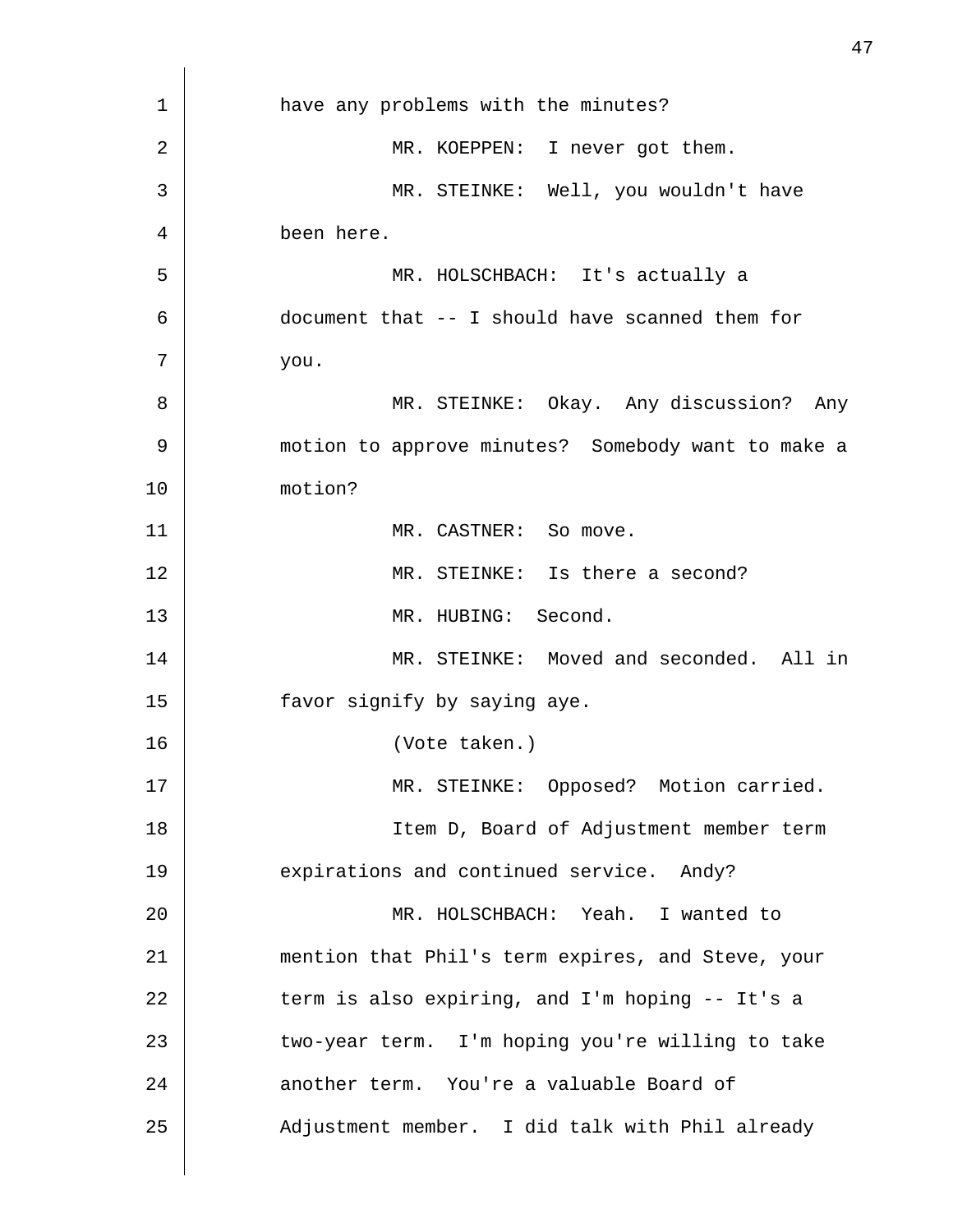1 2 3 4 5 6 7 8 9 10 11 12 13 14 15 16 17 18 19 20 21 22 23 24 25 and he stated he would continue on for another two years, so not to put any pressure on you, but we're hoping you stay on for another two years. MR. STEINKE: And you're on TV. MR. HOLSCHBACH: And if you need to think about it, you certainly can. MR. CASTNER: Let's do that, think about it. MR. STEINKE: And you'll be in touch with Andy and take care of that then, Stephen? MR. CASTNER: Correct. MR. STEINKE: Okay. Thank you. MR. CASTNER: I'm holding out for the pension. MR. STEINKE: Item E, Communications and miscellaneous. Andy, do you have anything? MR. HOLSCHBACH: I do not have any additional information. I don't know, Ed, if you have any updates on anything? MR. PFISTER: No. MR. HOLSCHBACH: So no, nothing further. MR. STEINKE: And you will follow up now with these people we just talked to about the septic and the tree house and all this? MR. HOLSCHBACH: Right. Your point is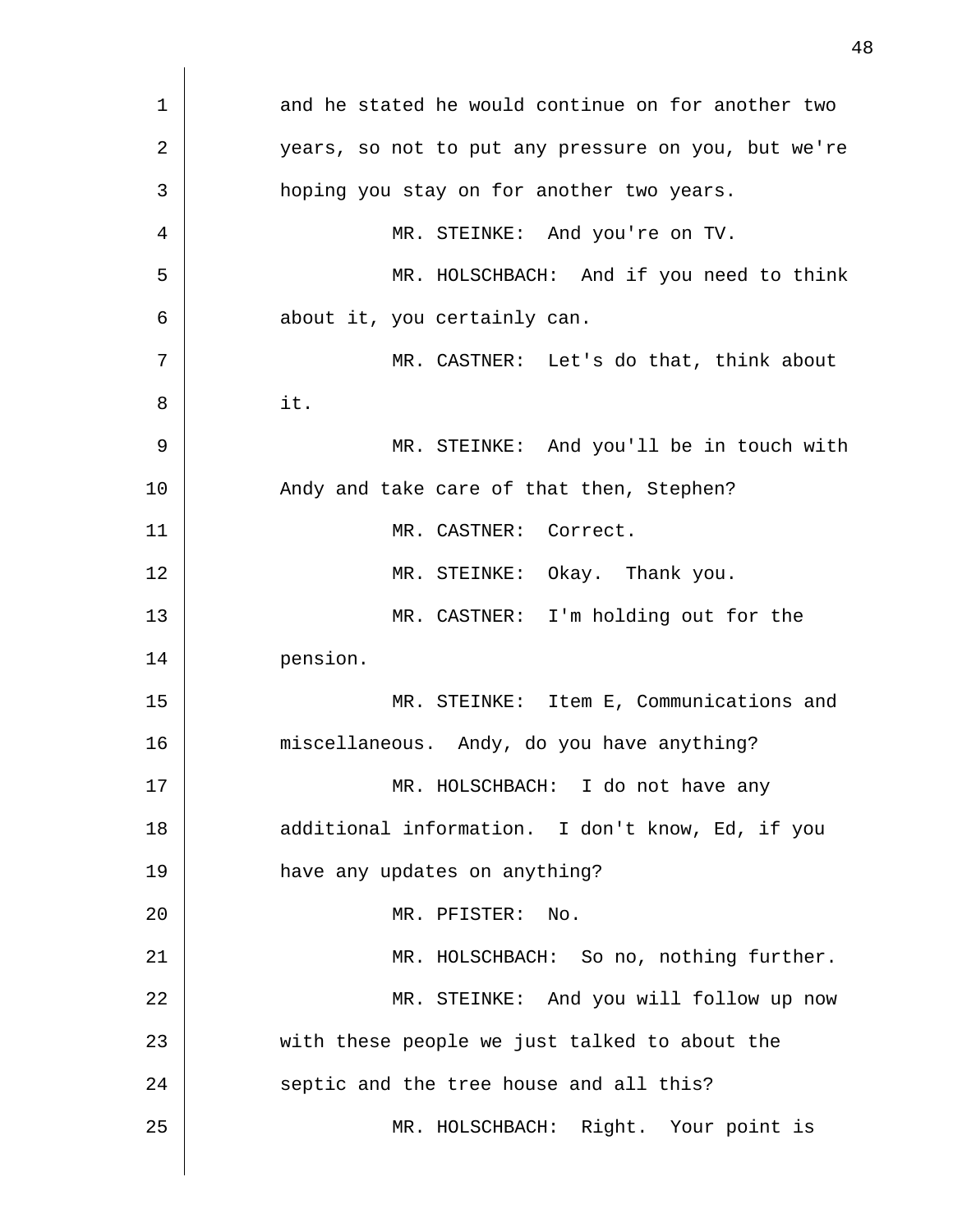| 1  | well taken regarding the floodplain as well. Thank  |
|----|-----------------------------------------------------|
| 2  | you.                                                |
| 3  | MR. STEINKE: Plus, I don't know, I                  |
| 4  | should have introduced you at the beginning of this |
| 5  | meeting, our new board member. Why don't you        |
| 6  | introduce yourself.                                 |
| 7  | MR. KOEPPEN: My name is Bill Koeppen. I             |
| 8  | live in the Town of Fredonia. Most of my life was   |
| 9  | in Cedarburg. My wife was a 30-year employee here,  |
| 10 | Jan, public health department. We moved to the      |
| 11 | Town of Fredonia about 15 years ago.                |
| 12 | Part of the Waubeka Fire Department, I do           |
| 13 | the fire inspections for the Town of Fredonia and   |
| 14 | also Cedarburg, and happy to help out. Rich Miller  |
| 15 | asked me to do it so I said okay.                   |
| 16 | MR. HOLSCHBACH: Are you on the plan                 |
| 17 | commission also?                                    |
| 18 | MR. KOEPPEN: Oh, yeah. I'm on the Plan              |
| 19 | Commission for the Town of Fredonia. I've been on   |
| 20 | for about ten years.                                |
| 21 | MR. HOLSCHBACH: So we're fortunate to               |
| 22 | have you then as a board member.                    |
| 23 | MR. KOEPPEN: Thank you. This property,              |
| 24 | these people had it -- it just so happened in our   |
| 25 | business their son was a small engine mechanic and  |
|    |                                                     |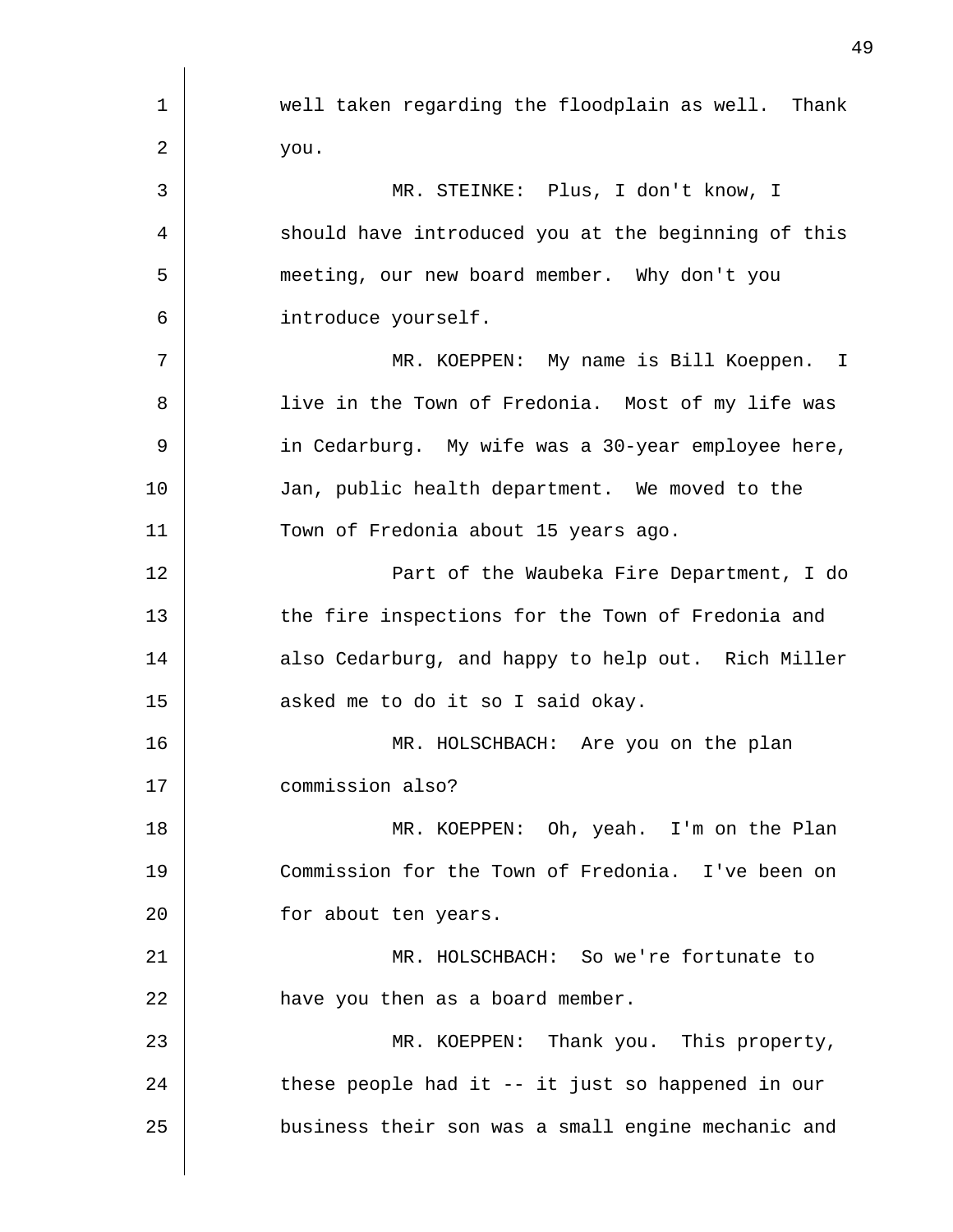| 1  | I knew a little bit about the property.         |
|----|-------------------------------------------------|
| 2  | MR. STEINKE: Well, that was timely.             |
| 3  | Okay. Any Item F, any other matters we          |
| 4  | have to take care of by law, Andy?              |
| 5  | MR. HOLSCHBACH: No.                             |
| 6  | MR. STEINKE: Okay. So I will have a             |
| 7  | motion to adjourn then.                         |
| 8  | MR. CASTNER: So move.                           |
| 9  | MR. STEINKE: Is there a second?                 |
| 10 | MR. KOEPPEN: I'll second.                       |
| 11 | MR. STEINKE: There's a second. There's          |
| 12 | no discussion on motion to adjourn. All members |
| 13 | signify by saying aye.                          |
| 14 | (Vote taken.)                                   |
| 15 | MR. STEINKE: Opposed? Motion carried.           |
| 16 | MR. HOLSCHBACH: Thank you, everybody.           |
| 17 | Thank you, Steve. Bob, have a safe trip back.   |
| 18 | (Proceedings concluded at 10:05 a.m.)           |
| 19 |                                                 |
| 20 |                                                 |
| 21 | $\star$<br>$^\star$<br>$^\star$                 |
| 22 |                                                 |
| 23 |                                                 |
| 24 |                                                 |
| 25 |                                                 |
|    |                                                 |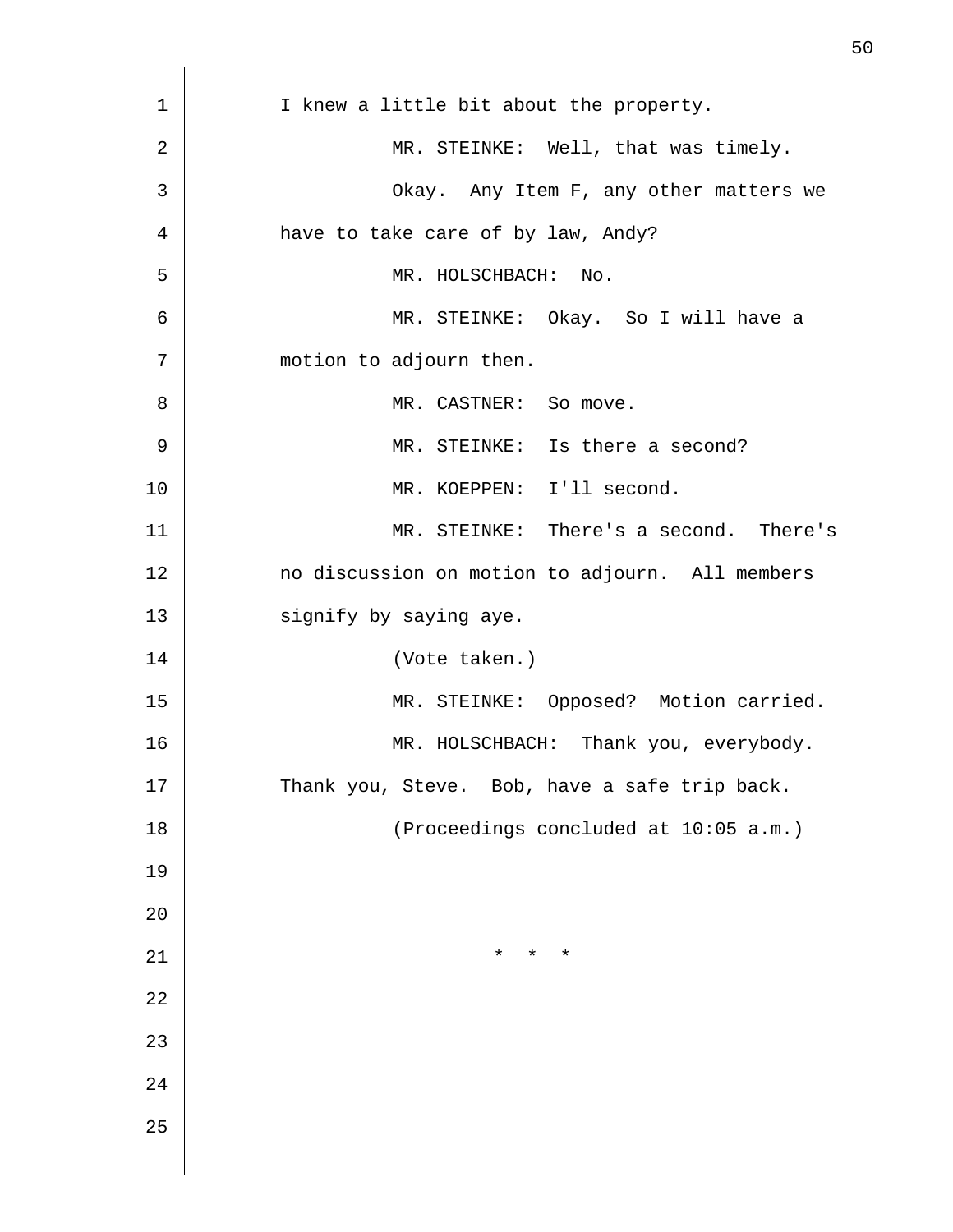1 2 3 4 5 6 7 8 9 10 11 12 13 14 15 16 17 18 19 20 21 22 23 24 25 STATE OF WISCONSIN) ) ss. OZAUKEE COUNTY ) I, LIANE M. BARANEK, Notary Public in and for the State of Wisconsin, do hereby certify that the foregoing proceedings were taken before me at the time and place set forth in the caption thereof; that the foregoing proceedings were reported by me stenographically in shorthand; and that the foregoing proceedings constitute a true and accurate transcription of my original machine shorthand notes taken upon the hearing to the best of my ability. I FURTHER CERTIFY that I am not a relative or employee or counsel to any of the parties hereto, nor a relative or employee of their counsel, and have no interest in the outcome or events of said action. IN WITNESS WHEREOF, I have hereunto affixed my official signature and seal of office, this 18th day of March, 2021 at Port Washington, Wisconsin. LIANE M. BARANEK Notary Public State of Wisconsin My Commission Expires: October 7, 2021.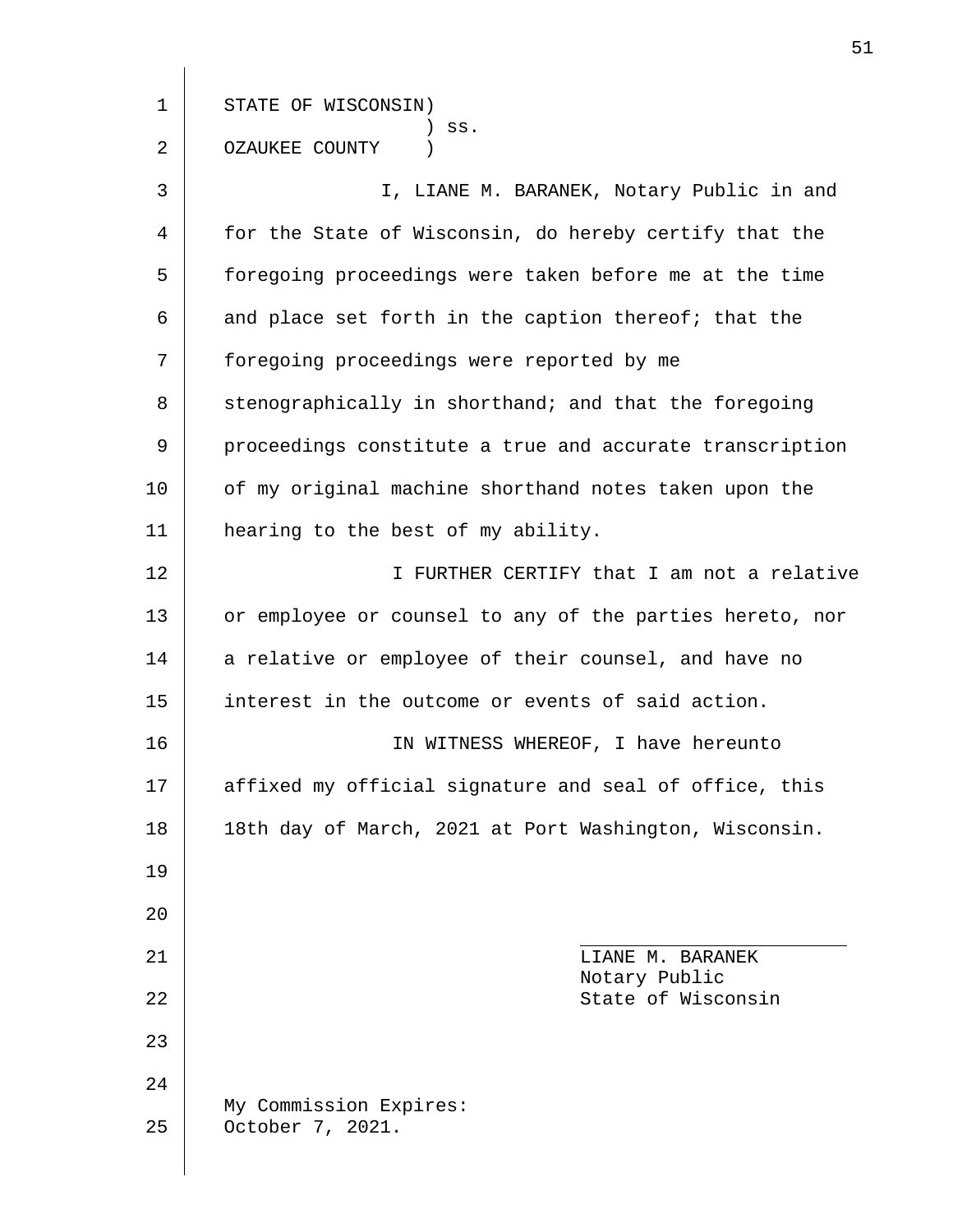| ٠                                          | 200 [3] - 22:23, 23:4,<br>26:18       | 70% [1] - 26:25<br><b>7494</b> [2] - 1:19, 19:1 | add $[6] - 4:23, 30:18,$<br>35:3, 35:6, 36:7,            | 23:17<br>again [2] - 21:16, 45:1 |
|--------------------------------------------|---------------------------------------|-------------------------------------------------|----------------------------------------------------------|----------------------------------|
| $20s$ [1] - 4:19                           | 2006 [2] - 10:4, 25:5                 | $75$ [1] - 18:21                                | 36:11                                                    | against [1] - 43:24              |
| <b>'40s</b> [1] - 4:19                     | $2014$ [2] - 20:13,                   | <b>75-foot</b> [16] - 23:4,                     | added $[1] - 17:15$                                      | agenda [4] - 2:22,               |
| <b>'Mr</b> [1] $-33:23$                    | 23:19                                 | 31:6, 32:4, 32:6,                               | adding [4] - 32:12,                                      | 18:10, 46:20, 46:21              |
| <b>'ms</b> $[1]$ - 31:10                   | $2019$ [3] - 7:6, 20:1,               | 32:12, 33:4, 33:7,                              | 37:5, 37:8, 38:2                                         | Agenda [1] - 1:16                |
|                                            | 46:21                                 | 33:11, 33:19, 35:13,                            | <b>addition</b> [16] - 3:14,                             | agent $[1] - 3:12$               |
| 0                                          | 2021 [4] - 1:5, 29:9,                 | 35:15, 37:10, 40:13,                            | 4:14, 6:17, 8:3,                                         | ago [2] - 46:22, 49:11           |
| $03-015-06-012.00$ [1] -                   | 51:18, 51:25                          | 42:24, 45:5, 45:11                              | 10:15, 14:8, 16:18,                                      | agree [4] - 17:7, 17:8,          |
| 19:1                                       | $23$ [1] - 20:13                      |                                                 | 17:2, 17:3, 18:20,                                       | 44:21, 45:1                      |
| 07-011-14-005.00 $[1]$ -                   | $25$ [1] - 20:3                       | 8                                               | 19:9, 25:15, 29:13,                                      | ahead [1] - 36:9                 |
| 3:22                                       | <b>2nd</b> $[2] - 10:3, 25:5$         | 8 [5] - 7:6, 8:11, 20:1,                        | 33:6, 33:8, 33:15                                        | <b>air</b> $[2] - 3:13, 10:14$   |
|                                            |                                       | 22:4, 46:21                                     | additional $[8] - 11:16$ ,                               | allow $[3] - 20:2$ ,             |
| 1                                          | 3                                     | $86$ [2] - 3:16, 7:15                           | 24:4, 24:7, 27:25,                                       | 22:19, 45:24                     |
| 1 [12] - 7:6, 10:7,                        | $3[8]-7:14, 10:10,$                   | 86-foot $[1] - 8.7$                             | 30:18, 34:9, 44:6,                                       | allowed [1] - 22:24              |
| 10:20, 13:19, 13:23,                       | 11:12, 13:19, 13:20,                  |                                                 | 48:18                                                    | <b>Allowing</b> [1] - 32:5       |
| 20:6, 25:9, 25:23,                         | 20:14, 25:12, 27:21                   |                                                 | additionally [1] - 44:3                                  | almost [1] - 39:12               |
| 38:9, 38:11, 39:3,                         |                                       | 9                                               | <b>Additions</b> [1] - 10:21                             | along [2] - 5:7, 34:14           |
| 39:8                                       | 3) $[1] - 1:18$                       | $9$ [3] - 8:15, 21:20,                          | additions $[4] - 4.7$ ,                                  | already [8] - 23:20,             |
| $1/4$ [4] - 3:21, 18:25                    | 3-D $[1] - 39:20$                     | 22:6                                            | 7:7, 7:21, 8:5                                           | 33:23, 35:15, 35:18,             |
| <b>10</b> [4] $-$ 1:5, 8:17,               | 30 $[2] - 12:10, 28:19$               | $9:00$ [2] $- 1:5, 2:4$                         | address [4] - 2:6,                                       | 36:2, 36:8, 36:13,               |
| 22:17, 29:9                                | 30-year [1] - 49:9<br>$32$ [1] - 20:3 |                                                 | 3:23, 13:14, 19:1                                        | 47:25                            |
| 10.2 $[1] - 23.18$                         |                                       | A                                               | addressed [1] - 38:21                                    | alternatives [1] - 37:8          |
| 100-year [4] - 8:10,                       | $35$ [1] $- 26:13$                    | A-101 [1] - 39:16                               | <b>adequate</b> [5] - 2:16,                              | <b>Although</b> $[4] - 8.8$ ,    |
| 20:18, 21:3, 21:18                         | $36$ [1] - 20:3                       | $A-102$ [2] $-37:14$ ,                          | 11:10, 27:19, 30:17,                                     | 20:17, 24:5, 30:20               |
| 10:05 [1] $-50:18$                         | $383$ [1] - 21:21                     | 38:8                                            | 41:15                                                    | $am_{[1]} - 51:12$               |
| <b>10th</b> [1] - 2:4                      |                                       | $A-103$ [3] $-38:10$ ,                          | adequately $[2] - 11:8$ ,                                | <b>amount</b> $[6] - 32:3$       |
| $11$ [3] $-3:22, 8:20,$                    | 4                                     | 38:11, 39:7                                     | 27:17                                                    | 36:17, 36:19, 37:21,             |
| 23:6                                       | $4[4] - 7:16, 11:22,$                 | $a.m$ [2] $- 1:5, 50:18$                        | adjacent [3] - 26:9,                                     | 37:23, 41:20                     |
| 115 $[1] - 3.6$                            | 20:17, 28:6                           | abated $[4] - 21:23$ ,                          | 27:5, 30:24                                              | Andy [14] - 1:13, 2:18,          |
| 116 $[1] - 23:12$                          | 414-378-7331 [1] -                    | 23:14, 35:22, 36:3                              | adjourn [2] - 50:7,                                      | 2:23, 6:22, 17:16,               |
| $12$ [5] $-3:12$ , 8:23,                   | 1:24                                  | ability $[1] - 51:11$                           | 50:12                                                    | 18:10, 34:25, 35:20,             |
| 23:8, 23:15                                | 42 [1] - 25:18                        | able [2] - 4:22, 36:25                          | adjusted [1] - 40:18                                     | 38:21, 40:16, 47:19,             |
| 12-foot $[1] - 10:12$                      | 4236 [2] - 1:17, 3:23                 | above [12] - 18:20,                             | adjustment $[2] - 9:22$ ,                                | 48:10, 48:16, 50:4               |
| <b>13</b> $[2] - 9:8, 23:21$               | 43 [1] - 29:15                        | 19:12, 20:19, 20:23,                            | 24:20                                                    | <b>another</b> $[4] - 40:23$ ,   |
| 14 [2] - 9:14, 23:24                       | 48 [2] - 3:12, 10:13                  | 25:18, 27:5, 27:8,                              | <b>ADJUSTMENT [1] -</b>                                  | 47:24, 48:1, 48:3                |
| 14.1 [1] $-23.18$                          |                                       | 34:11, 35:25, 36:4,                             | 1:2                                                      | <b>answer</b> $[1] - 40.3$       |
| $143$ [2] $-3.15$ , 10.15                  | 5                                     | 38:23, 41:13                                    | Adjustment [10] - 2:3,                                   | anybody [6] - 12:21,             |
| $15$ [6] $-$ 9:18, 10:3,                   | 5 [4] - 7:19, 12:1,                   | above-ground [7] -                              | 10:1, 11:13, 12:6,                                       | 14:19, 17:18, 38:20,             |
| 18:25, 24:12, 25:4,                        | 20:22, 28:10                          | 18:20, 19:12, 20:19,                            | 25:2, 27:22, 28:15,                                      | 42:11, 46:25                     |
| 49:11                                      | $53$ [6] - 3:15, 7:9,                 | 20:23, 25:18, 35:25,                            | 34:7, 47:18, 47:25                                       | anyone [1] - 2:5                 |
| 15% [2] - 9:3, 22:11                       | 7:17, 10:16, 25:16,                   | 36:4                                            | Administration [1] -                                     | <b>anything</b> [9] - 17:15,     |
| <b>151</b> [2] - 11:3, 27:12               | 29:13                                 | <b>Absent</b> [1] - 1:11                        | 1:5                                                      | 35:3, 41:8, 41:9,                |
| $16$ [1] - 24:16                           | 59.692(4)(b [2] - 9:18,               | access [4] - 4:20, 5:2,                         | Administrative [3] -                                     | 42:22, 44:2, 46:4,               |
| <b>175</b> [1] - 42:20                     | 24:16                                 | 5:17, 23:8                                      | 11:4, 21:22, 27:13                                       | 48:16, 48:19                     |
| $18$ ) [1] - 1:20                          |                                       | accessible [1] - 15:19                          | Administrator [1] -                                      | anyway $[1]$ - 6:12              |
| $180$ [4] - 11:13, 11:16,                  | 6                                     | accessory [2] - 23:15,                          | 1:14                                                     | apologize [1] - 43:22            |
| 27:22, 27:25                               | 6 [5] - 7:24, 12:4,                   | 23:18                                           | administrator [3] -                                      | apparently $[1] - 5.25$          |
| <b>18th</b> $[1] - 51:18$                  | 21:2, 21:17, 28:13                    | accordance [1] - 24:8                           | 11:24, 26:24, 28:8                                       | appeal [8] - 9:19,               |
| 1941 [2] - 8:19, 14:1                      |                                       | <b>accurate</b> $[1] - 51.9$                    | <b>adverse</b> [2] - 8:16,                               | 12:9, 12:12, 12:15,              |
| 1977 [1] - 23:23                           | $\overline{7}$                        | <b>acquired</b> $[2] - 12:2,$                   | 22:5                                                     | 24:17, 28:18, 28:21,             |
|                                            |                                       | 28:11                                           | aesthetic $[1] - 6.7$<br>affect $[1] - 13:22$            | 28:24                            |
| $\mathbf 2$                                | 7 [4] - 8:8, 21:25,                   | $\arccos$ [2] - 5:10, 6:9                       |                                                          | <b>appear</b> $[5] - 9:11$ ,     |
|                                            | 23:10, 51:25                          | action $[4] - 21:23$ ,                          | affecting $[3] - 3:18$ ,<br>18:23, 20:16                 | 9:16, 23:15, 24:3,               |
| $2$ [14] - 7:10, 10:8,                     | $7.0306$ [1] - 18:16                  | 22:11, 23:14, 51:15                             |                                                          | 24:14                            |
| 10:25, 13:19, 13:23,                       | 7.0306B.4 $[1]$ - 26:1                | activities $[1] - 26.5$                         | <b>affects</b> [1] - 38:15<br><b>affixed</b> [1] - 51:17 | <b>Appearing [2] - 1:17,</b>     |
| 13:24, 13:25, 14:16,                       | 7.0306B.4.(d [1] -                    | <b>actually</b> $[6] - 16:1$ ,                  | after [4] - 2:4, 11:14,                                  | 1:19                             |
| 14:21, 18:10, 20:10,<br>23:19, 25:10, 27:9 | 22:17                                 | 21:7, 21:9, 39:11,                              | 23:17, 27:23                                             | <b>appearing</b> $[2] - 1:10$ ,  |
| <b>20-foot</b> [1] $-17:3$                 | $7.0310$ [1] - 3:9                    | 44:24, 47:5                                     | after-the-fact [1] -                                     | 1:10                             |
|                                            | <b>7.0600</b> [2] - 9.4, 22:12        |                                                 |                                                          | <b>appears</b> $[1] - 33:12$     |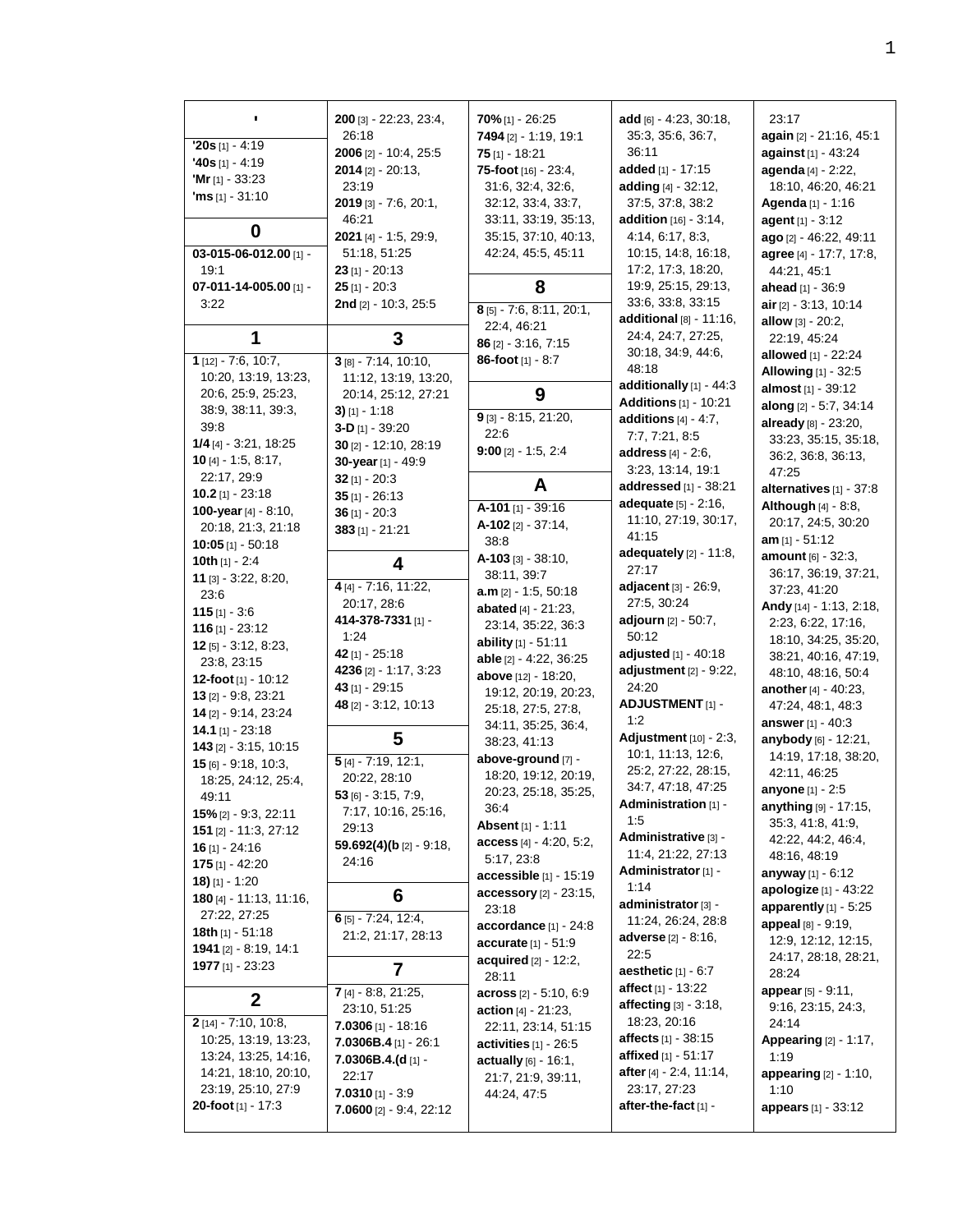**applicable** [3] - 10:25, 26:19, 27:9 **applicant** [17] - 10:5, 11:25, 12:8, 25:7, 28:9, 28:17, 29:19, 29:23, 30:3, 30:9, 31:17, 32:18, 32:20, 33:4, 34:9, 44:10, 45:24 **applicants** [1] - 18:12 **application** [10] -7:25, 9:11, 24:3, 29:20, 43:25, 44:5, 44:14, 44:15, 45:19, 46:10 **applies** [1] - 14:16 **appreciates** [1] - 34:19 **approach** [2] - 15:12, 15:14 **appropriate** [1] - 29:2 **appropriately** [1] - 15:11 **approval** [6] - 12:7, 17:22, 22:19, 27:6, 28:16, 46:21 **approve** [6] - 12:18, 17:13, 17:19, 45:2, 46:7, 47:9 **approved** [7] - 7:6, 8:4, 12:9, 12:12, 28:18, 28:21, 45:19 **approximately** [1] - 3:14 **April** [1] - 20:13 **architecturally** [1] - 6:6 **area** [25] - 3:15, 8:10, 9:7, 19:16, 20:20, 20:25, 22:16, 22:20, 22:22, 22:24, 22:25, 23:5, 24:10, 26:15, 26:16, 26:25, 27:1, 30:15, 30:19, 32:6, 33:11, 33:20, 42:24, 45:6, 45:9 **areas** [3] - 8:14, 22:3, 33:10 **argument** [1] - 36:18 **around** [4] - 4:16, 16:17, 43:17, 44:24 **asked** [2] - 24:23, 49:15 **asking** [4] - 6:20, 16:16, 35:5, 38:20 **aspect** [1] - 6:12 **asphalt** [1] - 37:25 **associated** [7] - 3:13, 8:8, 9:6, 10:13, 20:14, 22:14, 25:24

**Associates** [2] - 7:20, 10:23 **assume** [1] - 41:16 **assure** [1] - 34:7 **attached** [7] - 10:2, 18:19, 23:20, 23:22, 25:3, 25:15, 29:12 **authorization** [2] - 12:13, 28:22 **authorized** [2] - 11:20, 28:4 **auxiliary** [1] - 34:3 **avoid** [1] - 6:15 **aware** [2] - 12:9, 28:18 **away** [1] - 43:15 **aye** [4] - 18:4, 46:16, 47:15, 50:13 **B b** [1] - 26:7 **back** [17] - 4:15, 4:16, 4:24, 5:2, 5:5, 5:7, 5:11, 5:14, 5:17, 5:19, 5:21, 19:9, 35:16, 41:10, 42:11, 46:20, 50:17 **balance** [2] - 6:5, 16:9 **Baranek** [2] - 1:6, 1:24 **BARANEK** [3] - 1:23, 51:3, 51:21 **baranek5@ sbcglobal.net** [1] - 1:25 **barriers** [2] - 11:10, 27:19 **based** [2] - 5:6, 14:14 **basically** [1] - 6:3 **basis** [3] - 12:24, 13:3, 14:14 **Beach** [2] - 1:17, 3:23 **beautiful** [1] - 18:7 **beauty** [3] - 32:3, 32:11, 34:18 **because** [14] - 9:14, 13:25, 15:3, 16:23, 16:24, 17:4, 32:21, 34:2, 39:10, 41:16, 43:8, 43:14, 44:5 **Because** [1] - 24:12 **before** [8] - 4:1, 12:2, 12:7, 14:1, 16:23, 28:11, 28:16, 51:5 **beginning** [1] - 49:4 **being** [4] - 12:7, 23:5, 28:16, 33:13 **believe** [5] - 13:4, 14:8, 19:6, 42:1,

44:3 **best** [2] - 18:13, 51:11 **between** [1] - 4:19 **beyond** [1] - 6:16 **big** [1] - 19:8 **Bill** [1] - 49:7 **bit** [3] - 38:19, 39:11, 50:1 **blacktop** [1] - 36:14 **bluff** [16] - 3:4, 3:16, 3:18, 7:9, 7:14, 7:15, 7:18, 7:23, 8:7, 9:10, 10:17, 12:25, 13:5, 13:9, 14:10 **BOA** [1] - 31:7 **board** [6] - 9:22, 14:20, 24:20, 42:22, 49:5, 49:22 **BOARD** [1] - 1:2 **Board** [35] - 1:8, 2:3, 2:6, 7:6, 7:13, 9:25, 10:3, 10:11, 11:13, 11:18, 11:20, 12:6, 12:8, 17:6, 20:1, 20:9, 25:2, 25:5, 25:13, 27:22, 28:2, 28:4, 28:15, 28:17, 29:7, 29:18, 31:2, 31:19, 33:1, 34:6, 38:6, 44:14, 45:17, 47:18, 47:24 **boat** [2] - 34:3, 34:4 **Boathouses** [1] - 26:18 **Bob** [2] - 40:4, 50:17 **both** [2] - 20:15, 35:6 **Both** [2] - 12:8, 28:17 **bought** [1] - 43:10 **Bridge** [2] - 43:4, 43:5 **buffer** [2] - 26:25, 27:7 **build** [4] - 4:25, 33:8, 38:1, 45:20 **buildable** [1] - 45:8 **building** [4] - 7:21, 24:6, 24:9, 32:23 **built** [6] - 4:18, 14:1, 14:2, 31:11, 32:6, 45:10 **bulk** [1] - 6:17 **burden** [1] - 29:20 **burdensome** [1] - 33:17 **business** [1] - 49:25 **C c** [1] - 26:11 **C** [2] - 2:1, 46:20

**calculated** [1] - 3:17 **calculation** [1] - 26:19 **call** [5] - 2:2, 5:17, 16:3, 43:15, 46:6 **came** [1] - 4:24 **Cameron** [1] - 43:11 **can't** [6] - 6:9, 6:15, 38:22, 39:8, 45:12, 46:24 **cannot** [1] - 24:8 **caption** [1] - 51:6 **care** [2] - 48:10, 50:4 **carried** [3] - 18:6, 47:17, 50:15 **carry** [6] - 5:7, 5:10, 5:23, 6:9, 6:19, 15:17 **case** [3] - 36:21, 43:24, 45:12 **cases** [1] - 33:16 **CASTNER** [17] - 12:22, 12:24, 13:3, 13:10, 14:6, 14:18, 16:2, 17:7, 17:22, 43:20, 45:15, 46:9, 47:11, 48:7, 48:11, 48:13, 50:8 **Castner** [1] - 1:10 **cause** [6] - 4:17, 8:13, 11:17, 22:2, 28:1, 41:24 **cautious** [1] - 43:16 **Cedar** [15] - 20:5, 20:11, 20:15, 20:21, 20:25, 21:4, 21:19, 23:10, 24:1, 25:17, 25:20, 29:17, 30:24, 32:17, 33:12 **Cedarburg** [5] - 1:19, 18:24, 19:2, 49:9, 49:14 **Center** [1] - 1:5 **center** [2] - 5:6, 5:21 **centered** [1] - 6:6 **certain** [1] - 38:22 **certainly** [2] - 40:20, 48:6 **certify** [1] - 51:4 **CERTIFY** [1] - 51:12 **Chairman** [5] - 1:9, 2:7, 13:11, 16:2, 45:15 **chance** [1] - 35:1 **change** [2] - 14:9, 34:10 **changes** [2] - 12:4, 28:13 **changing** [1] - 37:3 **Chapter** [5] - 10:3,

11:3, 21:20, 23:10, 25:4 **children** [1] - 4:21 **circle** [1] - 37:13 **circuit** [2] - 12:13, 28:22 **circumstances** [1] - 44:10 **cited** [1] - 45:24 **claim** [2] - 17:2, 32:21 **claimed** [1] - 15:9 **claims** [1] - 16:20 **clean** [1] - 32:1 **clear** [3] - 30:2, 38:19, 45:4 **clearly** [1] - 2:12 **close** [5] - 14:2, 15:25, 16:3, 31:11, 45:11 **closer** [5] - 3:16, 18:21, 23:5, 32:9 **co** [1] - 6:3 **co-owners** [1] - 6:3 **code** [3] - 15:21, 15:24, 17:10 **Code** [3] - 11:4, 21:22, 27:13 **collapse** [1] - 14:10 **come** [3] - 5:9, 18:14, 19:8 **coming** [1] - 17:1 **commenced** [2] - 11:15, 27:24 **comment** [1] - 43:2 **comments** [5] - 38:5, 41:8, 42:23, 44:20, 46:4 **commission** [1] - 49:17 **Commission** [2] - 49:19, 51:24 **commitment** [1] - 34:20 **Communications** [1] - 48:15 **community** [1] - 31:22 **compared** [2] - 16:17, 44:16 **comparison** [1] - 7:24 **complaint** [1] - 30:19 **complete** [1] - 39:20 **completed** [2] - 11:20, 28:4 **completion** [2] - 11:22, 28:6 **compliance** [4] - 8:6, 30:12, 30:16, 32:23 **compliant** [2] - 17:10, 33:9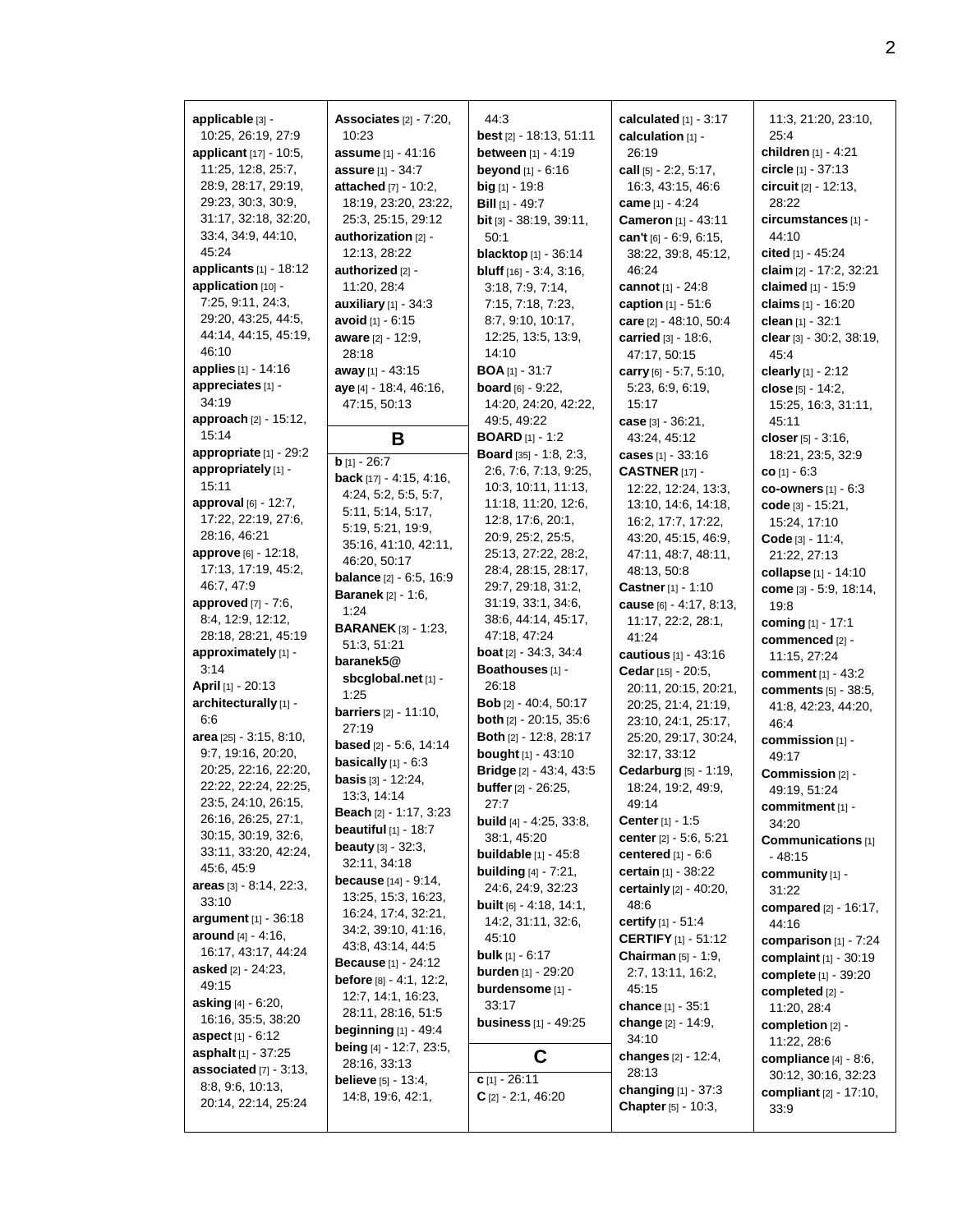**concern** [1] - 36:1 **concerning** [1] - 29:10 **concluded** [1] - 50:18 **conclusions** [2] - 10:22, 34:11 **concrete** [3] - 19:13, 19:16, 37:25 **concurrent** [2] - 8:12, 22:1 **condition** [1] - 14:7 **conditions** [3] - 17:23, 30:11, 32:21 **confirmed** [1] - 20:11 **conforming** [2] - 7:11, 20:7 **consider** [2] - 31:19, 33:1 **consideration** [1] - 16:9 **considered** [2] - 7:22, 30:17 **consistent** [2] - 9:17, 24:15 **constitute** [1] - 51:9 **construct** [7] - 3:12, 7:7, 10:12, 18:18, 25:14, 25:18, 29:12 **constructed** [7] - 7:12, 8:19, 20:8, 23:9, 23:23, 36:12, 36:23 **constructing** [1] - 32:24 **construction** [16] - 8:15, 8:20, 9:7, 11:20, 13:4, 13:7, 15:10, 15:14, 20:2, 20:22, 22:4, 22:15, 26:6, 27:8, 28:4, 45:25 **continue** [2] - 14:11, 48:1 **continued** [3] - 21:22, 23:13, 47:19 **contrary** [2] - 31:18, 44:8 **control** [2] - 10:25, 27:9 **controls** [2] - 11:7, 27:16 **convenience** [1] - 16:6 **converting** [1] - 37:4 **copy** [2] - 10:4, 25:5 **corner** [2] - 5:9, 35:16 **correct** [10] - 12:25, 14:3, 14:6, 15:5, 15:7, 35:17, 39:22, 39:25, 40:14, 48:11

**counsel** [2] - 51:13, 51:14 **COUNTY** [2] - 1:1, 51:2 **county** [12] - 3:2, 6:14, 9:9, 9:20, 9:21, 23:25, 24:9, 24:18, 24:19, 35:21, 43:15, 46:4 **County** [10] - 1:5, 1:14, 3:9, 9:4, 18:17, 21:20, 22:12, 22:18, 23:11, 26:1 **county's** [1] - 29:25 **County's** [1] - 34:20 **Court** [2] - 1:24, 30:1 **court** [3] - 2:10, 12:13, 28:22 **coverage** [2] - 9:2, 22:10 **Covered** [2] - 43:4, 43:5 **covered** [6] - 3:13, 4:15, 5:3, 8:3, 10:14, 33:18 **covers** [1] - 26:25 **create** [2] - 6:5, 20:24 **created** [4] - 9:8, 23:24, 24:5, 32:22 **creek** [1] - 33:12 **Creek** [15] - 20:5, 20:11, 20:15, 20:21, 21:1, 21:4, 21:19, 23:10, 24:2, 25:17, 25:20, 29:17, 30:24, 32:17, 33:12 **criteria** [1] - 30:5 **cross** [4] - 38:9, 38:13, 38:17, 41:14 **cross-section** [4] - 38:9, 38:13, 38:17, 41:14 **cumulative** [1] - 31:20 **Cumulative** [1] - 32:8 **current** [7] - 3:16, 5:4, 5:19, 8:2, 8:18, 9:1, 22:9 **currently** [1] - 22:22 **curvature** [1] - 38:16 **cut** [1] - 39:9 **D d** [1] - 26:15 **D** [2] - 2:1, 47:18 **danger**[1] - 16:1 **data** [1] - 39:24 **date** [6] - 9:9, 9:11, 12:10, 23:25, 24:2,

28:19 **day** [1] - 51:18 **days** [6] - 11:13, 11:16, 12:10, 27:22, 27:25, 28:19 **Dear** [1] - 29:7 **debatable** [1] - 41:19 **December** [1] - 23:19 **decide** [3] - 10:11, 13:19, 25:13 **decision** [5] - 9:19, 12:12, 24:17, 28:21, 45:16 **decisions** [1] - 2:17 **deck** [19] - 18:19, 19:11, 25:16, 25:25, 26:21, 27:4, 29:15, 32:24, 33:9, 33:18, 38:15, 38:18, 38:22, 39:3, 39:4, 39:10, 39:11, 39:12 **declining** [1] - 36:18 **deeds** [2] - 11:24, 28:8 **delineation** [1] - 21:7 **delivery** [2] - 11:6, 27:15 **demonstrate** [5] - 10:6, 25:8, 30:9, 31:17, 32:19 **denied** [9] - 9:23, 12:12, 20:1, 24:21, 28:21, 44:14, 46:1, 46:10, 46:18 **deny** [3] - 9:20, 24:18, 46:7 **department** [17] - 8:23, 9:19, 9:24, 10:17, 12:14, 19:23, 21:6, 21:24, 22:6, 23:14, 23:19, 24:17, 24:25, 25:20, 28:23, 41:7, 49:10 **DEPARTMENT** [1] - 1:2 **Department** [8] - 1:13, 1:14, 7:2, 7:5, 20:12, 29:8, 34:19, 49:12 **described** [2] - 3:18, 18:23 **describing** [1] - 39:3 **Design** [3] - 1:18, 3:11, 6:2 **design** [3] - 4:25, 6:12, 6:13 **designed** [1] - 40:15 **designer**[1] - 3:11 **detached** [3] - 20:3, 23:18, 31:1

**determined** [1] - 24:2 **determining** [2] - 30:16, 32:25 **detrimental** [2] - 32:7, 32:10 **developable** [1] - 24:10 **developed** [3] - 11:2, 24:8, 27:11 **development** [5] - 9:2, 9:16, 22:10, 24:4, 24:14 **Devonshire** [2] - 1:19, 19:2 **diameter** [1] - 10:13 **difference** [2] - 3:7, 14:12 **different** [3] - 15:15, 19:9, 38:3 **differently** [1] - 40:15 **difficult** [2] - 15:2, 42:15 **difficulty** [1] - 31:3 **dining** [1] - 4:14 **direction** [2] - 8:23, 22:6 **disagree** [2] - 14:20, 17:6 **discussed** [2] - 31:6, 36:8 **discussion** [13] - 6:21, 12:17, 17:12, 17:20, 18:3, 30:25, 31:2, 33:20, 35:2, 46:3, 46:15, 47:8, 50:12 **district** [2] - 9:15, 24:13 **disturbance** [1] - 39:13 **disturbing** [1] - 26:4 **DNR** [10] - 9:19, 11:2, 24:17, 24:23, 27:11, 29:3, 29:5, 34:24, 35:12, 45:3 **document** [1] - 47:6 **does** [4] - 15:16, 17:18, 30:3, 46:25 **doesn't** [6] - 13:21, 34:4, 42:10, 42:14, 44:17 **doing** [3] - 6:13, 6:18, 44:25 **done** [4] - 15:11, 31:12, 33:13, 44:1 **door** [8] - 5:7, 5:10, 5:19, 5:20, 6:4, 6:7, 15:5, 15:16 **double** [1] - 33:5

**determine** [1] - 35:23

**downgrade** [2] - 11:5, 27:14 **drain** [1] - 39:15 **draw** [1] - 37:20 **Drawing** [1] - 39:7 **drawing** [3] - 37:14, 39:16, 40:19 **drawings** [1] - 37:20 **Drive** [2] - 1:19, 19:2 **driveway** [2] - 36:14, 36:23 **due** [8] - 10:8, 13:24, 14:17, 16:21, 24:9, 25:10, 37:2, 42:16 **during** [1] - 26:5 **During** [3] - 12:11, 28:20, 30:25 **Dzwinel** [1] - 1:14

## **E**

**e** [1] - 26:21 **E** [4] - 1:9, 2:1, 48:15 **each** [2] - 2:11, 29:22 **earth** [1] - 26:4 **earth-disturbing** [1] - 26:4 **easier** [1] - 34:1 **easiest** [1] - 42:9 **east** [2] - 8:2, 14:11 **east-facing** [1] - 8:2 **easterly** [1] - 30:22 **eastward** [1] - 9:12 **easy** [1] - 13:21 **Ed** [5] - 1:14, 6:13, 41:7, 41:8, 48:18 **Edition** [2] - 10:4, 25:5 **effective** [4] - 9:9, 11:1, 23:25, 27:10 **effectively** [1] - 43:24 **either** [3] - 12:12, 28:21, 46:7 **elevated** [1] - 23:8 **elevation** [6] - 6:6, 21:9, 38:14, 38:23, 39:24, 41:13 **elevational** [3] - 35:23, 39:21, 39:22 **else** [3] - 17:15, 41:17, 46:4 **elsewhere** [1] - 4:25 **employee** [3] - 49:9, 51:13, 51:14 **enacted** [1] - 9:10 **encroach** [1] - 42:23 **encroachment** [1] - 45:5 **End** [1] - 12:15 **ended** [1] - 43:6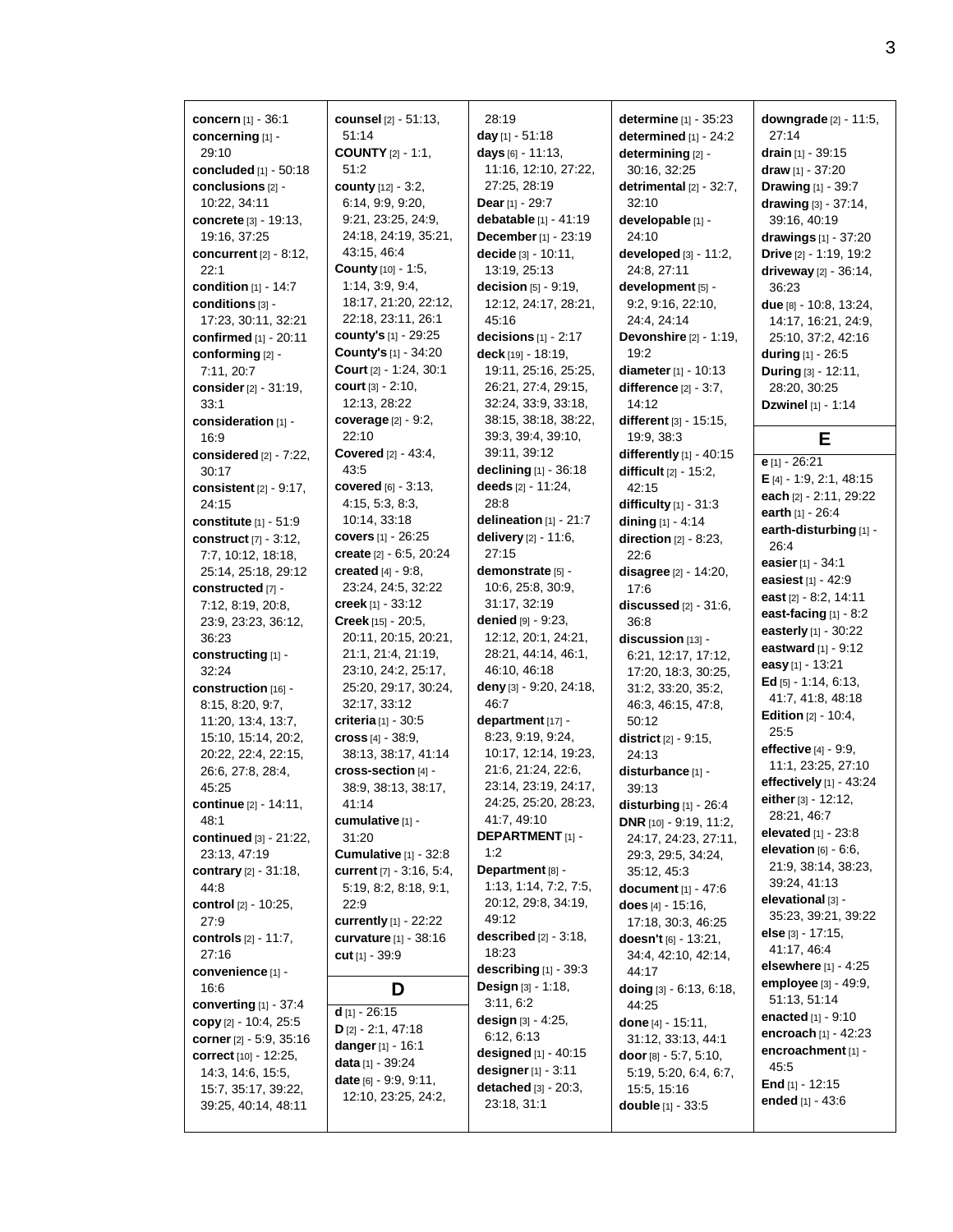| enforced [1] - 30:1                        | 38:23                                      | <b>Findings</b> $[1] - 7:5$                 | <b>full</b> $[1] - 8.4$              | 25:18, 35:25, 36:4                         |
|--------------------------------------------|--------------------------------------------|---------------------------------------------|--------------------------------------|--------------------------------------------|
| engine [1] - 49:25                         | <b>exists</b> $[2] - 32:20$ ,              | Fire $[1] - 49:12$                          | further [7] - 5:23,                  | guess [4] - 15:6,                          |
| Engineering [2] -                          | 33:1                                       | fire $[1] - 49.13$                          | 17:20, 18:3, 24:8,                   | 38:16, 43:1, 43:19                         |
| 7:20, 10:23                                | expansion $[2] - 8:6$ ,                    | first $[8] - 2:22$ , $2:24$ ,               | 46:3, 46:15, 48:21                   | guys [1] - 40:18                           |
| enjoy [1] - 34:16                          | 9:12                                       | 3:1, 3:8, 37:1, 37:2,                       | <b>FURTHER</b> $[1] - 51:12$         |                                            |
| enlargement [1] -                          | expirations [1] -                          | 38:8, 39:16                                 | future [4] - 9:5, 22:14,             | н                                          |
| 16:4                                       | 47:19                                      | first-floor [1] - 37:1                      | 34:21, 45:24                         | $h$ [1] - 27:6                             |
| ensure [2] - 34:12,                        | expire [2] - 11:13,<br>27:22               | fish [4] - 32:1, 32:13,                     |                                      | habitat [5] - 8:16,                        |
| 37:1                                       | expired [2] - 12:15,                       | 34:13, 34:18                                | G                                    | 22:5, 32:2, 34:14,                         |
| entered [1] - 14:21                        | 28:24                                      | <b>fisheries</b> $[1] - 32:10$              | $g$ [1] - 27:3                       | 34:18                                      |
| entertain [1] - 17:13<br>entire [1] - 33:6 | <b>Expires</b> $[1] - 51:24$               | fit $[1]$ - 19:18                           | $G$ [1] - 2:1                        | <b>half</b> $[1] - 27:1$                   |
|                                            | expires [1] - 47:21                        | flat [2] - 39:18, 40:3                      | garage [24] - 18:19,                 | Handbook [2] - 10:3,                       |
| entitle [1] - 30:3                         | expiring $[1] - 47:22$                     | flexible [1] - 40:12                        | 19:6, 19:7, 19:10,                   | 25:5                                       |
| entrance [4] - 5:5,<br>5:14, 5:16, 5:17    | explanatory [1] - 35:4                     | flood $[2] - 33:10, 43:4$                   | 20:3, 23:20, 23:22,                  | handout [2] - 10:2,                        |
|                                            | extended [2] - 11:16,                      | flooded $[2] - 43:5$ ,                      | 25:15, 29:13, 30:18,                 | 25:4                                       |
| erode [1] - 14:11<br>erosion [6] - 10:25,  | 27:25                                      | 43.9<br>floodplain $[20] - 8.9$ ,           | 31:1, 31:13, 33:8,                   | happened [1] - 49:24                       |
| 11:9, 11:10, 27:9,                         | <b>extends</b> [2] - 12:10,                |                                             | 33:21, 33:22, 33:24,                 | happy [1] - 49:14                          |
| 27:18, 27:19                               | 28:19                                      | 8:10, 20:14, 20:18,<br>20:20, 20:25, 21:3,  | 34:1, 35:16, 36:20,                  | <b>hard</b> $[5] - 33:24$ ,                |
| essence [1] - 14:8                         | <b>extent</b> $[1] - 16.5$                 | 21:8, 21:10, 21:19,                         | 36:24, 37:4, 37:6,                   | 33:25, 40:7, 43:21,                        |
| essentially $[1] - 5.4$                    | extra $[1] - 6:11$                         | 30:24, 35:24, 36:5,                         | 44:7, 44:15                          | 45.6                                       |
| establish [1] - 26:24                      |                                            | 36:6, 40:21, 41:12,                         | general [1] - 31:22                  | hardship [33] - 10:7.                      |
| established [2] -                          | F                                          | 41:13, 43:7, 45:6,                          | generally [1] - 30:15                | 13:12, 13:18, 13:23,                       |
| 14:1, 16:23                                |                                            | 49:1                                        | generations [1] -                    | 13:24, 14:14, 14:16,                       |
| estate [2] - 3:19,                         | $f$ [2] - 26:23, 27:7                      | Floodplain $[9] - 3:3$ ,                    | 34:22                                | 14:25, 15:1, 15:6,                         |
| 18:24                                      | $F$ [1] - 50:3                             | 3:10, 9:5, 18:17,                           | genesis [1] - 15:18                  | 15:9, 15:10, 15:18,                        |
| etc $[1] - 32:11$                          | facing $[4] - 3:13$ ,                      | 22:13, 22:18, 23:11,                        | getting [3] - 4:13,                  | 16:21, 16:24, 17:9,                        |
| even [4] - 15:25,                          | 6:10, 8:2, 10:14                           | 23:12, 26:2                                 | 41:10, 43:20<br>Giles $[3] - 7:19$ , | 17:11, 25:9, 29:24,<br>30:3, 32:18, 32:20, |
| 30:19, 45:13, 46:24                        | fact $[3] - 4:4$ , 23:17,                  | floodway $[1] - 23:9$                       | 10:23, 13:6                          | 32:21, 33:1, 34:2,                         |
| events [1] - 51:15                         | 33:21                                      | <b>floor</b> $[10] - 4:20$ ,                | give [2] - 2:16, 16:20               | 34:5, 40:6, 40:8,                          |
| every [1] - 45:16                          | fair $[1] - 6:10$                          | 22:20, 22:24, 26:15,                        | go-around [1] - 16:17                | 40:25, 42:16, 44:12,                       |
| everybody [4] - 2:15,                      | falling $[1] - 33.6$                       | 27:3, 37:1, 37:2,                           | going [15] - 2:12, 4:5,              | 45:12                                      |
| 2:18, 35:1, 50:16                          | far $[1]$ - 37:23                          | 38:8, 41:12                                 | 5:14, 13:22, 14:11,                  | Hardship [2] - 10:8,                       |
| everybody's $[1]$ - 2:8                    | farther $[1] - 38:13$<br>favor [3] - 18:3, | focus $[1] - 41.4$                          | 14:12, 19:13, 36:16,                 | 25:10                                      |
| everything $[3] - 2:13$ ,                  | 46:15, 47:15                               | Follow [1] - 10:20                          | 37:22, 38:11, 40:6,                  | <b>harm</b> $[7] - 10:10$ ,                |
| 2:19, 42:5                                 | <b>feature</b> $[1] - 31:3$                | follow [1] - 48:22                          | 41:24, 42:23, 43:8,                  | 13:20, 25:12, 31:16,                       |
| evidence [1] - 34:10                       | federal [2] - 12:1,                        | following [5] - 3:18,                       | 43:17                                | 31:18, 41:2, 42:9                          |
| exact [1] - 35:24                          | 28:10                                      | 10:18, 18:23, 25:21,                        | good [2] - 11:17, 28:1               | harm's $[1] - 16:21$                       |
| <b>exactly</b> $[1] - 6:4$                 | fee [2] - 11:25, 28:9                      | 25:25                                       | got [10] - 35:20,                    | <b>Has</b> $[1] - 35:1$                    |
| example [1] - 32:23                        | feedback $[2] - 6:14$ ,                    | footprint $[1] - 8:17$                      | 38:10, 38:20, 38:24,                 | has [21] - 2:18, 3:2,                      |
| excavation [2] -                           | 42:17                                      | foregoing [3] - 51:5,                       | 40:17, 42:11, 42:20,                 | 5:11, 6:4, 8:8, 8:18,                      |
| 37:22, 37:23                               | feel $[1] - 40:1$                          | 51:7, 51:8                                  | 43:16, 45:1, 47:2                    | 11:14, 12:15, 19:9,                        |
| excavation/grading                         | feet [23] - 3:15, 3:17,                    | forgot <sub>[1]</sub> - 2:9                 | grade [3] - 27:5,                    | 22:22, 23:9, 27:23,                        |
| $[1] - 8:1$                                | 7:9, 7:15, 7:17,                           | former $[1] - 4:12$                         | 39:12, 39:24                         | 28:24, 29:8, 29:20,                        |
| <b>exceed</b> [3] - 23:4,                  | 10:15, 10:16, 18:21,                       | <b>forth</b> $[2] - 44:7, 51:6$             | grades [1] - 10:21                   | 30:2, 33:24, 36:3,                         |
| 26:18, 27:4                                | 20:3, 22:23, 23:4,                         | fortunate [1] - 49:21                       | <b>grant</b> $[8] - 9:20$ ,          | 41:8, 41:12, 43:9                          |
| exceedance [1] -                           | 23:8, 25:16, 25:18,                        | found $[3] - 31:7$ ,                        | 10:11, 11:15, 13:17,                 | haul $[1] - 43:15$                         |
| 22:20                                      | 26:13, 26:18, 29:13,                       | 32:13, 40:14                                | 24:18, 25:13, 27:24,                 | have $[68] - 2:8, 2:10,$                   |
| <b>exceeds</b> [1] - 22:23                 | 29:16, 42:20                               | foundation $[2] - 8:4$ ,                    | 30:6                                 | 2:20, 2:25, 4:21,                          |
| exception $[1] - 44:2$                     | Fein $[3] - 1:18$ , $3:11$ ,               | 37:25                                       | granted $[8] - 4.4$ ,                | 5:4, 5:18, 5:23, 6:7,                      |
| excluded [1] - 26:19                       | 6:2                                        | <b>Fredonia</b> $[4] - 49.8$ ,              | 9:23, 11:12, 11:18,                  | 6:8, 7:22, 13:8,                           |
| exist $[1] - 30.12$                        | felt [1] - 13:7                            | 49:11, 49:13, 49:19<br>freestanding $[1]$ - | 24:21, 27:21, 28:2,                  | 13:13, 13:17, 13:18,                       |
| existence [1] - 23:13                      | few $[1] - 33.16$                          | 19:6                                        | 32:19                                | 13:19, 14:13, 14:22,                       |
| <b>existing</b> $[21] - 5.8$ ,             | <b>figuring</b> $[1] - 15:10$              | <b>Friday</b> [1] - 40:17                   | granting [3] - 14:15,                | 16:19, 17:21, 17:24,                       |
| 6.8, 7.8, 7.11, 7.17,                      | fill $[3] - 20:24$ , 36:17,                | fringe $[1] - 33:10$                        | 29:22, 34:8                          | 18:2, 19:2, 19:12,<br>21:6, 23:22, 24:22,  |
| 9:13, 10:15, 14:7,                         | 36:19                                      | front $[10] - 5:1$ , 16:18,                 | <b>great</b> [1] - 16:5              | 26:21, 26:22, 29:4,                        |
| 19:7, 19:15, 20:7,                         | find $[1]$ - 44:22                         | 17:3, 37:9, 37:12,                          | greater [1] - 37:23                  | 31:10, 32:9, 32:11,                        |
| 21:2, 21:17, 31:5,                         | findings $[2] - 7:2$ ,                     | 39:4, 42:18, 42:21,                         | ground [7] - 18:20,                  | 33:25, 36:14, 37:1,                        |
| 33:3, 33:5, 36:2,<br>36:24, 37:4, 37:24,   | 19:23                                      | 42:24, 45:7                                 | 19:12, 20:19, 20:23,                 | 37:11, 39:22, 40:8,                        |
|                                            |                                            |                                             |                                      |                                            |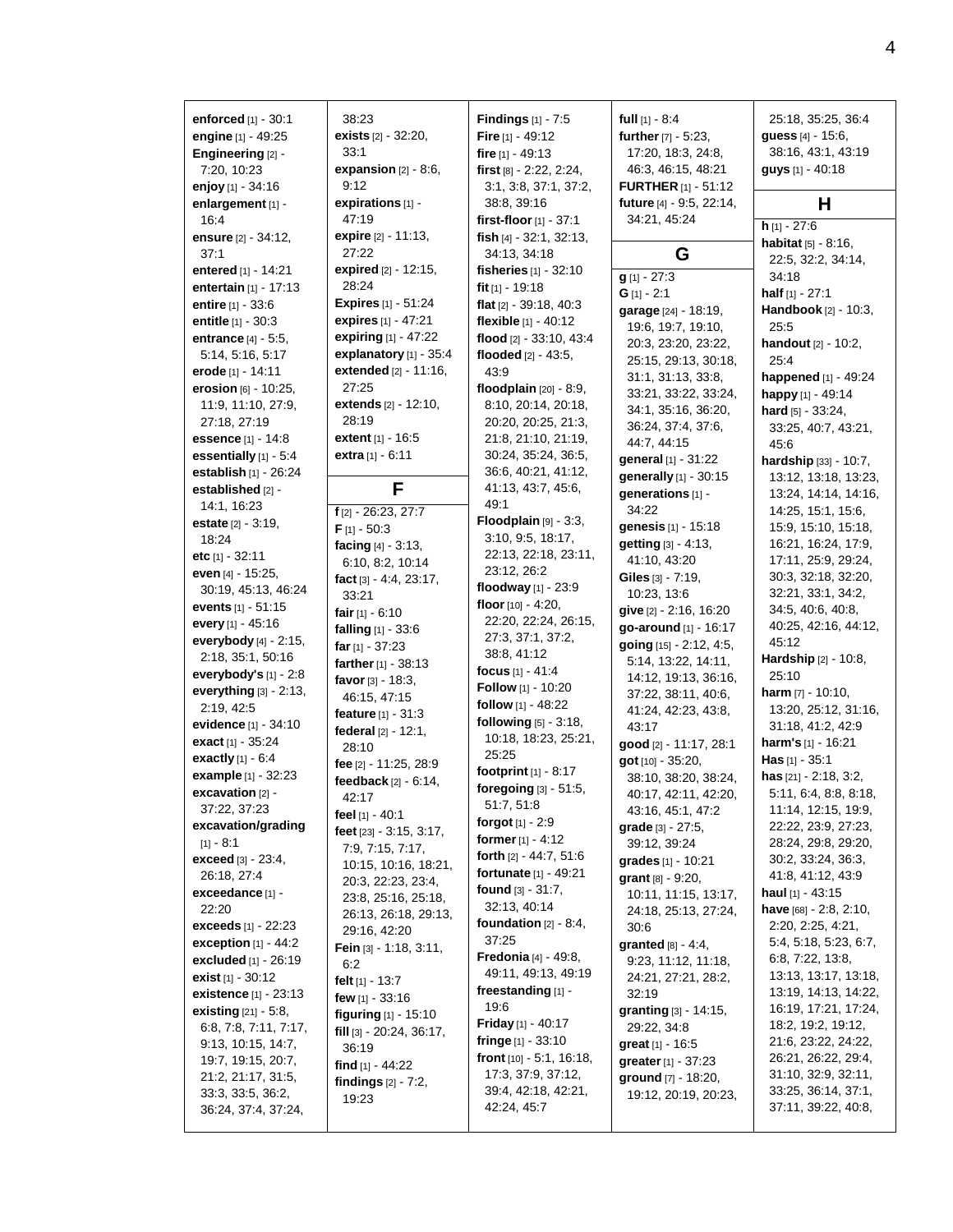| 40:15, 40:18, 40:19,<br>41:4, 42:7, 42:22,<br>44:15, 45:1, 45:8,<br>45:12, 45:18, 46:25,<br>47:1, 47:3, 47:6,<br>48:16, 48:17, 48:19,<br>49:4, 49:22, 50:4,<br>50:6, 50:17, 51:14,<br>51:16<br><b>having</b> [2] - 33:24,<br>33:25<br><b>Health</b> [1] - 21:21<br>health [2] - 31:25,<br>49:10                                 | 49:21, 50:5, 50:16<br><b>Holschbach</b> $[1] - 1:13$<br><b>home</b> $[3] - 6:12$ ,<br>32:23, 37:3<br>homeowners [2] -<br>35:5, 35:7<br><b>homework</b> [1] - 44:1<br>hoping [3] - 47:22,<br>47:23, 48:3<br>hot $[2]$ - 29:15, 33:18<br>house [29] - 4:7, 4:11,<br>4:12, 4:16, 4:18,<br>4:22, 4:24, 5:1, 5:2,<br>5:5, 5:18, 5:19, | impermissible [1] -<br>45.25<br>impervious $[9] - 8:24$ ,<br>9:2, 9:7, 22:7,<br>22:10, 22:15, 32:12,<br>36:13, 38:2<br>implemented [2] -<br>12:7, 28:16<br>important [3] - 34:17,<br>40:24, 43:7<br>imposed [1] - 32:22<br>improvement [1] -<br>24:7<br>$IN_{[1]} - 51:16$ | <b>issue</b> [4] - 9:22,<br>14:25, 24:20, 31:14<br><b>issued</b> $[3] - 12:14$ ,<br>23:19, 28:23<br><b>issues</b> [1] - 37:19<br>Item [4] - 18:10,<br>47:18, 48:15, 50:3<br>item [4] - 3:2, 13:11,<br>15:2, 46:20<br>items $[3] - 13:12$ ,<br>40:25, 41:3<br>itself [4] - 30:3, 32:17,<br>37:8, 44:5 |
|---------------------------------------------------------------------------------------------------------------------------------------------------------------------------------------------------------------------------------------------------------------------------------------------------------------------------------|----------------------------------------------------------------------------------------------------------------------------------------------------------------------------------------------------------------------------------------------------------------------------------------------------------------------------------|----------------------------------------------------------------------------------------------------------------------------------------------------------------------------------------------------------------------------------------------------------------------------|------------------------------------------------------------------------------------------------------------------------------------------------------------------------------------------------------------------------------------------------------------------------------------------------------|
| healthy [1] - 32:5                                                                                                                                                                                                                                                                                                              | 5:21, 16:18, 19:10,                                                                                                                                                                                                                                                                                                              | $Inc [2] - 7:20, 10:24$                                                                                                                                                                                                                                                    | J                                                                                                                                                                                                                                                                                                    |
| <b>heard</b> [1] - 2:16<br>hearing [8] - 2:5,<br>2:22, 12:11, 28:20,<br>29:10, 33:21, 34:10,<br>51:11<br>height [2] - 27:4,<br>38:23                                                                                                                                                                                            | 23:8, 31:10, 31:13,<br>33:23, 33:25, 35:13,<br>36:23, 36:24, 37:9,<br>37:13, 45:10, 45:21,<br>48:24<br><b>how</b> [5] - 15:15,<br>15:17, 31:15, 38:15,                                                                                                                                                                           | inches [3] - 27:5,<br>38:25, 39:1<br>include [1] - 31:24<br>included $[1] - 3:3$<br>including [2] - 26:16,<br>34:12<br>inconspicuous [1] -                                                                                                                                 | James [5] - 1:17,<br>3:10, 4:10, 6:2, 6:3<br>Jan [1] - 49:10<br>Jason [1] - 1:14<br>justify [2] - 14:15,<br>42:7                                                                                                                                                                                     |
| <b>held</b> [1] - 34:15                                                                                                                                                                                                                                                                                                         | 41:13                                                                                                                                                                                                                                                                                                                            | 26:8                                                                                                                                                                                                                                                                       | K                                                                                                                                                                                                                                                                                                    |
| help [3] - 6:19, 34:11,<br>49:14                                                                                                                                                                                                                                                                                                | however $[2] - 4:23$ ,<br>21:8                                                                                                                                                                                                                                                                                                   | increasing $[1] - 32:14$<br>indicate [3] - 7:25,                                                                                                                                                                                                                           | Kathi [4] - 20:11,                                                                                                                                                                                                                                                                                   |
| <b>helps</b> [1] - 16:9                                                                                                                                                                                                                                                                                                         | <b>HUBING</b> $[4]$ - 38:7,                                                                                                                                                                                                                                                                                                      | 9:6, 22:15                                                                                                                                                                                                                                                                 | 29:5, 34:23, 43:23                                                                                                                                                                                                                                                                                   |
| <b>Here</b> [1] - 31:8<br><b>here</b> [13] - 2:15,<br>12:24, 18:14, 19:3,<br>21:5, 41:7, 43:8,<br>43:17, 43:22, 44:5,                                                                                                                                                                                                           | 44:21, 46:13, 47:13<br><b>Hubing</b> $[1] - 1:10$<br>huge $[2] - 42:18$ ,<br>42:24<br><b>hundred</b> [1] - 42:20                                                                                                                                                                                                                 | indicates $[4] - 7:14$ ,<br>7:16, 7:20, 23:7<br>information [3] -<br>39:23, 40:16, 48:18<br>infringement [1] -                                                                                                                                                             | <b>keep</b> $[7] - 5:2, 5:3,$<br>5:22, 11:6, 27:15,<br>29:19, 45:16<br>Key [2] - 3:22, 18:25<br>kind [6] - 4:17, 5:8,                                                                                                                                                                                |
| 44:13, 47:4, 49:9<br>hereby [1] - 51:4                                                                                                                                                                                                                                                                                          | п                                                                                                                                                                                                                                                                                                                                | 45.4                                                                                                                                                                                                                                                                       | 17:19, 38:21, 45:18,<br>45:22                                                                                                                                                                                                                                                                        |
| hereto [1] - 51:13                                                                                                                                                                                                                                                                                                              |                                                                                                                                                                                                                                                                                                                                  | <b>initial</b> $[1] - 24.6$<br>input [1] - 32:14                                                                                                                                                                                                                           | kinds [1] - 45:25                                                                                                                                                                                                                                                                                    |
| <b>hereunto</b> [1] - 51:16<br>high [7] - 18:21, 20:4,<br>25:16, 25:19, 26:14,<br>29:14, 29:16<br>High [2] - 1:17, 3:23<br><b>his</b> [2] - 6:14, 38:23<br>Historically [2] - 8:17,<br>23:21<br>holding [2] - 41:21,<br>48:13<br><b>holds</b> [2] - 9:24,<br>24:25<br>HOLSCHBACH [42] -<br>2:20, 2:24, 4:2,<br>6:23, 7:1, 13:1, | $\Gamma d$ [3] - 35:10, 42:17,<br>43:1<br>$\Gamma$ II [10] - 7:1, 17:13,<br>17:22, 18:1, 19:23,<br>21:15, 46:6, 46:9,<br>46:13, 50:10<br>I'm $[14] - 6:1, 6:2,$<br>35:5, 35:11, 38:7,<br>38:9, 38:20, 41:23,<br>43:20, 43:21, 47:22,<br>47:23, 48:13, 49:18<br>I've $[2] - 43.8, 49.19$<br><b>identify</b> $[1] - 2.8$           | inside [1] - 15:5<br>inspections [1] -<br>49:13<br><b>installed</b> $[2] - 11:4$ ,<br>27:13<br>interest $[3] - 34:12$ ,<br>41:2, 51:15<br>interested [3] - 12:11,<br>28:20, 42:17<br><b>interests</b> $[8] - 10:10,$<br>13:20, 25:12, 31:16,<br>31:18, 31:21, 31:23,       | <b>knew</b> [1] - 50:1<br>know [14] - 6:11,<br>6:16, 31:13, 31:15,<br>40:24, 41:2, 41:13,<br>42:19, 43:9, 43:13,<br>44:12, 44:16, 48:18,<br>49:3<br>knowing [2] - 40:11,<br>40:16<br><b>Koeppen</b> [2] - 1:9,<br>49:7<br><b>KOEPPEN</b> [9] - 18:1,<br>43:1, 43:13, 43:19,                          |
| 13:6, 13:11, 13:16,<br>14:22, 15:1, 16:13,<br>17:17, 18:12, 18:15,                                                                                                                                                                                                                                                              | identifying [1] - 31:3<br>immediately [2] -<br>11:4, 27:13<br>impact [9] - 7:22,<br>8:14, 13:8, 16:8,                                                                                                                                                                                                                            | 34:21<br>interfere [1] - 42:10<br>interpretation [1] -<br>16:14<br><b>interrupt</b> $[1] - 2:11$<br>into $[7] - 2:13, 7:2,$                                                                                                                                                | 47:2, 49:7, 49:18,<br>49:23, 50:10<br><b>Kramasz</b> [4] - 20:12,<br>29:5, 34:23, 43:24                                                                                                                                                                                                              |
| 19:22, 21:13, 21:15,<br>24:25, 29:1, 29:4,                                                                                                                                                                                                                                                                                      | 22:3, 32:10, 32:13,<br>32:17, 41:14                                                                                                                                                                                                                                                                                              | 13:14, 14:21, 24:23,<br>33:6, 36:4                                                                                                                                                                                                                                         | L                                                                                                                                                                                                                                                                                                    |

**lake-facing** [2] - 3:13, 10:14 **lakes** [1] - 34:14 **LAND** [1] - 1:2 **land** [5] - 9:14, 24:12, 38:16, 45:13 **Land** [2] - 1:13, 1:14 **landowner** [1] - 26:23 **landowners** [1] - 13:22 **landward** [1] - 26:13 **large** [2] - 36:14, 36:19 **larger** [2] - 17:1, 44:7 **largest** [1] - 36:15 **last** [5] - 4:4, 16:17, 19:5, 40:17, 43:11 **later** [2] - 9:10, 24:2 **laundry** [1] - 37:2 **law** [1] - 50:4 **least** [4] - 11:1, 26:13, 26:25, 27:10 **legally** [4] - 7:8, 7:11, 10:15, 20:7 **legally-existing** [4] - 7:8, 7:11, 10:15, 20:7 **less** [2] - 7:25, 29:15 **let's** [2] - 42:6, 48:7 **letter** [6] - 24:22, 29:3, 29:5, 35:20, 40:17, 43:23 **letters** [1] - 35:4 **LIANE** [3] - 1:23, 51:3, 51:21 **Liane** [1] - 1:6 **lieu** [1] - 8:3 **life** [3] - 11:19, 28:3, 49:8 **light** [1] - 37:16 **like** [12] - 4:8, 5:8, 17:20, 18:11, 19:13, 35:3, 35:5, 35:10, 37:8, 40:15, 43:1, 46:8 **likely** [1] - 40:12 **limit** [1] - 15:13 **limitation** [1] - 31:8 **limitations** [12] - 10:9, 13:25, 14:17, 16:22, 25:11, 30:8, 30:10, 30:13, 41:1, 42:16, 44:4, 44:10 **limited** [1] - 36:16 **limiting** [2] - 9:12, 24:4 **line** [5] - 21:7, 35:11, 35:14, 38:10, 39:4 **lines** [3] - 39:20, 39:21, 39:25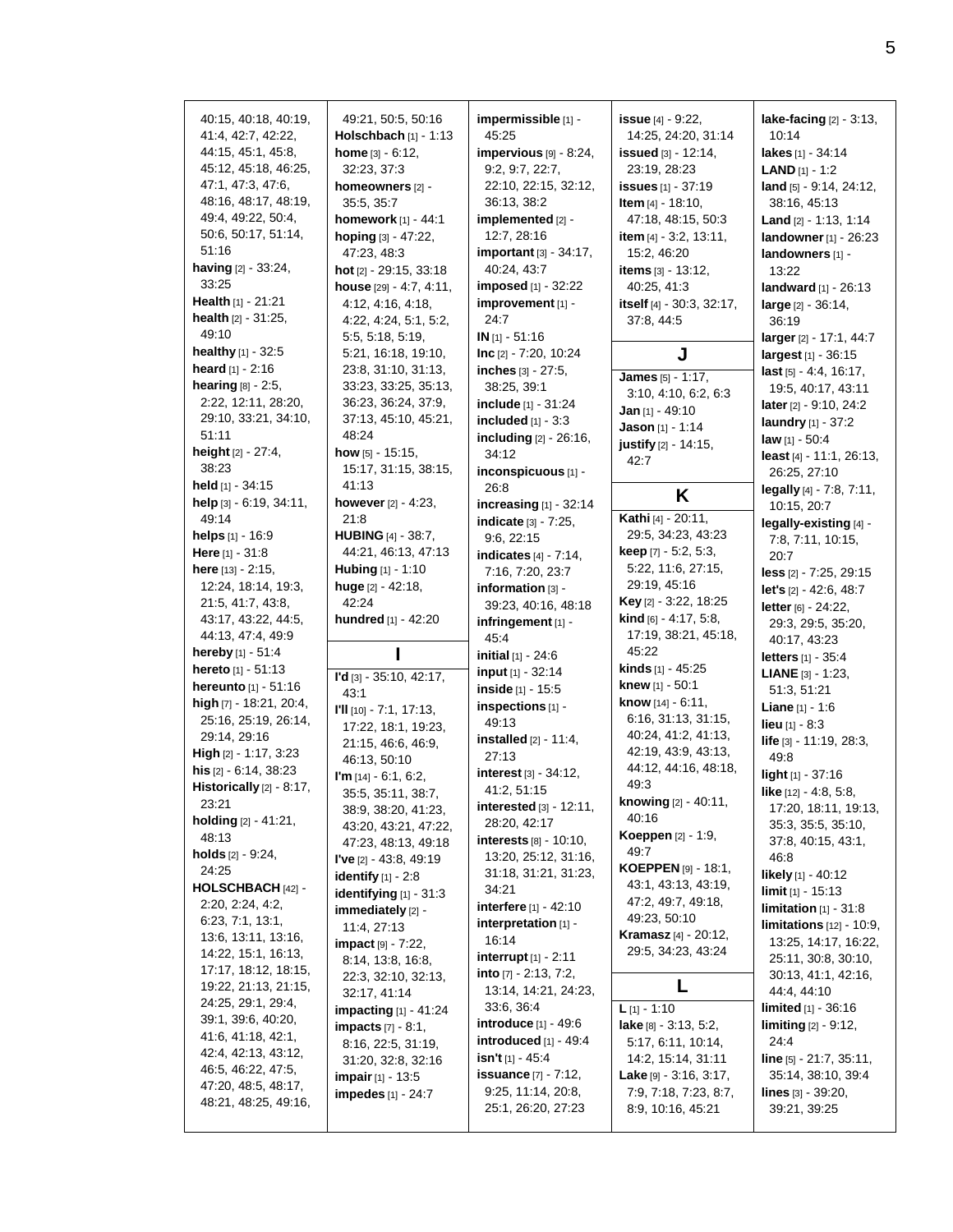**listed** [2] - 31:23, 34:11 **literally** [1] - 30:1 **little** [13] - 3:7, 6:11, 15:15, 37:13, 38:19, 39:11, 39:13, 39:19, 40:1, 41:19, 43:21, 44:22, 50:1 **live** [1] - 49:8 **living** [5] - 30:19, 33:10, 37:5, 44:6, 44:7 **LLC** [2] - 1:18, 3:11 **load** [1] - 6:19 **local** [2] - 12:1, 28:10 **located** [11] - 7:8, 7:17, 20:20, 21:3, 21:18, 26:4, 26:13, 33:19, 38:3, 41:11, 42:3 **location** [20] - 21:10, 22:2, 30:20, 31:5, 33:9, 33:14, 35:24, 36:1, 36:4, 37:11, 37:20, 37:21, 37:22, 38:4, 39:9, 39:15, 39:17, 40:11, 40:23, 41:25 **locations** [1] - 8:13 **lock** [1] - 39:23 **long** [1] - 36:25 **long-term** [1] - 36:25 **longer** [1] - 8:5 **look** [5] - 35:1, 37:7, 39:16, 43:7, 45:18 **looked** [2] - 3:25, 19:5 **looking** [4] - 37:14, 38:7, 38:9, 41:25 **looks** [1] - 13:25 **Looks** [1] - 19:12 **lot** [16] - 7:11, 9:8, 20:7, 22:22, 23:24, 24:5, 24:7, 26:16, 30:18, 30:22, 33:7, 42:18, 43:20, 43:25, 45:7 **lots** [2] - 30:21, 30:25 **lower** [2] - 39:7, 39:11 **lowest** [1] - 27:5 **M M** [4] - 1:6, 1:23, 51:3, 51:21 **MABEE** [15] - 5:16, 19:15, 19:19, 35:8, 35:10, 35:17, 35:19,

36:10, 37:11, 37:18, 39:2, 39:7, 40:10,

40:14, 43:18 **Mabee** [6] - 1:20, 18:18, 19:3, 29:11, 35:11, 36:10 **machine** [1] - 51:10 **made** [2] - 30:2, 45:3 **maintain** [2] - 32:5, 39:14 **maintained** [2] - 11:7, 27:16 **maintenance** [1] - 32:1 **major** [2] - 16:18, 45:5 **majority** [1] - 36:11 **make** [13] - 2:17, 4:7, 14:12, 17:10, 17:18, 21:5, 34:4, 38:19, 43:1, 45:7, 45:12, 46:8, 47:9 **makes** [2] - 43:24, 45:17 **managed** [2] - 8:15, 22:4 **MANAGEMENT** [1] - 1:2 **Management** [6] - 1:13, 1:14, 20:13, 23:12, 29:6, 34:24 **map** [1] - 21:8 **mapped** [2] - 8:12, 22:1 **March** [4] - 1:5, 2:4, 29:9, 51:18 **Marjie** [1] - 1:11 **mark** [7] - 18:22, 20:4, 25:16, 25:19, 26:14, 29:14, 29:16 **material** [1] - 43:25 **materially** [1] - 14:9 **matter** [3] - 16:5, 16:8 **matters** [1] - 50:3 **Matthew** [5] - 1:19, 18:18, 19:3, 29:11, 35:11 **maximum** [3] - 11:16, 22:23, 27:25 **May** [3] - 7:6, 20:1, 46:21 **may** [12] - 9:19, 9:21, 11:15, 21:11, 21:12, 24:17, 24:19, 27:24, 32:20, 34:8, 34:10, 41:20 **maybe** [1] - 41:19 **mean** [3] - 16:15, 40:7, 42:17 **means** [2] - 5:22, 5:24 **mechanic** [1] - 49:25 **meet** [5] - 15:20,

15:23, 25:25, 33:11, 44:17 **meeting** [5] - 2:2, 31:5, 31:8, 44:9, 49:5 **meets** [2] - 29:21, 33:3 **mega** [2] - 44:16, 45:21 **member** [4] - 47:18, 47:25, 49:5, 49:22 **members** [3] - 17:6, 42:22, 50:12 **Members** [2] - 1:8, 29:7 **mention** [4] - 2:25, 23:2, 41:6, 47:21 **mentioned** [3] - 4:12, 35:12, 40:22 **met** [2] - 6:13, 34:8 **Michigan** [9] - 3:16, 3:17, 7:9, 7:18, 7:23, 8:7, 8:9, 10:17, 45:21 **Miller** [1] - 49:14 **mind** [2] - 29:19, 45:16 **minimal** [1] - 33:16 **minimize** [1] - 26:4 **minimum** [1] - 7:15 **minor** [5] - 16:8, 16:16, 16:24, 45:4 **minutes** [6] - 2:4, 2:14, 31:9, 46:21, 47:1, 47:9 **miscellaneous** [1] - 48:16 **mitigation** [2] - 9:3, 22:11 **modify** [1] - 19:17 **modifying** [1] - 33:14 **Monday** [2] - 35:20, 40:17 **more** [7] - 4:5, 5:1, 16:17, 33:5, 38:22, 44:6, 46:24 **morning** [2] - 3:1, 19:3 **most** [4] - 15:2, 20:17, 33:12, 49:8 **motion** [16] - 17:13, 17:19, 17:24, 18:2, 18:6, 46:7, 46:8, 46:12, 46:18, 47:9, 47:10, 47:17, 50:7, 50:12, 50:15 **mound** [1] - 41:17 **move** [12] - 4:25, 5:4, 15:4, 15:11, 15:16, 17:9, 17:22, 36:3,

40:12, 46:9, 47:11, 50:8 **moved** [4] - 40:21, 40:22, 46:14, 49:10 **Moved** [1] - 47:14 **moving** [3] - 5:6, 15:9, 15:15 **Mr** [3] - 13:11, 16:2, 45:15 **MR** [168] - 2:2, 2:20, 2:21, 2:24, 3:25, 4:2, 4:3, 4:10, 5:13, 5:16, 6:1, 6:21, 6:23, 6:25, 7:1, 12:17, 12:20, 12:21, 12:22, 12:23, 12:24, 13:1, 13:2, 13:3, 13:6, 13:10, 13:11, 13:14, 13:16, 13:17, 14:6, 14:13, 14:18, 14:19, 14:22, 14:24, 15:1, 15:3, 15:8, 15:20, 15:22, 15:23, 15:25, 16:2, 16:11, 16:13, 16:15, 17:7, 17:8, 17:17, 17:18, 17:22, 17:24, 18:1, 18:2, 18:6, 18:7, 18:9, 18:12, 18:14, 18:15, 19:4, 19:15, 19:17, 19:19, 19:20, 19:22, 21:11, 21:13, 21:14, 21:15, 24:24, 24:25, 29:1, 29:3, 29:4, 34:25, 35:8, 35:9, 35:10, 35:16, 35:17, 35:18, 35:19, 36:9, 37:7, 37:11, 37:16, 37:18, 38:5, 38:7, 38:21, 39:1, 39:2, 39:6, 39:7, 40:5, 40:14, 40:20, 41:5, 41:6, 41:10, 41:15, 41:18, 41:23, 42:1, 42:3, 42:4, 42:6, 42:13, 42:14, 43:1, 43:12, 43:13, 43:19, 43:20, 44:19, 44:21, 45:3, 45:15, 46:2, 46:5, 46:6, 46:9, 46:11, 46:13, 46:14, 46:18, 46:22, 46:23, 47:2, 47:3, 47:5, 47:8, 47:11, 47:12, 47:13, 47:14, 47:17, 47:20, 48:4, 48:5, 48:7, 48:9, 48:11, 48:12, 48:13, 48:15, 48:17, 48:20, 48:21, 48:22, 48:25,

49:3, 49:7, 49:16, 49:18, 49:21, 49:23, 50:2, 50:5, 50:6, 50:8, 50:9, 50:10, 50:11, 50:15, 50:16 **MRS** [3] - 36:10, 40:10, 43:18 **much** [4] - 4:23, 17:5, 18:8, 36:22 **multiple** [1] - 4:7 **must** [19] - 10:6, 11:7, 12:2, 12:5, 12:8, 25:8, 27:16, 28:11, 28:14, 28:17, 29:23, 30:6, 30:9, 30:13, 30:17, 31:17, 31:19, 32:18, 33:1 **my** [11] - 2:7, 36:10, 39:23, 41:18, 44:18, 49:7, 49:8, 49:9, 51:10, 51:11, 51:17 **My** [2] - 35:10, 51:24 **myself** [1] - 38:19

## **N**

**N** [1] - 2:1

**name** [6] - 2:7, 2:12, 35:10, 36:10, 43:11, 49:7 **natural** [4] - 32:2, 32:7, 32:11, 34:17 **Natural** [2] - 20:12, 29:8 **navigability** [2] - 20:10, 24:1 **navigable** [13] - 8:25, 11:6, 18:22, 20:5, 22:8, 23:3, 25:17, 25:20, 26:9, 27:15, 29:17, 34:15, 42:10 **nearby** [1] - 30:21 **nearest** [2] - 26:12, 27:2 **necessarily** [1] - 30:23 **necessary** [3] - 23:16, 33:16, 40:2 **need** [7] - 5:20, 5:24, 15:3, 15:18, 17:9, 44:5, 48:5 **needed** [2] - 17:2, 32:4 **needs** [1] - 35:22 **negative** [2] - 13:8, 41:24 **negligible** [2] - 8:13, 22:2 **neighboring** [3] - 9:17, 24:15, 30:25 **neighbors** [1] - 31:21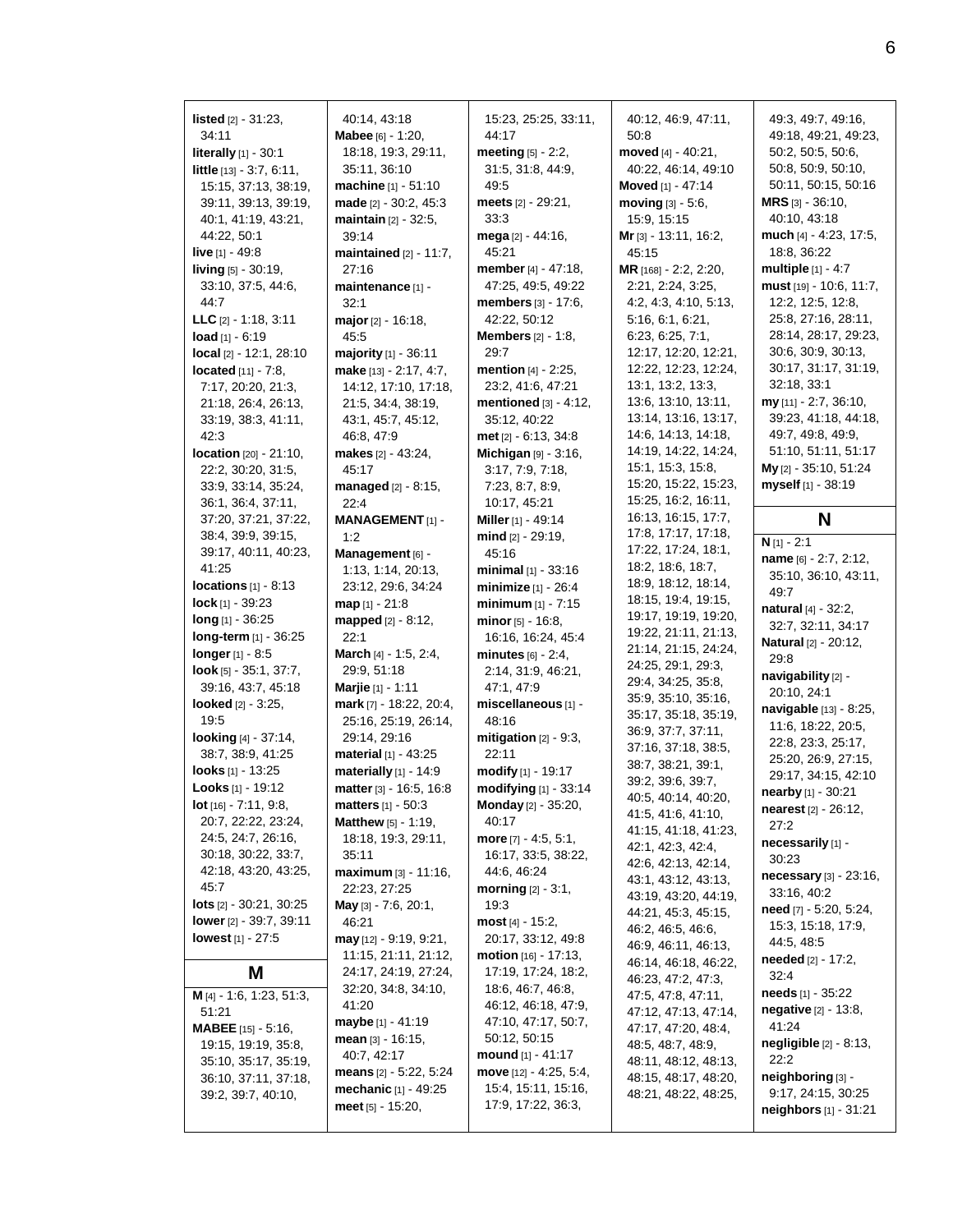**never** [1] - 47:2 **new** [9] - 5:10, 5:13, 5:20, 19:13, 29:14, 32:5, 32:8, 40:19, 49:5 **next** [1] - 18:10 **nice** [1] - 6:7 **non** [1] - 33:10 **non-living** [1] - 33:10 **noncompliant** [1] - 35:19 **nonconforming** [4] - 7:8, 10:16, 14:7, 35:22 **nor** [1] - 51:13 **north** [1] - 39:18 **not** [40] - 4:20, 4:23, 7:21, 8:11, 9:19, 13:8, 13:21, 14:12, 15:25, 16:21, 21:12, 21:25, 23:15, 24:17, 26:17, 26:19, 27:4, 30:3, 30:14, 30:21, 30:22, 31:7, 31:11, 31:17, 32:19, 32:20, 33:13, 34:5, 36:21, 37:9, 38:12, 41:11, 41:24, 42:2, 42:3, 43:10, 45:13, 48:2, 48:17, 51:12 **Notary** [2] - 51:3, 51:21 **note** [1] - 21:5 **notes** [1] - 51:10 **nothing** [1] - 48:21 **notice** [1] - 29:9 **notified** [1] - 2:18 **now** [9] - 4:6, 5:20, 6:8, 15:23, 19:8, 40:11, 44:15, 45:1, 48:22 **NR** [4] - 3:6, 11:3, 23:12, 27:12 **number** [2] - 3:22, 19:1 **nutrients** [1] - 32:15 **NW** [3] - 3:21, 18:25 **O O**  $[1] - 2:1$ **observation** [1] - 23:6 **obviously** [1] - 4:21 **occupy** [1] - 36:25 **occur** [1] - 37:22 **October** [1] - 51:25 **OF** [3] - 1:1, 1:2, 51:1 **office** [2] - 37:2, 51:17 **official** [1] - 51:17

**Oh** [1] - 49:18 **once** [1] - 35:23 **Once** [2] - 11:9, 27:18 **one** [10] - 3:25, 13:11, 14:14, 19:5, 21:16, 37:17, 39:6, 42:9, 44:16, 45:15 **only** [3] - 7:12, 20:8, 36:7 **onsite** [2] - 11:7, 27:16 **open** [9] - 3:13, 10:14, 25:23, 26:3, 26:7, 26:11, 26:17, 26:22, 35:2 **open-air** [2] - 3:13, 10:14 **open-sided** [5] - 25:23, 26:3, 26:7, 26:11, 26:17 **opinion** [5] - 9:22, 9:24, 24:20, 25:1, 41:18 **opposed** [4] - 18:6, 46:18, 47:17, 50:15 **order** [3] - 2:3, 6:5, 30:6 **Ordinance** [9] - 3:4, 3:10, 9:5, 18:17, 21:21, 22:13, 22:19, 23:11, 26:2 **ordinance** [8] - 3:6, 9:9, 9:12, 23:25, 24:3, 29:25, 30:12, 31:24 **ordinary** [7] - 18:21, 20:4, 25:16, 25:19, 26:14, 29:14, 29:16 **original** [1] - 51:10 **originally** [1] - 14:2 **other** [12] - 2:11, 8:4, 8:5, 13:22, 17:12, 19:10, 30:15, 30:21, 33:9, 44:19, 45:16, 50:3 **otherwise** [2] - 11:8, 27:17 **out** [8] - 5:10, 5:19, 15:10, 16:9, 21:12, 44:23, 48:13, 49:14 **outcome** [1] - 51:15 **outcroppings** [1] - 30:11 **outside** [11] - 8:10, 20:18, 33:19, 35:13, 36:5, 36:6, 37:10, 40:13, 40:21, 40:22, 41:11 **over** [1] - 42:20 **overhang** [6] - 3:14,

5:8, 5:11, 5:23, 6:8, 10:14 **owned** [2] - 29:11, 43:2 **owner** [6] - 1:18, 3:10, 4:3, 4:11, 32:22, 35:11 **owners** [5] - 1:20, 4:9, 4:12, 6:3, 18:18 **OZAUKEE** [2] - 1:1, 51:2 **Ozaukee** [8] - 1:5, 3:9, 18:16, 21:20, 22:18, 23:11, 26:1, 34:20 **P P** [1] - 2:1 **pad** [3] - 20:24, 36:22, 37:25 **Page** [2] - 1:18, 1:20 **page** [1] - 38:8 **paid** [2] - 11:25, 28:9 **PALUBISKI** [4] - 6:1, 12:20, 15:25, 18:7 **Palubiski** [3] - 1:18, 3:11, 6:1 **pandemic** [1] - 37:3 **paragraph** [1] - 27:7 **parcel** [2] - 30:17, 33:3 **parents** [1] - 44:6 **Park** [2] - 43:4, 43:6 **Part** [1] - 49:12 **part** [4] - 3:21, 26:11, 36:15, 36:18 **partially** [2] - 20:19, 20:24 **parties** [1] - 51:13 **party** [2] - 12:11, 28:20 **past** [1] - 31:15 **patio** [5] - 19:14, 19:16, 19:18, 26:21,  $27.4$ **pension** [1] - 48:14 **people** [6] - 34:16, 43:2, 43:10, 45:10, 48:23, 49:24 **Per** [1] - 24:16 **per** [2] - 9:18, 22:17 **perhaps** [1] - 45:23 **period** [6] - 12:10, 12:11, 12:15, 28:19, 28:20, 28:24 **permissible** [1] - 22:21 **permit** [13] - 8:21, 11:12, 11:15, 11:21,

12:13, 20:23, 23:17, 27:6, 27:21, 27:24, 28:5, 28:22, 32:25 **permits** [4] - 11:18, 12:2, 28:2, 28:11 **permitted** [2] - 9:15, 24:13 **pertains** [1] - 3:2 **PFISTER** [2] - 41:10, 48:20 **Pfister** [3] - 1:14, 6:13, 41:7 **Phil** [3] - 2:7, 12:22, 47:25 **Phil's** [1] - 47:21 **Philip** [1] - 1:9 **physical** [4] - 30:8, 30:9, 30:13, 31:7 **picnic** [2] - 43:5, 43:15 **place** [4] - 15:5, 36:12, 36:20, 51:6 **placed** [1] - 33:10 **placement** [1] - 24:7 **placing** [1] - 8:2 **plan** [6] - 19:9, 26:23, 27:7, 36:22, 38:8, 49:16 **Plan** [1] - 49:18 **plane** [1] - 40:3 **planned** [1] - 8:5 **planning** [2] - 4:14, 36:25 **plans** [2] - 35:2, 35:12 **please** [5] - 2:11, 6:25, 10:2, 25:3, 29:19 **plenty** [1] - 45:8 **plus** [1] - 49:3 **Point** [2] - 1:17, 3:23 **point** [6] - 6:4, 16:7, 45:11, 45:16, 46:2, 48:25 **points** [1] - 42:7 **pollution** [2] - 8:25, 22:8 **pool** [25] - 18:20, 19:12, 20:19, 20:23, 25:18, 29:15, 30:19, 33:9, 33:18, 35:25, 36:4, 38:14, 38:15, 38:17, 39:8, 39:9, 39:10, 39:17, 40:2, 40:6, 40:9, 40:18, 40:20, 41:11, 41:12 **porch** [12] - 3:14, 4:15, 5:3, 8:3, 10:14, 18:19, 19:11, 25:15, 25:24, 29:14, 33:19, 39:5

**Port** [5] - 1:6, 1:17, 3:20, 3:23, 51:18 **portion** [3] - 4:22, 33:2, 35:14 **pose** [2] - 8:16, 22:5 **possible** [1] - 34:9 **possibly** [1] - 21:18 **post** [4] - 9:2, 9:7, 22:10, 22:15 **post-construction** [2] - 9:7, 22:15 **post-development** [2] - 9:2, 22:10 **posts** [2] - 3:13, 10:13 **potentially** [1] - 41:20 **precedent** [3] - 45:17, 45:18, 45:22 **presence** [3] - 30:20, 30:23, 31:4 **present** [1] - 4:8 **Present** [2] - 1:8, 1:12 **preservation** [2] - 32:2, 34:13 **preserve** [1] - 26:24 **press** [1] - 2:19 **pressure** [1] - 48:2 **pretty** [3] - 13:21, 35:4, 36:14 **prevent** [9] - 8:25, 11:5, 11:9, 11:10, 22:8, 27:14, 27:18, 27:19, 30:12 **prevented** [1] - 30:16 **previous** [9] - 4:3, 7:7, 7:24, 15:8, 20:2, 31:1, 33:20, 36:19, 44:16 **previously** [4] - 7:21, 8:4, 43:3, 44:14 **previouslyapproved** [1] - 8:4 **previouslyproposed** [1] - 7:21 **Prior** [2] - 8:20, 20:22 **prior** [4] - 9:8, 23:24, 27:8, 32:22 **probably** [2] - 31:11, 43:14 **problem** [8] - 12:19, 12:20, 15:17, 16:19, 16:21, 16:22, 17:4, 38:12 **problems** [2] - 46:25, 47:1 **Proceedings** [1] - 50:18 **proceedings** [3] - 51:5, 51:7, 51:9 **process** [1] - 4:13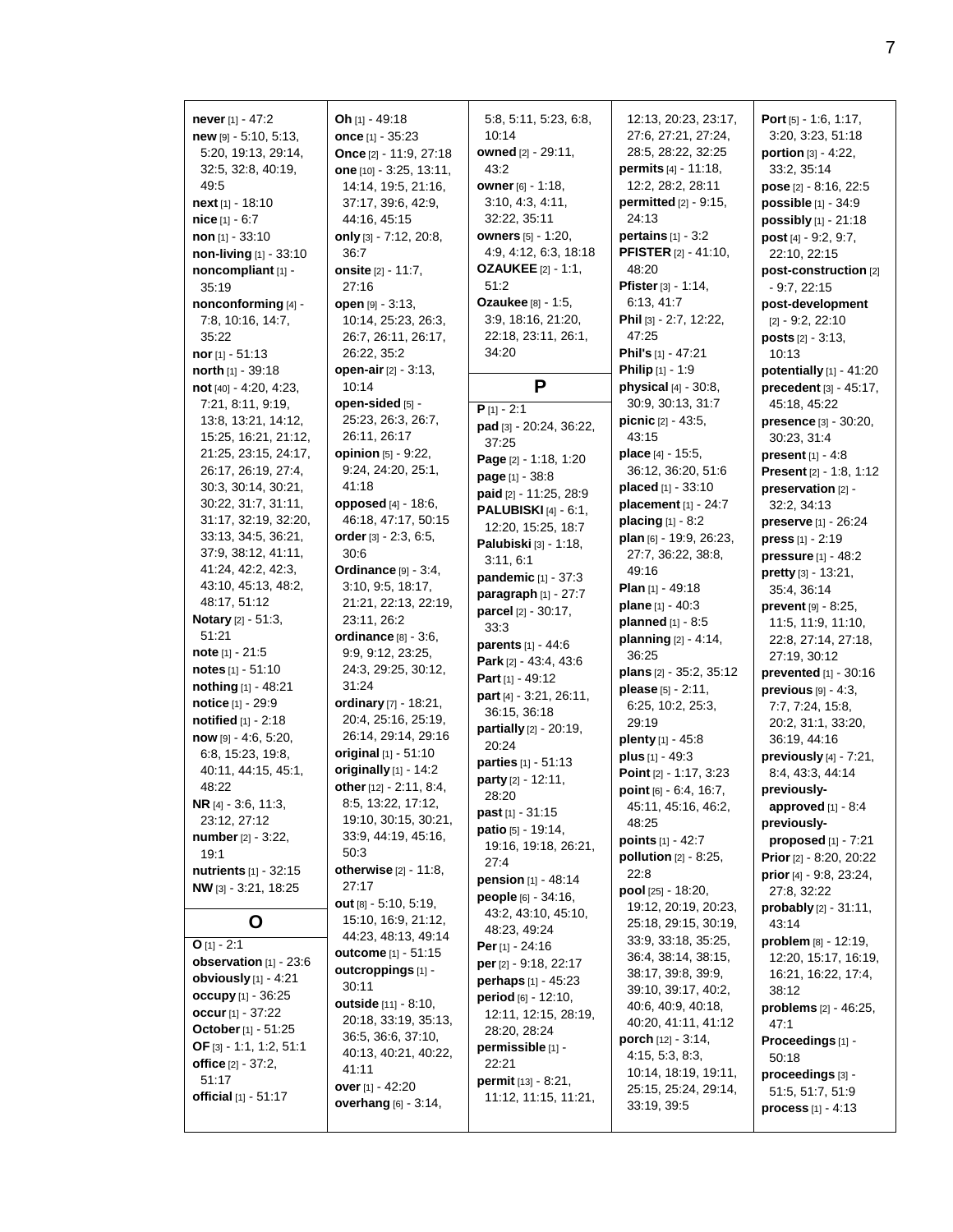**Program** [1] - 23:13 **project** [17] - 7:11, 8:9, 9:6, 11:5, 11:22, 12:3, 12:5, 20:7, 22:15, 25:24, 27:14, 28:6, 28:12, 28:14, 31:20, 36:17, 44:16 **projects** [1] - 31:21 **proof** [1] - 30:2 **properly** [2] - 8:15,  $22.4$ **properly-managed**  $[1] - 8:15$ **properties** [3] - 9:17, 24:15, 30:15 **property** [41] - 5:5, 7:10, 8:1, 8:8, 10:8, 13:24, 14:17, 20:6, 20:16, 21:3, 21:18, 22:22, 23:6, 23:17, 23:20, 23:22, 24:5, 24:11, 25:10, 29:11, 30:11, 30:14, 31:4, 31:7, 33:2, 37:1, 39:20, 39:21, 41:1, 41:17, 41:20, 42:16, 43:3, 43:6, 43:17, 44:4, 44:9, 44:11, 45:8, 49:23, 50:1 **proposal** [2] - 7:24, 8:2 **Proposed** [1] - 10:20 **proposed** [28] - 7:12, 7:21, 8:11, 8:12, 8:21, 9:1, 9:6, 9:14, 12:5, 20:8, 20:17, 20:19, 20:23, 21:25, 22:1, 22:9, 22:14, 24:12, 28:14, 31:19, 33:6, 33:8, 33:13, 33:14, 33:21, 35:25, 36:11, 38:15 **proposing** [3] - 13:8, 33:4, 36:21 **protect** [3] - 8:24, 22:7, 34:17 **protected** [2] - 11:9, 27:18 **protection** [5] - 5:11, 31:25, 32:1, 34:12, 34:21 **prove** [2] - 29:23, 40:6 **provide** [2] - 23:16, 34:9 **provided** [6] - 9:25, 10:4, 11:19, 25:2, 25:6, 28:3 **providing** [1] - 2:6

**proving** [1] - 29:20 **provisions** [3] - 11:1, 27:10, 29:24 **public** [17] - 2:5, 10:10, 13:20, 16:21, 25:12, 26:10, 29:9, 31:16, 31:18, 31:22, 31:25, 32:7, 34:12, 34:21, 41:2, 42:9, 49:10 **Public** [2] - 51:3, 51:21 **purchased** [1] - 4:11 **purpose** [1] - 31:23 **pursuant** [2] - 11:15, 27:24 **put** [9] - 4:14, 5:20, 13:14, 19:6, 19:18, 36:20, 41:16, 45:11, 48:2 **Q qualifications** [1] - 14:15 **qualifies** [1] - 16:12 **qualify** [3] - 10:5, 16:25, 25:7 **quality** [5] - 8:25, 22:8, 32:10, 34:13, 34:17 **question** [3] - 30:14, 38:20, 40:3 **questions** [4] - 6:22, 17:13, 38:6, 41:8 **quite** [1] - 45:4 **quote** [1] - 31:8 **R R** [1] - 2:1 **rather** [3] - 33:2, 35:3, 44:11 **read** [8] - 2:23, 6:23, 18:11, 19:22, 24:23, 29:2, 46:23, 46:24 **real** [2] - 3:18, 18:24 **really** [11] - 16:6, 16:13, 37:4, 37:16, 40:7, 41:3, 43:7, 43:16, 44:13, 44:21, 45:6 **rear** [1] - 6:6 **reason** [1] - 46:1 **reasonable** [1] - 23:16 **reasons** [1] - 44:12 **received** [1] - 29:9 **recognized** [1] - 2:6 **recommendations** [4] - 10:18, 10:22,

12:19, 17:14 **Recommendations** [2] - 10:19, 25:22 **recommends** [1] - 25:21 **record** [3] - 13:15, 14:21, 24:23 **recorded** [2] - 11:23, 28:7 **recording** [3] - 2:10, 11:25, 28:9 **regarding** [3] - 9:24, 25:1, 49:1 **register** [2] - 11:24, 28:8 **regulate** [2] - 8:24, 22:7 **regulations** [1] - 30:13 **regulatory** [3] - 8:9, 20:20, 20:25 **related** [1] - 8:5 **relating** [1] - 10:21 **relative** [2] - 51:12, 51:14 **relief** [1] - 33:16 **relocated** [1] - 6:5 **remained** [1] - 8:18 **remaining** [1] - 24:10 **Remember** [1] - 19:5 **remember** [4] - 4:6, 19:7, 44:23, 46:24 **removal** [1] - 26:5 **removed** [2] - 11:11, 27:20 **repetitious** [1] - 43:22 **replacing** [1] - 37:24 **report** [11] - 6:22, 6:24, 7:19, 10:24, 12:15, 13:6, 17:23, 19:18, 19:21, 19:23, 38:24 **REPORT** [2] - 7:4, 19:25 **reported** [1] - 51:7 **Reported** [1] - 1:6 **reporter**[1] - 2:10 **Reporters** [1] - 1:24 **representing** [1] - 35:6 **request** [22] - 1:17, 1:19, 2:23, 3:2, 3:5, 3:8, 7:7, 9:21, 10:12, 16:4, 18:11, 18:15, 20:2, 23:2, 24:19, 25:14, 26:20, 29:10, 29:12, 29:22, 31:1, 36:19 **requests** [3] - 3:1, 10:17, 29:19

**require** [3] - 15:16, 33:17, 37:9 **required** [13] - 4:6, 7:15, 8:7, 8:22, 9:3, 12:1, 20:24, 22:12, 27:7, 27:8, 28:10, 36:20, 42:19 **requirement** [2] - 9:10, 44:18 **requirements** [5] - 25:25, 29:21, 37:19, 42:12, 44:9 **researched** [1] - 45:23 **Residence** [1] - 10:20 **residence** [1] - 23:21 **residential** [3] - 18:20, 24:6, 25:14 **Resources** [2] - 20:12, 29:8 **resources** [2] - 32:7, 34:20 **responsibility** [1] - 34:6 **restrictive** [1] - 24:9 **resubmitted** [2] - 12:6, 28:15 **result** [1] - 31:18 **revegetated** [2] - 11:8, 27:17 **reverb** [1] - 43:20 **review** [2] - 12:6, 28:15 **reviews** [1] - 29:18 **revisions** [2] - 12:5, 28:14 **RHODES** [3] - 4:10, 15:8, 15:22 **Rhodes** [3] - 1:17, 3:10, 4:10 **rich** [1] - 49:14 **right** [19] - 2:15, 4:2, 4:6, 6:21, 7:1, 14:20, 16:11, 19:7, 19:19, 21:13, 35:1, 37:14, 38:7, 39:4, 39:12, 39:19, 42:6, 42:13, 48:25 **river** [1] - 32:8 **rivers** [1] - 34:14 **RMR** [2] - 1:6, 1:23 **road** [1] - 5:15 **Road** [2] - 1:17, 3:23 **Robert** [1] - 1:10 **rock** [1] - 30:10 **roof** [3] - 5:12, 6:19, 15:17 **roofs** [1] - 5:24 **room** [2] - 4:15, 33:7 **root** [1] - 4:17

**Rory** [4] - 1:18, 3:11, 4:25, 6:1 **rulings** [1] - 31:15 **run** [2] - 11:18, 28:2 **runoff** [1] - 32:16

## **S**

**S** [1] - 2:1 **safe** [2] - 4:20, 50:17 **safety** [1] - 31:25 **same** [4] - 15:18, 25:19, 31:2, 31:12 **Sanitation** [1] - 21:20 **satisfied** [1] - 30:6 **satisfy** [1] - 16:19 **say** [4] - 13:21, 16:15, 38:13, 45:21 **saying** [7] - 5:13, 18:4, 21:11, 41:23, 46:16, 47:15, 50:13 **says** [3] - 37:17, 40:8, 44:2 **scan** [2] - 39:20, 39:21 **scanned** [2] - 39:23, 47:6 **scenic** [3] - 32:3, 32:11, 34:18 **science** [1] - 32:4 **screen** [1] - 29:14 **screened** [13] - 18:19, 19:11, 25:15, 25:23, 25:24, 26:3, 26:7, 26:8, 26:12, 26:17, 26:22, 33:18, 39:5 **SE** [1] - 3:21 **seal** [1] - 51:17 **Second** [1] - 47:13 **second** [12] - 3:5, 4:20, 17:25, 18:1, 18:3, 33:22, 46:11, 46:13, 47:12, 50:9, 50:10, 50:11 **seconded** [2] - 46:15, 47:14 **Section** [10] - 3:9, 3:21, 9:4, 18:16, 18:25, 22:12, 22:17, 26:1, 39:3, 39:8 **section** [9] - 9:21, 10:21, 24:19, 38:9, 38:13, 38:17, 39:8, 39:9, 41:14 **sediment** [3] - 11:5, 27:14, 32:15 **see** [12] - 10:2, 12:20, 17:3, 25:3, 38:11, 38:17, 39:2, 39:4, 39:8, 39:16, 39:25,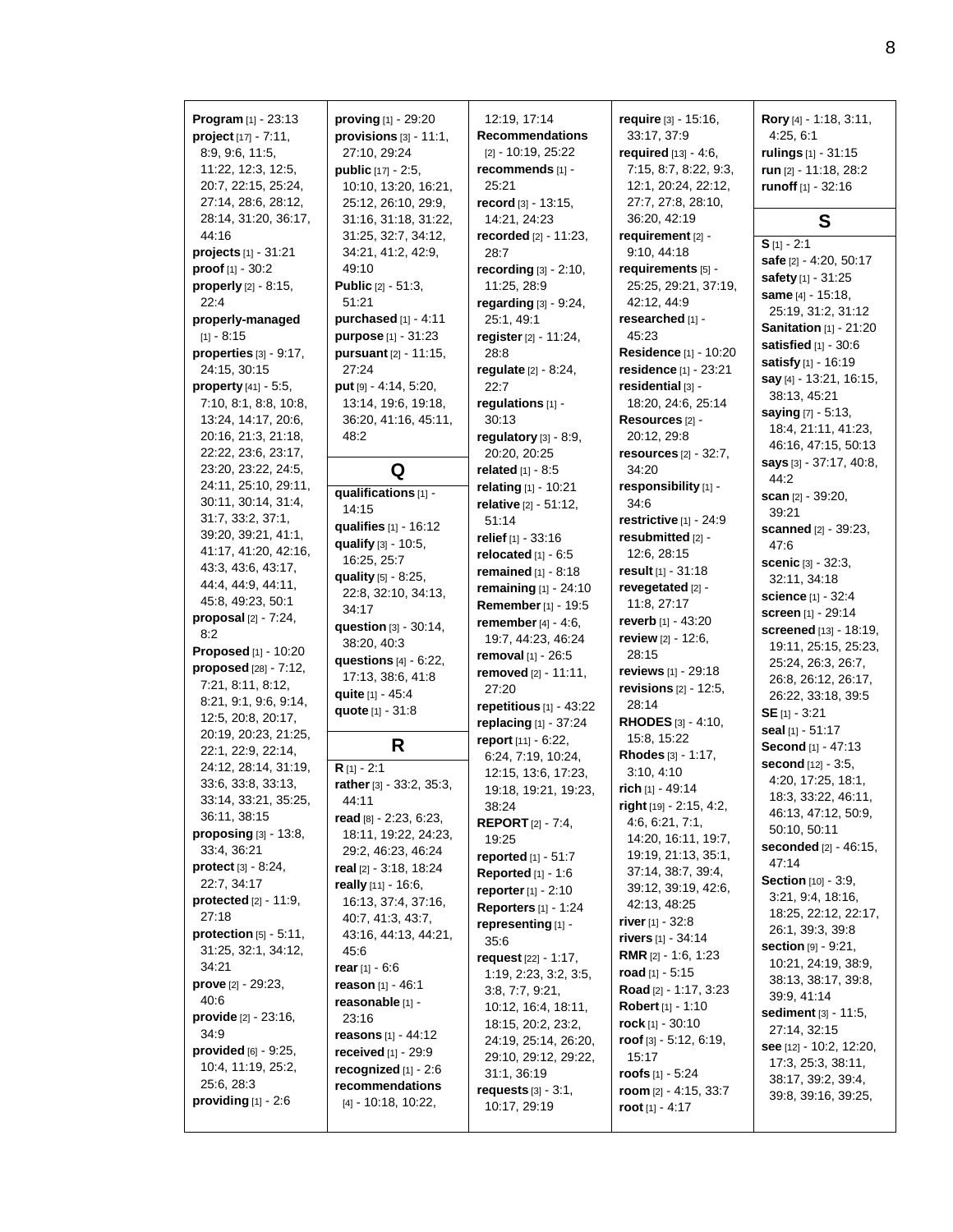| 44:12                                       | 27:6, 29:25, 31:24,             | <b>Sonotubes</b> [6] - 6:19,   | 18:6, 18:9, 18:14,<br>19:4, 19:17, 19:20, | 26:17, 32:8                                     |
|---------------------------------------------|---------------------------------|--------------------------------|-------------------------------------------|-------------------------------------------------|
| seem [1] - 42:14                            | 34:16<br>shorthand [2] - 51:8,  | 8:3, 13:4, 14:9,               | 21:11, 21:14, 24:24,                      | <b>Studies</b> [1] - 32:11<br>stuff [1] - 42:12 |
| seems [1] - 16:6                            |                                 | 14:12, 15:4                    |                                           |                                                 |
| <b>seen</b> [2] - 40:19, 43:8               | 51:10                           | <b>sorry</b> [1] - 2:9         | 29:3, 34:25, 35:9,<br>35:16, 35:18, 36:9, | subchapter $[2] - 11:3$ ,                       |
| self [2] - 32:22, 35:4                      | show $[3] - 38:14$ ,            | south [1] - 37:12              | 37:7, 37:16, 38:5,                        | 27:12                                           |
| self-explanatory [1] -                      | 39:10, 40:2                     | space [8] - 17:5,              | 38:21, 40:5, 41:5,                        | subject [6] - 7:10,                             |
| 35:4                                        | shown [1] - 32:11               | 30:18, 37:2, 37:5,             | 41:15, 41:23, 42:3,                       | 12:18, 17:14, 17:23,                            |
| self-imposed [1] -                          | <b>shows</b> [1] - 38:17        | 44:6, 44:7, 45:8               | 42:6, 42:14, 44:19,                       | 20:6, 21:9                                      |
| 32:22                                       | side $[3] - 4.16$ , 19:7,       | <b>speak</b> [3] - 2:12, 2:13, | 45.3, 46.2, 46.6,                         | submit [1] - 26:23                              |
| sense [1] - 16:3                            | 19:10                           | 38:18                          | 46:11, 46:14, 46:18,                      | submitted [6] - 7:14,                           |
| septic [7] - 21:2,                          | <b>sided</b> [5] - 25:23,       | <b>special</b> [1] - 30:11     | 46:23, 47:3, 47:8,                        | 7:16, 7:19, 10:23,<br>21:6, 29:10               |
| 21:17, 35:21, 36:2,                         | 26:3, 26:7, 26:11,              | Specialist [3] - 20:13,        | 47:12, 47:14, 47:17,                      |                                                 |
| 41:16, 41:25, 48:24                         | 26:17                           | 29:6, 34:24                    | 48:4, 48:9, 48:12,                        | subsequently [1] -                              |
| served [1] - 23:22                          | sides $[2] - 26:21$ ,           | specifically [1] - 31:6        | 48:15, 48:22, 49:3,                       | 32:24                                           |
| serves [1] - 23:20                          | 26:22                           | $SPS$ [1] - 21:21              | 50:2, 50:6, 50:9,                         | substantial [2] -                               |
| service [1] - 47:19                         | signature [1] - 51:17           | square [5] - 3:15,             | 50:11, 50:15                              | 11:14, 27:23                                    |
| serving [2] - 21:2,                         | signed $[1] - 2.8$              | 10:15, 22:23, 23:4,            | Steinke [3] - 1:9, 2:7,                   | such [2] - 11:15,                               |
| 21:17                                       | significant $[3] - 12:4$ ,      | 26:18                          | 33:23                                     | 27:24                                           |
| set [2] - 45:19, 51:6                       | 28:13, 32:3                     | <b>ss</b> [1] - 51:1           | stenographically [1] -                    | suffer [1] - 29:24                              |
| setback [35] - 3:4,                         | signify $[4] - 18.4$ ,          | stability [2] - 7:22,          | 51:8                                      | sufficient [2] - 11:17,                         |
| 3:15, 3:17, 6:15,                           | 46:16, 47:15, 50:13             | 13:5                           | <b>Stephen</b> [5] - 1:10,                | 28:1                                            |
| 6:17, 6:18, 7:15,                           | similar $[1] - 31:21$           | staff $[8] - 6.22, 6.24,$      | 12:23, 14:5, 46:3,                        | summary [1] - 44:18                             |
| 8:7, 9:10, 12:25,                           | <b>simply</b> [1] - 16:3        | 12:18, 17:14, 17:23,           | 48:10                                     | support $[1] - 6:10$                            |
| 14:1, 16:22, 22:21,                         | since $[5] - 8.18, 9.8,$        | 19:21, 23:6, 38:23             | steps [11] - 4:18,                        | supports $[1] - 5:24$                           |
| 22:24, 23:3, 23:5,                          | 23:22, 23:24, 33:23             | <b>Staff</b> $[2] - 10:19$ ,   | 4:25, 5:6, 5:18,                          | <b>suppose</b> [1] - 19:20                      |
| 26:16, 27:1, 31:6,                          | <b>Sincerely</b> [1] - 34:23    | 25:22                          | 15:4, 15:7, 15:9,                         | <b>Supreme</b> [1] - 30:1                       |
| 32:4, 32:6, 32:13,                          | site $[15] - 3:22, 7:23,$       | STAFF [2] - 7:4, 19:25         | 15:11, 15:16, 15:19,                      | <b>sure</b> [2] - 18:15, 43:18                  |
| 33:4, 33:7, 33:11,                          | 8:15, 9:16, 10:21,              | <b>stairs</b> [4] - 16:25,     | 17:9                                      | surface [10] - 8:24,                            |
| 33:19, 34:16, 35:13,                        | 11:5, 22:4, 24:6,               | 17:2, 17:4, 23:9               | Steve [3] - 16:11,                        | 9:2, 9:7, 22:7,                                 |
| 36:1, 37:19, 40:13,                         | 24:14, 27:14, 31:2,             | standards $[7] - 8:24$ ,       | 47:21, 50:17                              | 22:10, 22:16, 27:3,                             |
| 42:19, 42:24, 45:5,                         | 37:8, 38:2, 41:15,              | 11:2, 22:7, 24:9,              | still [6] - 5:11, 11:21,                  | 36:13, 36:16, 38:2                              |
| 45:11                                       | 44:23                           | 27:11, 34:7, 34:11             | 15:12, 15:18, 28:5,                       | surfaces [1] - 32:12                            |
| setbacks [1] - 24:10                        | siting [1] - 41:20              | Stanke [1] - 1:24              | 33:11                                     | <b>survey</b> [6] - 7:14,                       |
| <b>sets</b> [1] - 45:17                     | <b>sitting</b> $[1] - 40:3$     | start [9] - 2:21, 4:10,        | stop $[1] - 23:1$                         | 7:16, 21:6, 21:10,                              |
| shall [22] - 11:4,                          | <b>situation</b> $[4] - 14:4$ , | 12:2, 14:3, 19:21,             | <b>storing</b> $[2] - 34:3$ ,             | 35:23, 44:23                                    |
| 11:10, 11:13, 11:18,                        | 34:5, 43:4, 44:4                | 19:23, 21:15, 28:11,           | 34:4                                      | surveyor [2] - 21:7,                            |
| 11:23, 21:23, 23:14,                        | six [3] - 27:4, 38:24,          | 34:1                           | stormwater [2] -                          | 39:23                                           |
| 25:25, 26:4, 26:8,                          | 39:1                            | State [2] - 51:4, 51:22        | 10:22, 32:16                              | <b>surveys</b> [2] - 9:5,                       |
| 26:13, 26:17, 26:18,                        | size $[1] - 33.5$               | state [3] - 2:12, 12:1,        | straight [1] - 39:17                      | 22:14                                           |
| 26:21, 26:22, 26:23,<br>27:4, 27:13, 27:19, | slope [3] - 37:21,              | 28:10                          | stream [5] - 18:22,                       | suspended [1] -                                 |
|                                             | 39:19, 40:1                     | <b>STATE</b> $[2]$ 1:1, 51:1   | 23:3, 23:5, 30:21,                        | 32:15                                           |
| 27:22, 28:2, 28:7<br>shared $[5] - 30:15$ , | <b>slopes</b> [2] - 30:10,      | <b>stated</b> [2] - 13:6, 48:1 | 32:17                                     | swimming [3] -                                  |
| 30:21, 30:22, 30:24,                        | 42:4                            | <b>statement</b> [1] - 31:23   | <b>streams</b> [1] - 30:10                | 33:18, 40:6, 40:8                               |
| 40:16                                       | small $[5] - 3:12, 4:21,$       | <b>states</b> $[1] - 44.5$     | <b>strict</b> [2] - 9:11, 24:3            | system $[7] - 21:2$ ,                           |
| <b>she's</b> [2] - 29:5, 44:1               | 10:12, 37:13, 49:25             | <b>Statute</b> [2] - 9:18,     | structural $[4]$ - 8:6,                   | 21:17, 21:23, 35:21,                            |
| <b>shed</b> [1] - 23:18                     | <b>smaller</b> [1] - 45:7       | 24:16                          | 8:13, 22:2, 24:6                          | 36:2, 41:17, 41:25                              |
| Shelly [5] - 1:19,                          | soil [5] - 11:6, 11:8,          | <b>statute</b> $[1] - 3:7$     | <b>structure</b> [26] - 7:8,              |                                                 |
| 18:18, 19:2, 29:11,                         | 27:15, 27:17, 39:14             | statutory [3] - 29:21,         | 7:17, 8:11, 8:18,                         | Τ                                               |
| 36:10                                       | sole [1] - 12:24                | 30:5, 34:7                     | 8:21, 9:13, 10:16,                        | tables [2] - 43:5,                              |
| shelter [1] - 6:11                          | <b>some</b> [4] - 6:10,         | <b>stay</b> [2] - 6:16, 48:3   | 11:19, 14:10, 16:4,                       | 43:15                                           |
| shielding $[1] - 42:11$                     | 37:20, 38:21, 42:17             | <b>steep</b> [1] - 30:10       | 21:25, 23:7, 23:13,                       | <b>take</b> [5] - 17:5, 44:1,                   |
| shift $[1] - 5.18$                          | somebody [2] -                  | <b>STEINKE</b> [75] - 2:2,     | 23:18, 26:12, 28:3,                       | 47:23, 48:10, 50:4                              |
| Shoreland $[8] - 3:3$ ,                     | 45:20, 47:9                     | 2:21, 3:25, 4:3,               | 31:5, 32:6, 33:3,                         | taken [9] - 18:5,                               |
| 3.9, 9.4, 18.17,                            | <b>someone</b> $[1] - 46:7$     | 5:13, 6:21, 6:25,              | 33:5, 34:3, 35:15,                        | 38:13, 46:2, 46:17,                             |
| 22:13, 22:18, 23:11,                        | <b>someplace</b> [1] - 41:17    | 12:17, 12:21, 12:23,           | 36:6, 36:12, 36:15,                       | 47:16, 49:1, 50:14,                             |
| 26:1                                        | sometime [1] - 4:19             | 13:2, 13:14, 13:17,            | 38:1                                      | 51:5, 51:10                                     |
| <b>shoreland</b> $[11] - 8:21$ ,            | son $[3] - 43:3, 43:14,$        | 14:13, 14:19, 14:24,           | <b>structures</b> [9] - 20:18,            | talk [1] - 47:25                                |
| 20:23, 22:21, 22:24,                        | 49:25                           | 15:3, 15:20, 15:23,            | 22:21, 23:15, 25:23,                      | talked [3] - 35:20,                             |
| 26:5, 26:16, 27:1,                          | <b>Sonotube</b> [2] - 3:12,     | 16:11, 16:15, 17:8,            | 26:3, 26:7, 26:15,                        | 41:21, 48:23                                    |
|                                             | 10:13                           | 17:18, 17:24, 18:2,            |                                           |                                                 |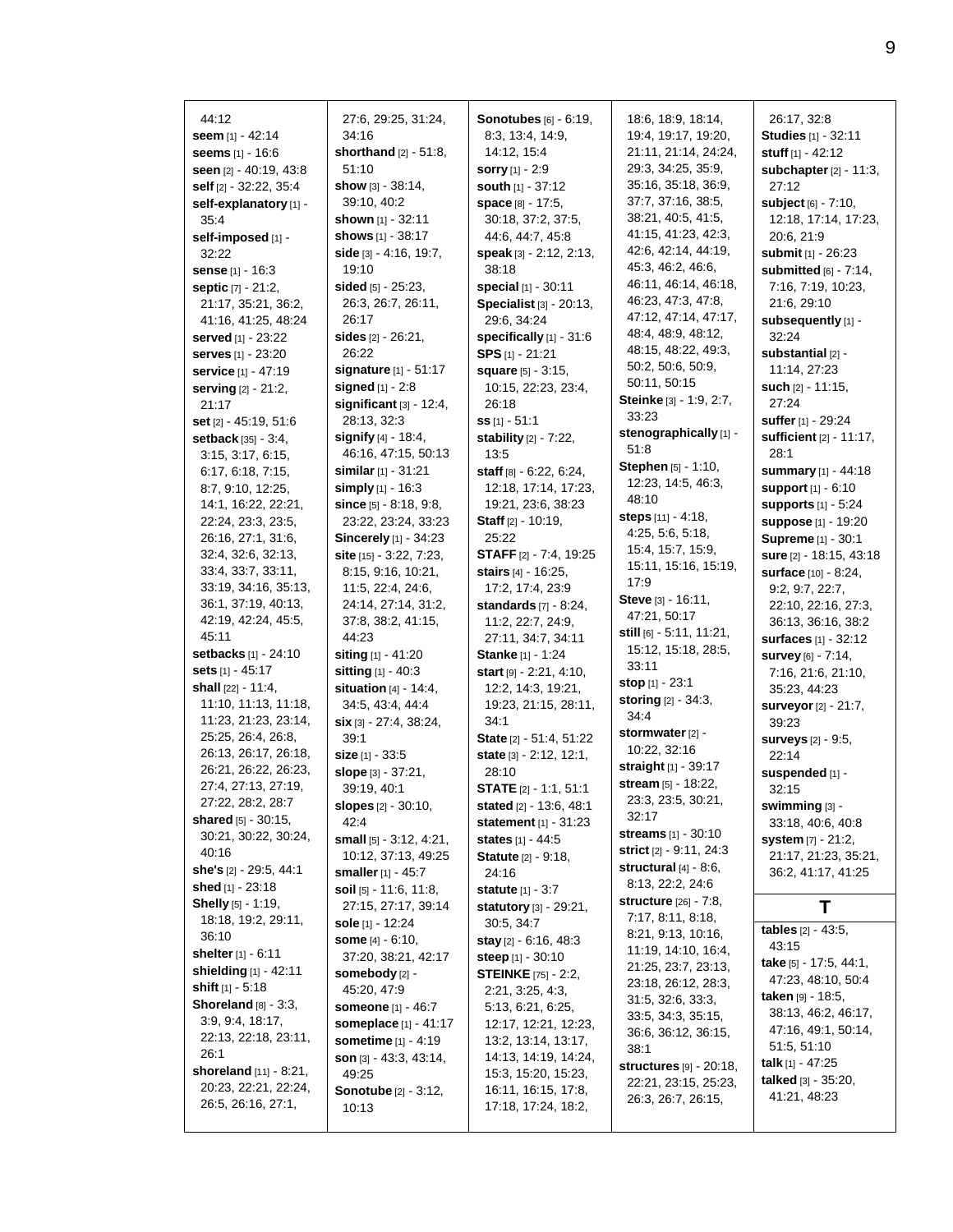| tax $[1] - 3:22$<br>Tax [1] - 18:25                                 | three [13] - 2:4, 3:12,<br>6:19, 10:12, 13:12,<br>14:14, 14:23, 14:24, | 13:24, 14:17, 16:22,<br>25:10, 30:9, 30:14,<br>31:3, 41:1, 44:4, | 27:21, 28:5, 28:7,<br>28:18, 29:10, 29:12,<br>29:18, 29:22, 30:4,          | <b>WATER</b> [1] - 1:2<br>Water [5] - 1:13, 1:14,<br>20:13, 29:6, 34:23 |
|---------------------------------------------------------------------|------------------------------------------------------------------------|------------------------------------------------------------------|----------------------------------------------------------------------------|-------------------------------------------------------------------------|
| technical $[2] - 11:2$ ,<br>27:11<br>ten [1] - 49:20                | 16:20, 40:25, 41:3,<br>42:7<br><b>through</b> $[2] - 4:13$ ,           | 44:9, 44:11<br>unique" [1] - 30:23<br>unless [2] - 11:14,        | 30:5, 30:6, 31:1,<br>31:17, 32:19, 33:15,<br>34:8, 42:8                    | waters [1] - 26:9<br>waterway [6] - 31:4,<br>32:5, 32:9, 32:14,         |
| <b>term</b> $[6] - 36:25$ ,<br>47:18, 47:21, 47:22,<br>47:23, 47:24 | 40:25<br>time [7] - 2:16, 4:4,<br>19:5, 33:24, 33:25,                  | 27:23<br><b>unnamed</b> [6] - 20:4,<br>20:10, 20:15, 24:1,       | <b>Variances</b> [4] - 10:2,<br>11:17, 25:4, 28:1<br>variances [1] - 31:14 | 39:14, 42:10<br>waterways $[6] - 9:1$ ,<br>11:6, 22:9, 27:15,           |
| <b>terms</b> $[2] - 16.8$ ,<br>45:20                                | 46:19, 51:5<br>timely $[1] - 50.2$                                     | 25:17, 25:19<br>unnecessarily [1] -                              | vegetation $[5] - 11.9$ ,<br>26:5, 26:9, 27:18,                            | 34:15, 34:19<br><b>Waubeka</b> [1] - 49:12                              |
| test $[2] - 10:1, 25:3$                                             | tipping $[1] - 16.7$                                                   | 33:17                                                            | 42:11                                                                      | way [2] - 6:9, 14:3                                                     |
| thank $[13] - 12:17$ ,<br>13:10, 18:7, 19:4,<br>34:25, 37:7, 44:19, | today [2] - 5:24, 23:2<br>today's [1] - 7:25<br>together $[1] - 5.9$   | unnecessary [11] -<br>13:23, 14:25, 15:1,<br>15:6, 16:24, 17:10, | vegetative [2] - 26:25,<br>27:7<br>verify [1] - 21:10                      | we'd [1] - 37:4<br>We'll [2] - 2:2, 46:20<br>we'll [3] - 2:16, 2:21,    |
| 46:2, 46:19, 49:1,<br>49:23, 50:16, 50:17                           | <b>Tomter</b> $[2] - 1:11$ ,<br>31:10                                  | 29:24, 30:2, 32:20,<br>32:21, 32:25                              | very $[9] - 16:16, 18:8,$<br>33:16, 39:18, 39:19,                          | 35:2                                                                    |
| <b>Thank</b> [1] - 48:12                                            | took $[2] - 15:12, 21:7$                                               | Unnecessary [3] -                                                | 39:25, 40:11                                                               | <b>we've</b> [2] - 43:16,<br>45:1                                       |
| thanks [1] - 16:11<br>their [7] - 29:20, 43:3,                      | top [5] - 7:9, 7:18,<br>27:3, 36:16, 38:1                              | 10:7, 25:9, 32:18<br>unpermitted $[1]$ -                         | via $[2] - 1:10, 1:10$<br>videoconferencing                                | Wednesday $[1] - 2:3$<br>week [1] - 40:18                               |
| 43:6, 43:10, 43:14,                                                 | total $[3] - 22:20$ ,                                                  | 23:7                                                             | $[2] - 1:10, 1:10$                                                         | welcome [1] - 18:9                                                      |
| 49:25, 51:14<br><b>them</b> $[7] - 15:4$ ,                          | 22:23, 26:15<br>touch [1] - 48:9                                       | until [4] - 11:7, 12:14,<br>27:16, 28:23                         | viewed [1] - 26:9<br>violation [2] - 21:20,                                | welfare [1] - 31:25<br>well-researched [1] -                            |
| 17:10, 46:23, 46:24,<br>46:25, 47:2, 47:6                           | towards $[2] - 15:14$ ,<br>38:14                                       | $up$ [7] - 4:24, 5:1,<br>17:5, 18:14, 35:2,                      | 23:10<br><b>visually</b> $[1] - 26.8$                                      | 45:23<br>west $[1] - 14:11$                                             |
| themselves $[1]$ - 2:8                                              | <b>town</b> [2] - 24:8, 42:20                                          | 43:6, 48:22                                                      | Vote $[2] - 46:17$ ,                                                       | wetland [2] - 8:14,                                                     |
| thereof [1] - 51:6                                                  | <b>Town</b> [6] - 3:20,                                                | updates [1] - 48:19<br>upon [8] - 7:12, 9:21,                    | 47:16<br><b>vote</b> $[2] - 18.5, 50.14$                                   | 22:3                                                                    |
| these $[5] - 6:18$ ,<br>29:18, 39:19, 48:23,                        | 18:24, 49:8, 49:11,<br>49:13, 49:19                                    | 11:22, 20:8, 24:19,                                              | vulnerability [1] -                                                        | wetlands $[3] - 8:12$ ,<br>22:1, 30:10                                  |
| 49:24                                                               | transcription $[1]$ -                                                  | 26:19, 28:6, 51:10                                               | 14:9                                                                       | what's $[5] - 14.5$ ,                                                   |
| <b>These</b> $[3] - 11:7$ ,                                         | 51:9                                                                   | <b>upstairs</b> $[2] - 4:20$ ,                                   |                                                                            | 38:11, 42:19, 43:8,                                                     |
|                                                                     |                                                                        |                                                                  |                                                                            |                                                                         |
| 27:16, 31:22                                                        | tree [3] - 19:8, 23:8,                                                 | 4:22                                                             | W                                                                          | 43:17                                                                   |
| they'd $[1]$ - 35:5                                                 | 48:24                                                                  | $us$ [2] - 15:16, 36:25                                          | walked [1] - 44:24                                                         | whatever $[1] - 19:18$                                                  |
| they'll [1] - 19:17                                                 | tributary $[9] - 20:5$ ,                                               | use [7] - 4:22, 9:14,                                            | <b>wall</b> $[3] - 5.7, 5.20$ ,                                            | where [15] - 5:6, 5:9,                                                  |
| <b>They're</b> $[1]$ - 15:25                                        | 20:11, 20:15, 24:1,                                                    | 11:19, 21:22, 23:16,                                             | 5:22                                                                       | 5:18, 5:23, 17:3,                                                       |
| they're [4] - 13:8,                                                 | 25:17, 25:20, 29:17,                                                   | 24:12, 28:3<br><b>using</b> $[1] - 34:2$                         | want [22] - 2:23, 2:25,                                                    | 19:11, 33:17, 36:12,                                                    |
| 16:16, 33:24, 35:4                                                  | 30:20, 32:16<br>trip $[1] - 50:17$                                     | <b>usually</b> $[1] - 15.2$                                      | 4:21, 4:23, 5:1, 5:7,                                                      | 36:20, 37:9, 37:15,                                                     |
| they've [1] - 19.8<br>thing [4] - 31:12,                            | true [1] - 51:9                                                        | utilize [1] - 36:22                                              | 5:10, 5:21, 5:22,                                                          | 39:16, 42:2, 42:3,<br>45:13                                             |
| 31:13, 36:7, 43:8                                                   | <b>trust</b> $[1] - 34:15$                                             |                                                                  | 6:23, 15:6, 15:13,<br>17:15, 17:18, 21:5,                                  | <b>WHEREOF</b> [1] - 51:16                                              |
| think [28] - 4:4, 14:16,                                            | tub [2] - 29:15, 33:18                                                 | V                                                                | 21:10, 23:1, 37:1,                                                         | wherever $[1] - 6.16$                                                   |
| 14:18, 14:21, 15:12,                                                | <b>TV</b> [1] - 48:4                                                   | $V$ [2] - 11:3, 27:12                                            | 38:13, 45:9, 45:13,                                                        | whether [3] - 9:22,                                                     |
| 16:2, 16:9, 16:12,                                                  | two $[5] - 2:25, 5:9,$                                                 | valid [2] - 11:21, 28:5                                          | 47.9                                                                       | 24:20, 32:25                                                            |
| 16:25, 18:13, 29:1,                                                 | 47:23, 48:1, 48:3                                                      | <b>validate</b> $[2] - 10:1$ ,                                   | <b>wanted</b> $[5] - 4:6$ ,                                                | which $[14] - 5:14$ ,                                                   |
| 37:17, 38:3, 38:24,<br>40:24, 41:3, 41:19,                          | two-year $[1] - 47:23$<br><b>type</b> $[1] - 32:13$                    | 25:2                                                             | 15:13, 19:5, 39:10,                                                        | 5:21, 5:22, 5:24,<br>10:4, 13:20, 16:17,                                |
| 43:6, 43:16, 43:23,                                                 |                                                                        | valuable [1] - 47:24<br>Variance [2] - 1:17,                     | 47:20<br><b>wanting</b> $[1] - 45:20$                                      | 16:22, 19:9, 24:23,                                                     |
| 44:21, 45:2, 45:3,                                                  | U                                                                      | 1:19                                                             | <b>wants</b> $[1] - 2:16$                                                  | 25:5, 32:22, 34:10,                                                     |
| 45:17, 45:22, 45:25,                                                | unchanged $[1] - 8:18$                                                 | variance [53] - 2:25,                                            | <b>warmer</b> [1] - 32:14                                                  | 39:6                                                                    |
| 48:5, 48:7                                                          | under [9] - 9:3, 9:20,                                                 | 3:1, 3:5, 3:8, 4:4,                                              | warranted $[1] - 6:12$                                                     | while [4] - 11:21,                                                      |
| thoroughfares [1] -                                                 | 11:3, 22:11, 22:12,                                                    | 4:13, 7:7, 7:13,                                                 | <b>Washington</b> $[5] - 1:6$ ,                                            | 28:5, 36:24, 46:22                                                      |
| 26:10<br><b>those</b> $[11] - 11:1$ ,                               | 24:18, 27:7, 27:12                                                     | 9:20, 9:23, 9:25,                                                | 1:17, 3:20, 3:24,                                                          | <b>who</b> $[1] - 4.8$<br><b>who's</b> $[1]$ - 35:6                     |
| 13:12, 16:20, 27:10,                                                | understand $[4]$ -                                                     | 10:1, 10:5, 10:12,                                               | 51:18                                                                      | whole [3] - 30:17,                                                      |
| 31:8, 39:21, 39:24,                                                 | 40.5, 43:21, 44:13,                                                    | 11:12, 11:21, 11:23,<br>12:9, 13:12, 13:18,                      | <b>water</b> [18] - 8:25,<br>18:21, 20:4, 22:8,                            | 33:2, 36:5                                                              |
| 41:3, 43:10, 44:8,                                                  | 44:25<br>unfortunately [1] -                                           | 14:16, 15:8, 16:20,                                              | 25:16, 25:19, 26:12,                                                       | <b>Why</b> [1] $-49.5$                                                  |
| 44:11                                                               | 45:10                                                                  | 18:16, 20:2, 20:9,                                               | 26:14, 27:2, 29:14,                                                        | why [3] - 19:20,                                                        |
| <b>though</b> $[3] - 15:4$ ,<br>40:10, 45:13                        | <b>Unique</b> [1] - 30:8                                               | 22:19, 23:2, 24:18,<br>24:21, 25:1, 25:3,                        | 29:16, 32:1, 32:10,<br>32:15, 34:13, 34:17,                                | 38:12, 44:25<br>wife $[1] - 49.9$                                       |